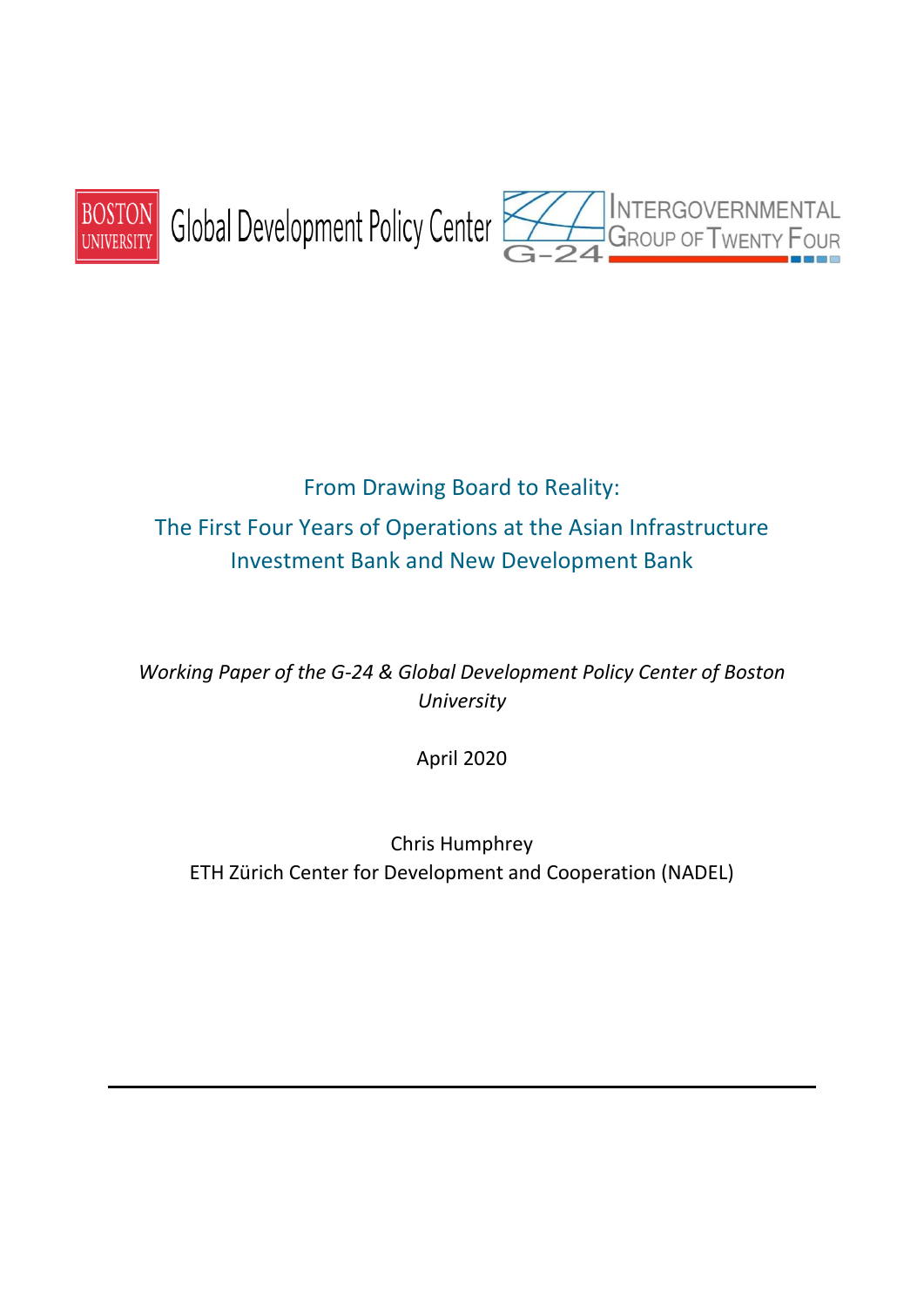#### *Abstract*

*The Asian Infrastructure Investment Bank (AIIB) and New Development Bank (NDB) launched operations at the start of 2016. This study assesses their performance in four areas: membership and governance, project operations, environmental and social sustainability and finances. Both banks have quickly designed operational policies and administrative procedures, begun building their staff expertise and successfully ramped up operational financing. At the same time, AIIB and NDB are charting different paths. The AIIB is, in many ways, following the template of the existing major MDBs, although with a more streamlined, "borrower-friendly" approach and an emphasis on private sector engagement. China is the dominant shareholder and has been joined by 75 member countries from around the world by end-2019, including five of the G7 nations. NDB, on the other hand, is controlled equally by the five "BRICS" nations and thus far has no other members. NDB policies are closely aligned with borrower country views, including use of national systems to address environmental and social risks, a highly streamlined project review process and a focus on engaging with government borrowers rather than the private sector. AIIB appears better positioned financially with a AAA international bond rating, although NDB's access to China's growing capital market and focus on local currency lending could be beneficial to borrowers. Both banks show considerable promise in supporting sustainable infrastructure, but with significant gaps in definitions and firm commitments. A series of institutional reform options can help AIIB and NDB to better achieve the goals of their shareholders in the coming years.* 

#### *Acknowledgements*

*The views expressed in this paper are solely those of the author, and do not represent the positions of G-24 or Boston University Global Development Policy Center. The author thanks all interviewees as well as participants at a workshop at the Blavatnik School of Government at Oxford University on AIIB, held on May 16-17, 2019 and organized by Thomas Hale and Ngaire Woods. Thanks to Amar Bhattacharya, Kevin Gallagher, Marilou Uy, anonymous peer reviewers and the senior management of AIIB and NDB for feedback on earlier drafts. All errors and omissions are the responsibility of the author.*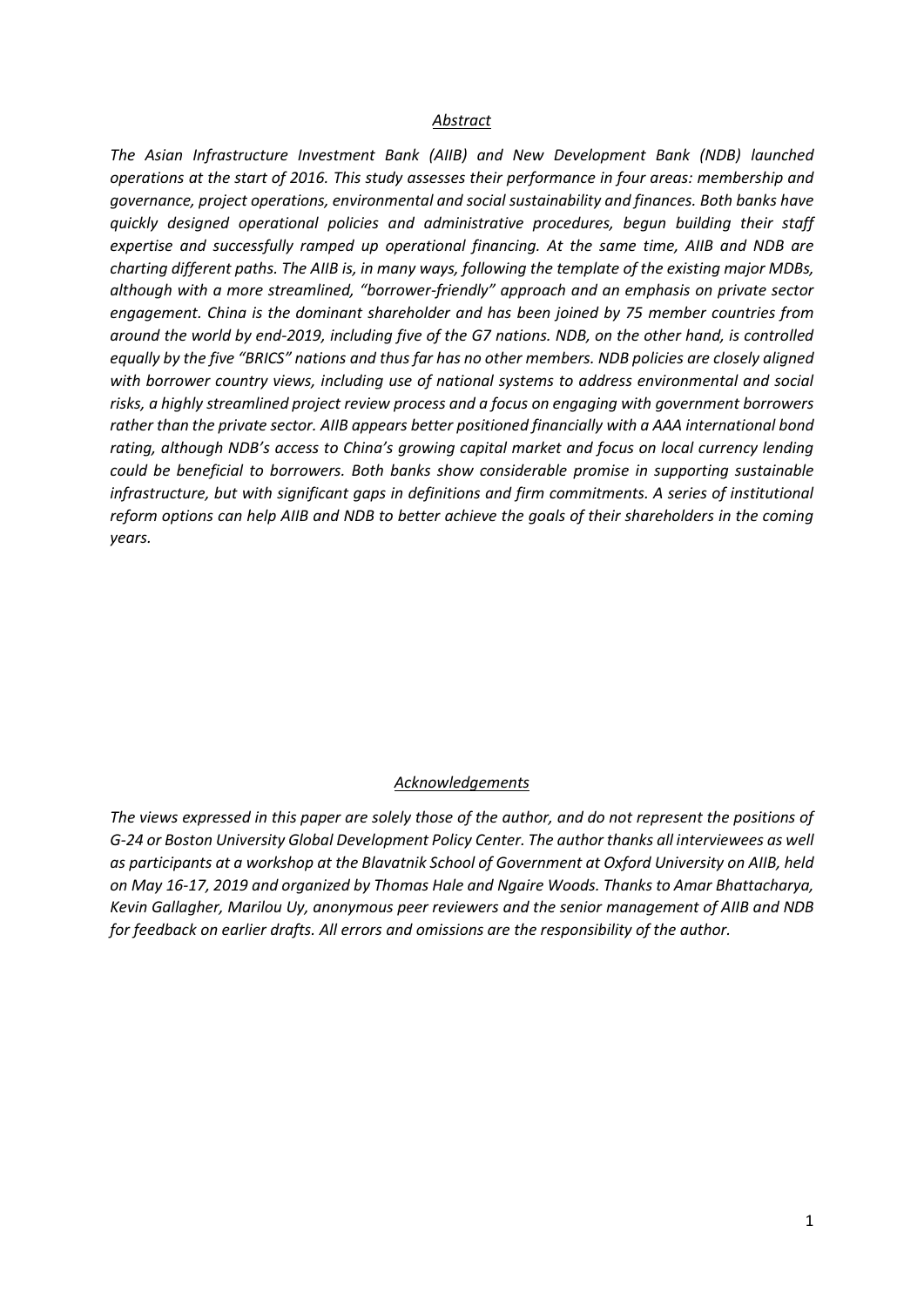The world is in urgent need of infrastructure investment, particularly in emerging markets and developing countries (EMDCs). Numerous studies in recent years<sup>1</sup> have documented the yawning gap between current investment levels and what is required to install the reliable and sustainable transportation, energy, water and communication services essential to create opportunities and build better lives. The quantity and quality of the infrastructure put in place in the coming years will go a long way toward defining the social, economic and environmental future of our planet.

Many actors have a role in this process, but one key set of players are the multilateral development banks (MDBs). MDBs have the financial capacity, technical skills and international standing to undertake the kinds of infrastructure investments that can keep our world on a socially and environmentally sustainable development trajectory. MDBs are uniquely positioned to coordinate among multiple stakeholders and help move toward a more systemic approach commensurate with the urgency and scale of this global challenge, as noted by the G20 (2018) and New Climate Economy (2018). However, the "legacy" MDBs—the World Bank and four major regional MDBs<sup>2</sup>—are limited in their financial capacity and by numerous administrative and political bottlenecks.

Two new MDBs launched operations at the start of 2016 to respond to these challenges: the Asian Infrastructure Investment Bank (AIIB) and the New Development Bank (NDB). $^3$  Their creation represents a momentous shift in the developing finance landscape. Countries that were, until now, on the receiving end of development aid are now building new financial institutions and doing so within a cooperative multilateral framework. This is an extraordinarily hopeful development for the future of global cooperation.

This study is an effort to better understand how the "rubber has met the road" at AIIB and NDB between their creation and end-2019. Are they living up to the expectations they raised? How are they different or similar to each other, and to the legacy MDBs? Where are they lending, and what are their lending policies? How are they managed, and what is their financial position? This paper will attempt to answer some of these questions, while avoiding categorical judgments as AIIB and NDB are just beginning their operational life. The study begins with an overview of **membership and governance arrangements** at the two banks, and follows with detailed discussions of **project operations**, **environmental and social sustainability** and **finances**.

Input for the study comes from AIIB and NDB annual reports, financial statements, policies and project documents, as well as third-party commentary by civil society organizations (CSOs), rating agencies and media. Anonymous interviews were conducted in July and August 2019 with high-level government officials responsible for NDB/AIIB engagement from four European, three Asian countries and one African country, as well as officials from both MDBs and several CSOs.

## **1. Membership and Governance**

One factor behind the creation of AIIB and NDB is frustration with the governance of the legacy MDBs. EMDCs for decades have complained that policy and operational decisions at the legacy MDBs have been controlled by G7 nations and the U.S. in particular. These complaints have become louder in recent years as the economic weight of many EMDCs—especially China—has grown sharply, but their voting power at the legacy MDBs has not kept pace (Figure 1). For example, Japan has almost triple

<sup>1</sup> Among others, see Bhattacharya et al. (2016), McKinsey (2016) and Asian Development Bank (2017a).

<sup>&</sup>lt;sup>2</sup> Following CGD (2016), "Legacy MDBs" refers to the Word Bank, African Development Bank, Asian Development Bank, European Bank for Reconstruction and Development and Inter-American Development Bank.

<sup>&</sup>lt;sup>3</sup> AIIB began operations in January 2016. NDB was created as a legal entity in July 2015, and according to the NDB's website "became fully operational" after finalizing its headquarters agreement on 27 February 2016.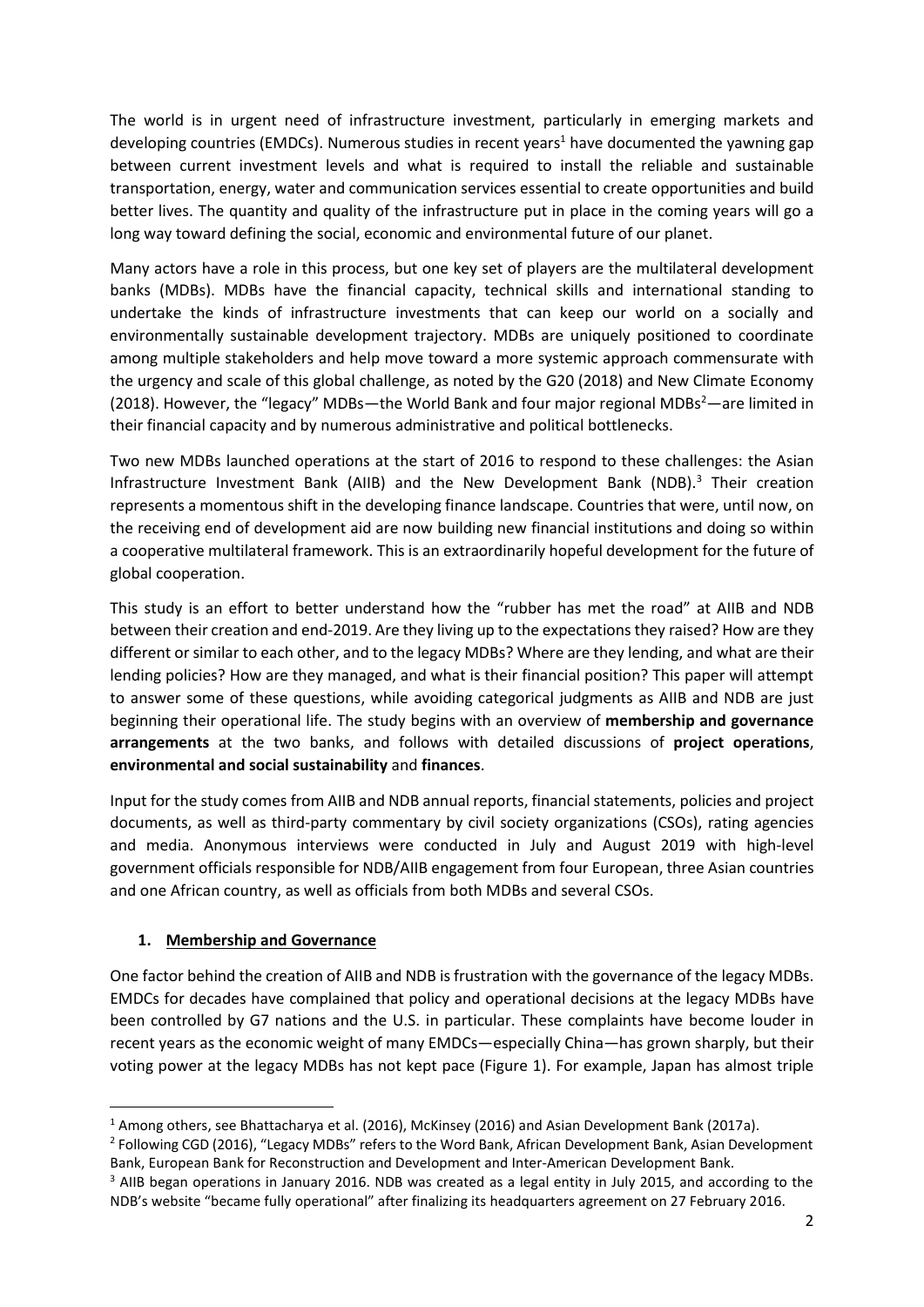the voting power of China (15% vs. 5.5%) at ADB, despite an economy about one-fifth the size, while India has similar voting power to Canada at the World Bank (2.9% vs. 2.5%) even though its economy is about 10 times larger.





*Source*: World Bank Financial Statement (1992 and 2018) and World Development Indicators (2019). *Note*: Russia joined the World Bank in 1992, although its GDP data from the early 1990s is not entirely comparable to later years.

These discrepancies are understandably galling to many EMDCs. Voting power has been reformed to a degree at the World Bank (less so at the regional MDBs), but not fast enough to keep up with shifts in the global economy. AIIB and NDB were created in part to afford greater decision-making power to EMDCs. Many EMDCs consider the policies imposed by non-borrowers at the legacy MDBs to be less than optimal for achieving their development goals. This is particularly the case in relation to infrastructure, which many EMCDs badly need and which the legacy MDBs had until recently moved away from supporting (Humphrey 2015). Creating two new MDBs influenced more by EMDCs is an opportunity to design policies and approaches more in line with their views on development.

## *AIIB membership and governance*

When Chinese President Xi first proposed AIIB in 2013, it was expected (in an initial stage, at least) to be a regional MDB led by China and composed of other Asian nations. However, a number of nonregional countries signed on as founding members in 2015, including wealthy nations such as U.K., France, Germany, Switzerland and Sweden. By December 2019, AIIB had a total of 76 member countries and another 26 members approved for membership. The majority of shareholders are Asian, but five of the G7 are now members, as are countries as disparate as Sudan, Rwanda, Argentina, Ecuador and Serbia. At end-2019, AIIB was the third-largest MDB in the world by membership, behind the World Bank and African Development Bank (AfDB).

AIIB's membership represents both an impressive symbolic and political success for China, as well as a challenge for the way the bank operates. China quickly recognized the diplomatic and practical advantages of bringing in wealthy member countries, but also realized that this would change the character of AIIB. With most Asian members generally willing to follow China's lead, the thorniest discussions in AIIB's negotiations were between China and the European founding members. For the Europeans, installing environmental and social safeguards as well as other standards on project oversight and procurement were essential, and here China proved willing to be flexible. Also, China agreed to tone down (although only partially) the amount of operational authority it originally intended to give to the AIIB president compared to the Board of Directors. Europeans were unsuccessful in two key areas: China insisted that AIIB's Board of Directors would be a non-resident board, and would not reduce the amount of proposed initial shareholding capital from US\$100 billion.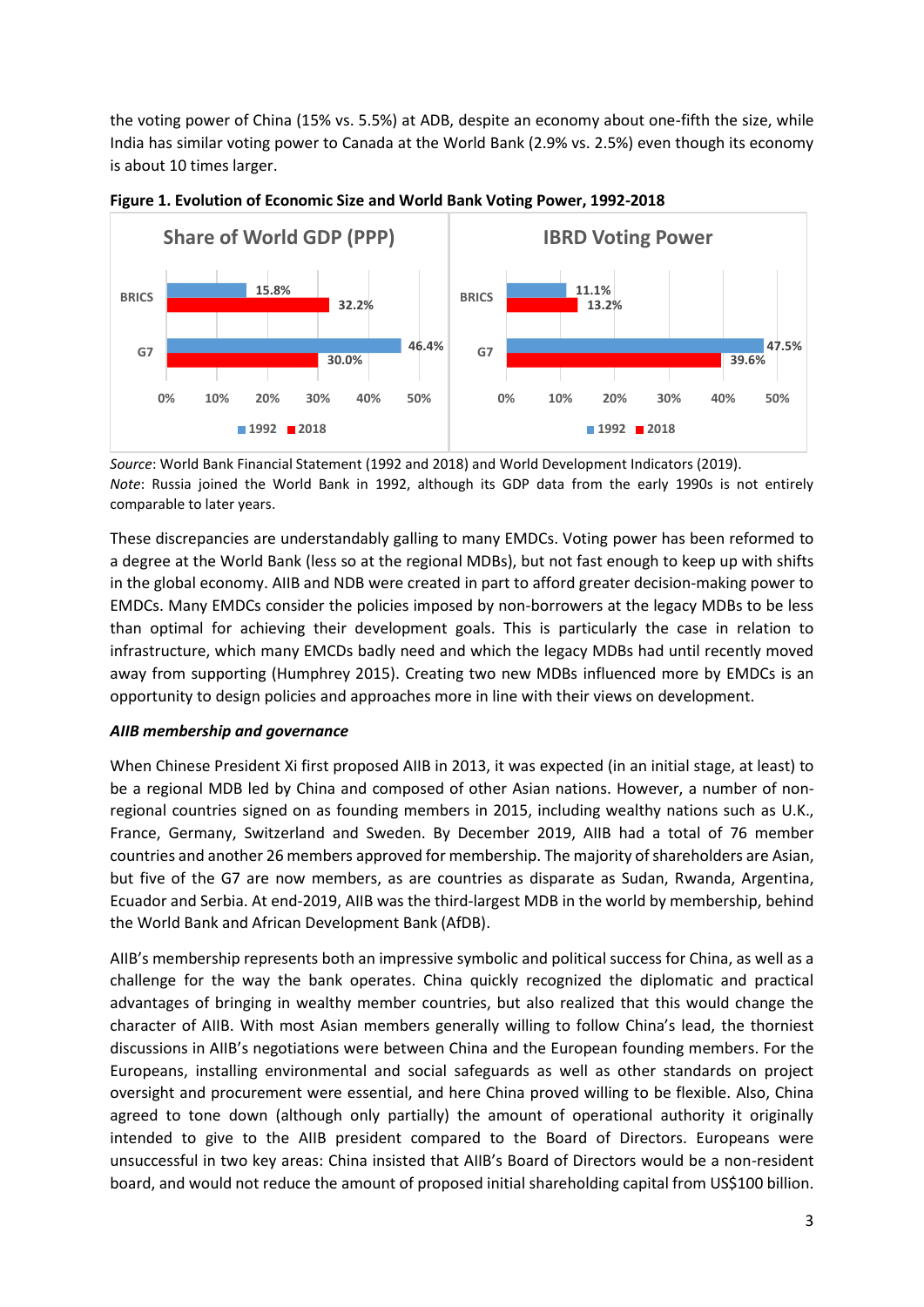Beyond those issues, however, China was willing to accommodate the needs of the Europeans in return for the benefits they brought with them, including financial strength (critical to obtaining the AIIB's AAA bond rating) and international credibility. AIIB has made this cooperation evident by hiring top officials from non-regional countries with experience at the legacy MDBs—particularly the World Bank. This included the designer of the environmental and social safeguard policies and the architect of AIIB's Articles of Agreement (both U.S. nationals, even though the U.S. has not joined AIIB), and European officials for three of AIIB's five vice-presidents as well as the chief risk officer. The European shareholders (now joined by Canada), in turn, have been willing to move forward with policies that are more flexible and less legalistic than at the legacy MDBs.

China is the largest shareholder of AIIB, with 27.4% of AIIB voting power (including the votes of Hong Kong, which is formally a separate shareholder) at end-2019. Other borrower members—including those outside of Asia—account for 46.2% of votes, while non-borrower nations collectively control 26.4% of AIIB votes (Figure 2). The borrower vs. non-borrower distinction is a bit murky at AIIB since all members technically can borrow from the bank. Nonetheless, the split is likely to remain relevant as the traditional non-borrower countries are more inclined to push for policies on higher environmental and social standards, tighter project oversight and a greater focus on poverty and social outcomes compared to traditional borrowers.



**Figure 2. Voting Power at AIIB (December 2019)**

*Source*: AIIB website, "Members and Prospective Members of the Bank", accessed 10 January 2020. *Note*: "Traditional borrowers" and "Traditional non-borrowers" are classified according to countries eligible and ineligible for World Bank lending as of 2019.

AIIB's Articles of Agreement<sup>4</sup> stipulate that a 75% majority of voting power at the Board of Governors is required for significant decisions such as modifying the capital structure, Board of Directors or the statutes (AIIB 2015, Article 28 [2]). Hence, China by itself has veto power over these decisions at AIIB, very similar to the 30% veto power wielded by the U.S. at the Inter-American Development Bank (IDB). Non-borrowers could theoretically piece together a veto coalition, but that would require complex coordination among 21 countries, and such a coalition would be difficult to maintain in the face of concerted Chinese pressure on an issue it deemed critical.

At the same time, shareholders report that China has been quite cautious on major policy discussions at AIIB, not using its voting power bluntly and making every effort to arrive at compromise positions that satisfy all members. One European shareholder official said: "We haven't seen any evidence so far of China throwing weight around, given their voting power." An official from another European member country agreed, but noted that there was concern about China asserting itself more going forward. "This is something we [the Europeans and Canada] are all nervous about," the official said.

<sup>&</sup>lt;sup>4</sup> For a detailed account of the design of AIIB's Articles of Agreement by its lead architect, see Lichtenstein (2018).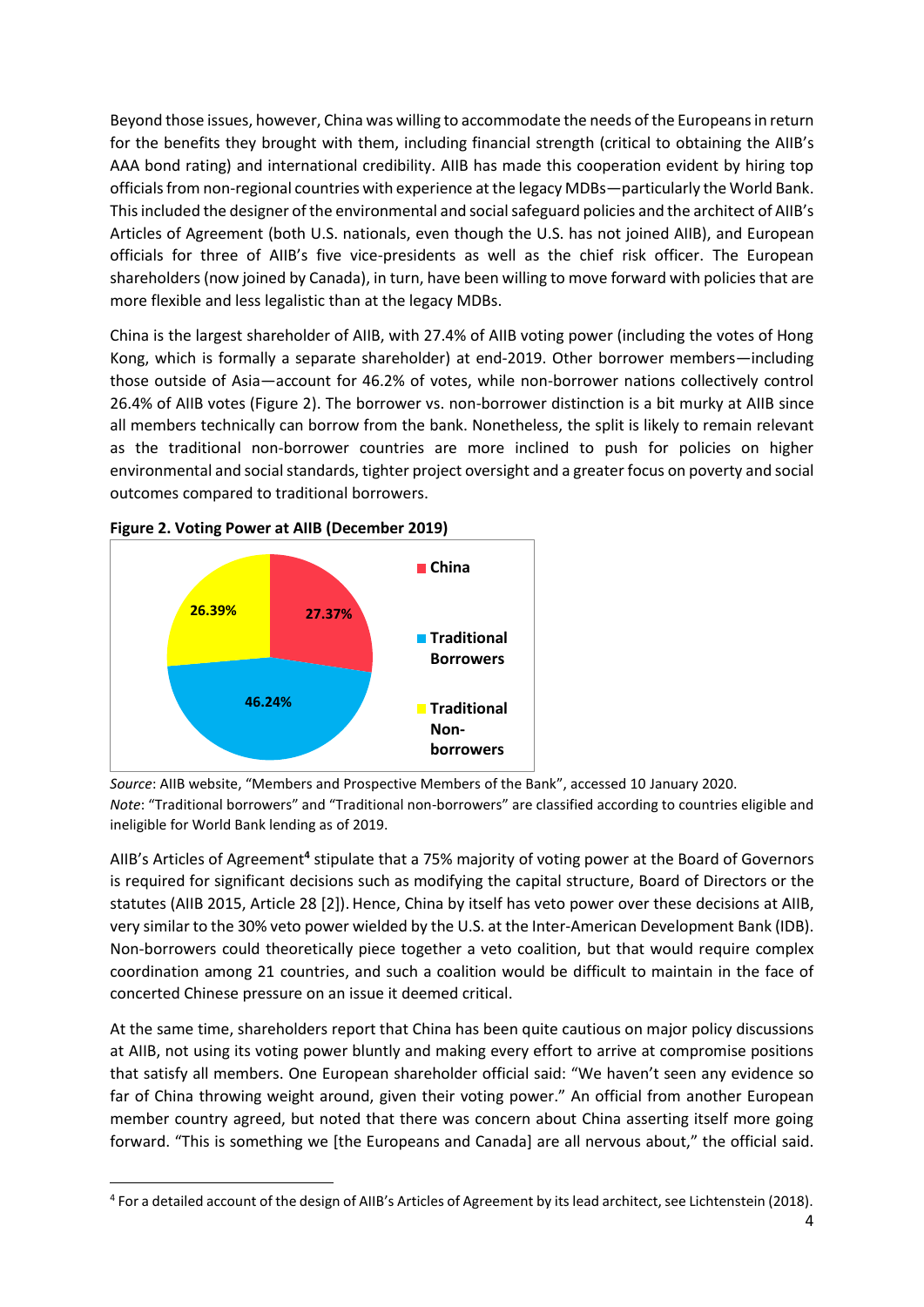AIIB President Jin recently indicated<sup>5</sup> that China may allow its voting power to be diluted below the 25% veto threshold when the 102 currently approved countries have formally become members, a move which would likely reassure other shareholders. Regardless, it is clear that China could easily assemble a veto coalition among allied nations and will continue to wield effective veto power.

As with the legacy MDBs, major decisions on membership, capital and over-arching policies are decided at AIIB's annual Board of Governors meetings, while most operational issues are delegated to the Board of Directors (BoD). AIIB's BoD is non-resident, and meets several times a year rather than sitting in permanent session. This is in contrast to the legacy MDBs, but in line with the approach of the European Investment Bank (EIB)—the world's largest MDB—and borrower-led MDBs like the Development Bank of Latin America (CAF). The BoD arrangements at the legacy MDBs were instituted with the purpose of giving shareholders more direct control over day-to-day MDB operations (Kapur et al. 1997), and have often been criticized as inefficient and overly politicized, not to mention expensive. China reportedly refused to compromise with AIIB's European shareholders on this issue. In part as a result, Austria, Germany and France have based AIIB representatives at their respective embassies in Beijing, to more closely monitor AIIB operations (German Federal Ministry of Finance 2019).

AIIB's shareholders have delegated more authority on day-to-day operational matters from the BoD to its president compared to the legacy MDBs. Notably, AIIB's president has the authority to approve many loans without formal board review. Several MDBs have begun in recent years adding policies to streamline board approval—often using no objection procedures—but none go as far as AIIB. The relevant regulations (AIIB 2019a) specify that the authority to approve all projects is by default delegated from the BoD to the president, and then lists specific criteria for projects where such delegation is not permitted. The main restrictions apply to first-time projects, sovereign loans above US\$200 million (to be raised to US\$300 million) and non-sovereign loans above US\$100 million (to be raised to US\$150 million) and equity investments above US\$35 million. European shareholders successfully lobbied for a provision allowing any single director to call a project in for BoD debate for any reason, as a backstop arrangement (German Federal Ministry of Finance 2019).

## *NDB membership and governance*

One of the most marked contrasts between NDB and AIIB is membership. NDB still has five BRICS nations as shareholders—five years after finalizing its Articles of Agreement and over two years since the approval of the formal terms and conditions for new members (NDB 2017a). According to NDB management consulted for this study, the BRICS nations preferred to design Articles of Agreement, foundational policies and institutional culture on their own terms, before letting in new members. Expansion has been a clearly stated goal, as noted in NDB's corporate strategy: "NDB must operate at scale, and that means bringing in new members beyond the founding five shareholder countries," with the aim of including a "mix of advanced, middle-income and lower-income countries" (NDB 2017b, p. 26). NDB's Articles state that all United Nations members are eligible to join the bank. New members have not been approved as of January 2020. Management interviews indicate that Board discussions are underway to expand membership, and the November 2019 BRICS Summit Leaders' Declaration included an expression of support for NDB membership expansion with no further details.

As a result, the BRICS nations are currently in complete charge of NDB governance. Unusually among large MDBs, each of the five countries contributed exactly the same amount of capital and have equal voting power. This was an important political choice and contrasts with the AIIB, which has followed a

<sup>5</sup> Pres. Jin made the remarks at a public event on October 18, 2019 at Boston University's Global Development Policy Center.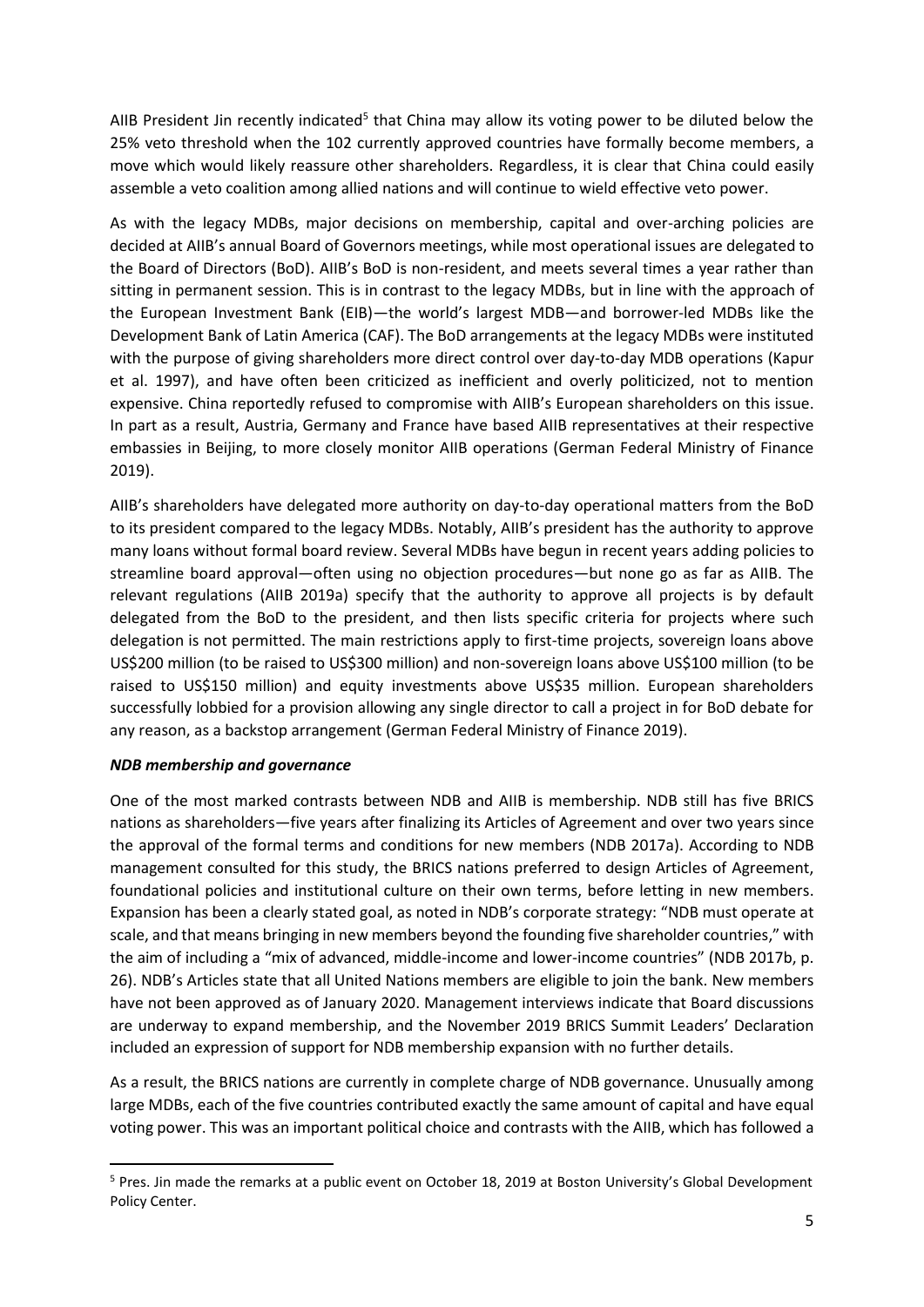shareholding model closer to the legacy MDBs, wherein wealthier nations contribute more capital and have more voting power.<sup>6</sup> In so doing, NDB may have foregone a larger capital base, as China could easily have contributed substantially more capital, while others among the BRICS do not have the same economic strength (Figure 3). This trade-off between balanced governance power and maximizing potential capital is one that all MDBs must face.<sup>7</sup> By prioritizing equality among the founders, NDB made a powerful statement that its approach to governance is different from AIIB and the legacy MDBs.





The risk is that, in light of potential divergent interests among the BRICS on certain issues, voting power equality could make it difficult to reach agreement on major decisions such as admitting new members, relations with other development institutions or the direction of NDB operations, as noted by He (2016, pp. 7-8). The political and economic situation of several BRICS nations has shifted sharply since NDB was first established, and the relationships among the BRICS are complex. In such a context, NDB's governance arrangements—while admirable from a normative standpoint of equality among member nations—could hinder establishing a clear strategic direction for the bank. The fact that senior management is currently also equally divided on the basis of nationality among the five BRICS nations—in contrast to the more nationality-blind approach of AIIB—accentuates this dynamic by inhibiting the growth of an institutional identity.<sup>8</sup>

NDB's governance arrangements may also be problematic for potential new members, as the BRICS have in their Articles of Agreement permanently reserved considerable governance authority for themselves. The Articles of Agreement stipulate that the BRICS will always have at least 55% of voting power and no other member can have more than 7% (NDB 2014, Art. 8). By comparison, only one of the legacy MDBs (IDB) has a higher share of votes allotted to the top five shareholders (65%), along with the EIB (74%). None of the major MDBs other than NDB guarantee a majority of voting shares for founding members, although the regional MDBs, as well as AIIB, do reserve a majority of votes for regional member shareholders. The only MDBs with a statute-mandated majority to founding members comparable to NDB are the Black Sea Trade and Development Bank and the Central American Bank for Economic Integration.

*Source*: World Development Indicators, 2019.

<sup>&</sup>lt;sup>6</sup> See Wang (2019) and Serrano (2018) for more on the governance contrasts between NDB and AIIB.

<sup>7</sup> While most MDBs directly link capital contributions with voting power, some—like FONPLATA, Nordic Investment Bank or CAF's Board of Directors—do not, and hence, are able to accept more capital from some members while still maintaining equal voting power. Such a decision eliminates the trade-off between voting power and capitalization, but requires some countries to accept voting power not aligned with their greater capital contributions.

<sup>&</sup>lt;sup>8</sup> See Serrano (2018) for a discussion of the contrasts between NDB and AIIB administrations.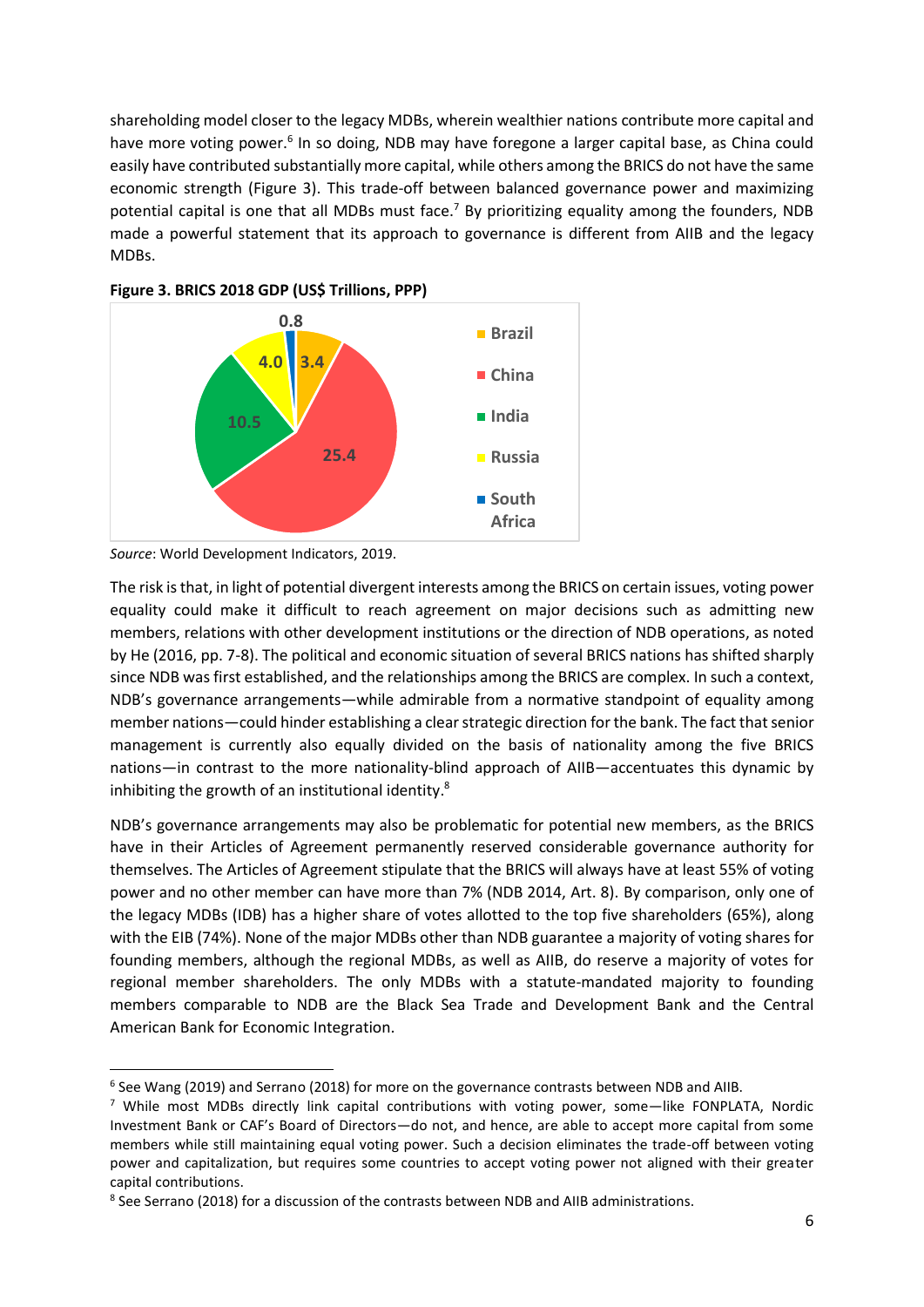Major decisions at NDB's Board of Governors (BoG), such as changes to the capital structure, amending the Articles of Agreement, modifying the composition and powers of the BoD and admitting new members, all require special majorities that include the support of four of the five BRICS. The BoD also non-resident, as at AIIB—can have a maximum of ten chairs, five of which are permanently reserved for each of the BRICS (Ibid., Art. 10). The NDB president is elected by the BoG, but rotates among the five BRICS nations (Ibid., Art. 13a). Vice-presidents are also elected by the Board of Governors, but NDB must have at least four vice-presidents reserved for each BRICS nation not in control of the presidency (Ibid., Art. 13c). The president and vice-presidents also comprise the Credit and Investment Committee (CIC), which must approve all loan projects before either forwarding them on to the BoD for final approval or (for loans below a given amount) moving to implementation on a non-objection basis from the BoD (Ibid., Art. 13b ii and NDB 2016a p. 9). This means that—barring a dramatic expansion in the number of vice-presidents from the current four—the BRICS nations will control the loan pipeline.

The fact that NDB's governance arrangements are by statute dominated by the BRICS, even if membership expands, may contribute to wariness on the part of other prospective member countries. Large middle-income nations who would be potentially natural members—and would greatly contribute to NDBs international profile, capital base and loan portfolio quality—might have concerns that whatever shareholding they might be able to negotiate for themselves, their voting power would by statute remain permanently subordinate to the BRICS.<sup>9</sup> A relevant parallel can be seen at CAF, a borrower-led MDB in Latin America. CAF was originally founded and fully controlled by five countries, but opened membership more broadly in the 1990s, and the founding member countries relinquished any special governance powers. This coincided with the beginning of CAF's extraordinary growth in both membership and financial capacity over the subsequent three decades. <sup>10</sup> The BRICS nations may find—as CAF's founders did in the 1990s—that NDB's current governance arrangements prove to be a hindrance to the bank's growth prospects.

## **Project Financing**

This section reviews aspects of project financing performance from the start of AIIB and NDB operations through December 2019: overall approvals, geographic and sectoral distribution, cofinancing, public vs. private sector lending and financial terms.

## *Project approvals and disbursements*

Both MDBs have gotten off the ground quickly, ramping up project approvals steadily over their first four years of operations (Figure 4). NDB initially began more slowly than AIIB, but has accelerated approvals more quickly, particularly in 2018, and then decreasing slightly in 2019. By end-2019, NDB had approved a total of US\$15.3 billion<sup>11</sup> vs. US\$11.7 billion by AIIB.

<sup>&</sup>lt;sup>9</sup> This is speculation on the part of the author. Governance arrangements are only one of several attributes a country would take into account when considering membership in an MDB. Other attributes include loan pricing, technical assistance, project approval speed and use of country systems. No interviewees from developing countries would speak for attribution on this issue, but four OECD country officials did point to the NDB's governance arrangements as an issue that would complicate membership for them.

 $10$  See Humphrey (2016a) for an overview of CAF's growth trajectory.

<sup>&</sup>lt;sup>11</sup> NDB project list and approval amounts are taken from data provided to the author directly by NDB. This data does not fully coincide with the data available on NDB's project website.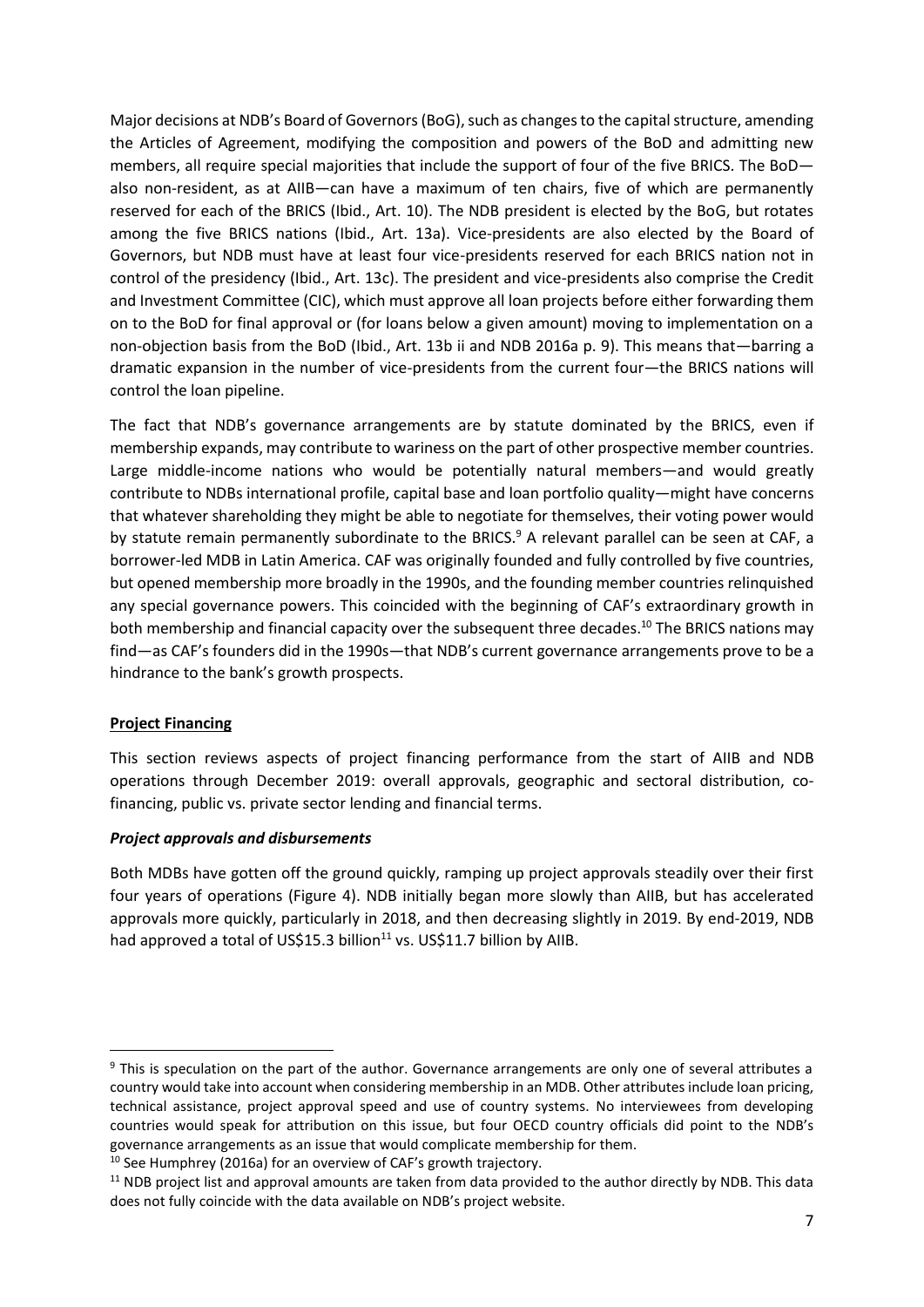

#### **Figure 4. Annual Project Approvals (2016-2019)**

*Source*: AIIB project database; NDB data supplied to author directly by NDB. *Note*: Does not include two cancelled NDB projects.

Despite the higher approvals by NDB compared to AIIB thus far, NDB commitments (legally formalized financing agreements) and disbursements are considerably lower (Table 1). Of the US\$8.06 billion in financing approved by NDB by end-2018, less than US\$3 billion (37%) had been converted into commitments, while only US\$630 million (8%) had actually been disbursed. This compares to the 64% and 19%, respectively, for AIIB. According to information available from the 30 September 2019 interim financial statements, these trends have continued into 2019. NDB management argues that the slower rhythm of disbursements is because NDB is developing almost all of its projects on its own, whereas AIIB is co-financing many projects designed and negotiated by other MDBs. Another possible (and not mutually exclusive) explanation is that NDB is approving projects to which borrowers are not fully committed or are fully vetted—a problem with which many MDBs struggle. For example, two NDB loan projects—a US\$250 million loan to a state-owned bank in India and a US\$69 million loan for a road in Russia—have been cancelled, while a loan for a port project in South Africa has stopped disbursing due to procurement problems.<sup>12</sup> Low disbursements are a concern that NDB management says it aims to improve in the coming years.

|      |             | <b>Approvals</b> | <b>Commitments</b> | <b>Disbursements</b> |
|------|-------------|------------------|--------------------|----------------------|
| 2016 | <b>AIIB</b> | 1.69             | 0.34               | 0.01                 |
|      | <b>NDB</b>  | 1.54             | 0                  | 0                    |
| 2017 | <b>AIIB</b> | 4.09             | 2.73               | 0.78                 |
|      | <b>NDB</b>  | 3.37             | 1.35               | 0.02                 |
| 2018 | <b>AIIB</b> | 7.35             | 4.71               | 1.38                 |
|      | <b>NDB</b>  | 8.06             | 2.97               | 0.63                 |
| 2019 | <b>AIIB</b> | 11.74            | $6.87*$            | $1.90*$              |
|      | <b>NDB</b>  | 15.25            | N/A                | $1.07*$              |

## **Table 1. Cumulative Operational Outcomes, 2016-2019 (US\$ Billions)**

*Source*: AIIB and NDB annual reports and financial statements.

N/A = Not available (to be released in spring 2020).

\* Through 30 September 2019.

<sup>&</sup>lt;sup>12</sup> See The Citizen (2019).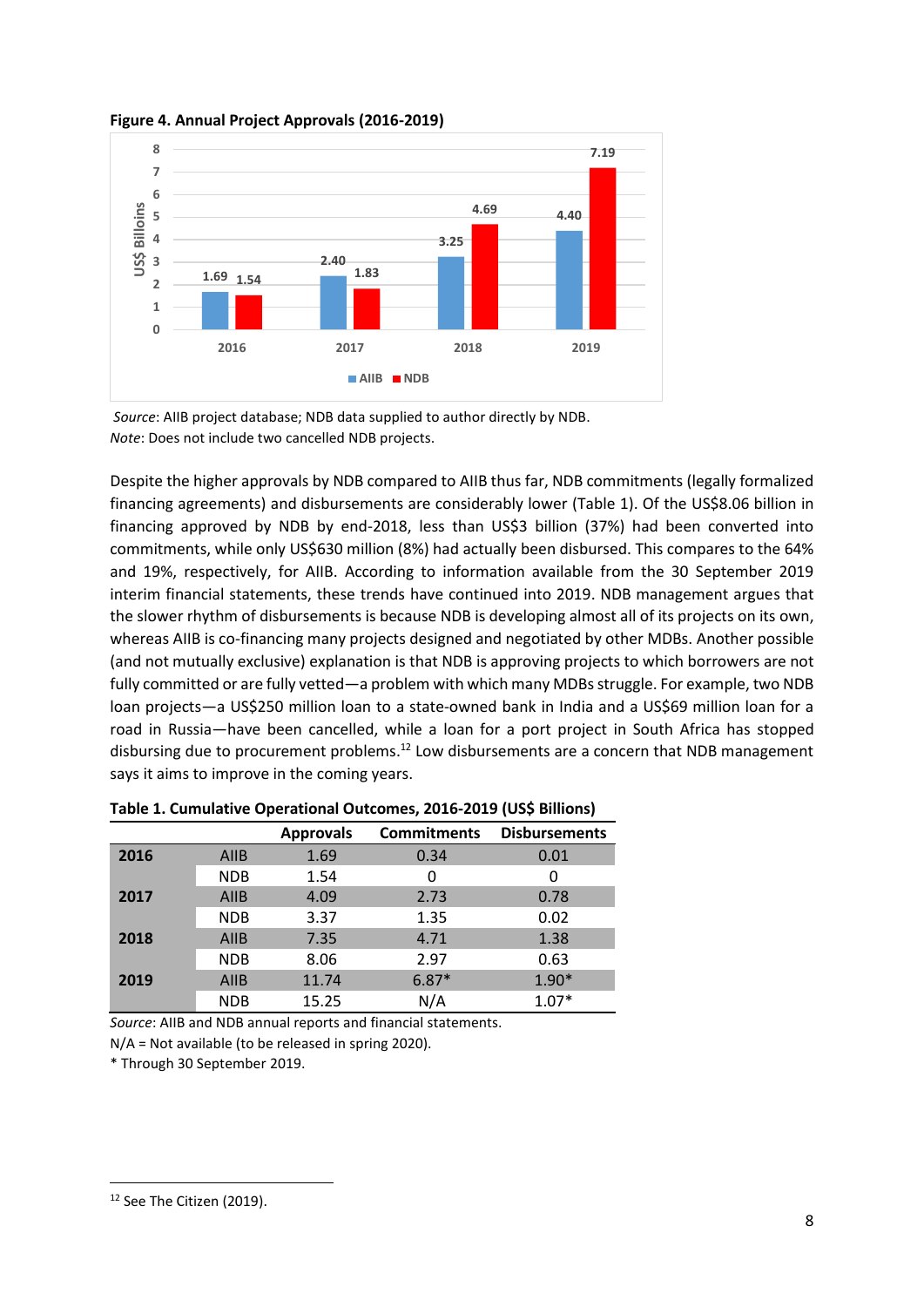## *Geographic distribution*

Through end-2019, NDB has approved just under 30% of its loans to China and India each (Table 2), with substantially less for Russia, South Africa and especially Brazil. The very low lending to Brazil is noteworthy. NDB management attributes this in part to Brazil's federal system and the need for NDB to build relationships with state and local officials and point to the recent opening of regional offices in Brazil and South Africa as a step toward improving the balance of NDB's portfolio.

| <b>NDB</b>    |       |            | <b>AIIB</b> |
|---------------|-------|------------|-------------|
| India         | 28.4% | India      | 26.0%       |
| China         | 27.7% | Turkey     | 11.9%       |
| Russia        | 18.3% | Indonesia  | 8.0%        |
| South Africa  | 15.7% | China      | 6.4%        |
| <b>Brazil</b> | 10.0% | Azerbaijan | 5.1%        |

**Table 2. Share of Top 5 Country Recipients of Financing Approvals, to end-2019**

*Source*: AIIB and NDB project databases.

*Note*: AIIB has approved 12.8% of its total financing to pan-Asian infrastructure funds.

AIIB's approved loan portfolio is much less concentrated compared to NDB. Project approvals were distributed across 20 countries as of end-2019, with a further 13% of approvals dedicated to funds investing in multiple countries across Asia (Table 2). India is by far the largest recipient of AIIB approvals thus far, although AIIB management indicated that it will seek to improve portfolio balance moving forward. In part, India's large volume of loan approvals is a result of the fact that the Indian government has a substantial pipeline of finance-ready projects as part of its development agenda, which match up well with AIIB's limited project initiation capacity at start-up. China itself has received two loans from AIIB: one for US\$250 million in 2017, and second for US\$500 million in 2019.

NDB can lend to non-members, but only under restricted circumstances requiring "material interest" to a member and a special majority vote on the board (NDB 2014, Art. 19 d and e). Thus far, NDB has not made any loans to a non-member loan,<sup>13</sup> and according to NDB management, none were in the pipeline as of late 2019. AIIB's Articles do not state that only Asian members can receive loans (AIIB 2015, Art. 11), although current policy stipulates that the bank can lend only up to 15% of approvals to non-Asian nations (AIIB 2018a). AIIB has to date made two non-Asian loans, both to Egypt for US\$319 million (a third was under preparation at end-2019 for US\$150 million), although the prospect of AIIB loans likely played a role in several non-Asian countries joining the bank, including even European nations such as Italy (Asia Times 2019).

<sup>13</sup> A US\$230 million pipeline project in Lesotho was made to a South African company, with a guarantee from the South African government.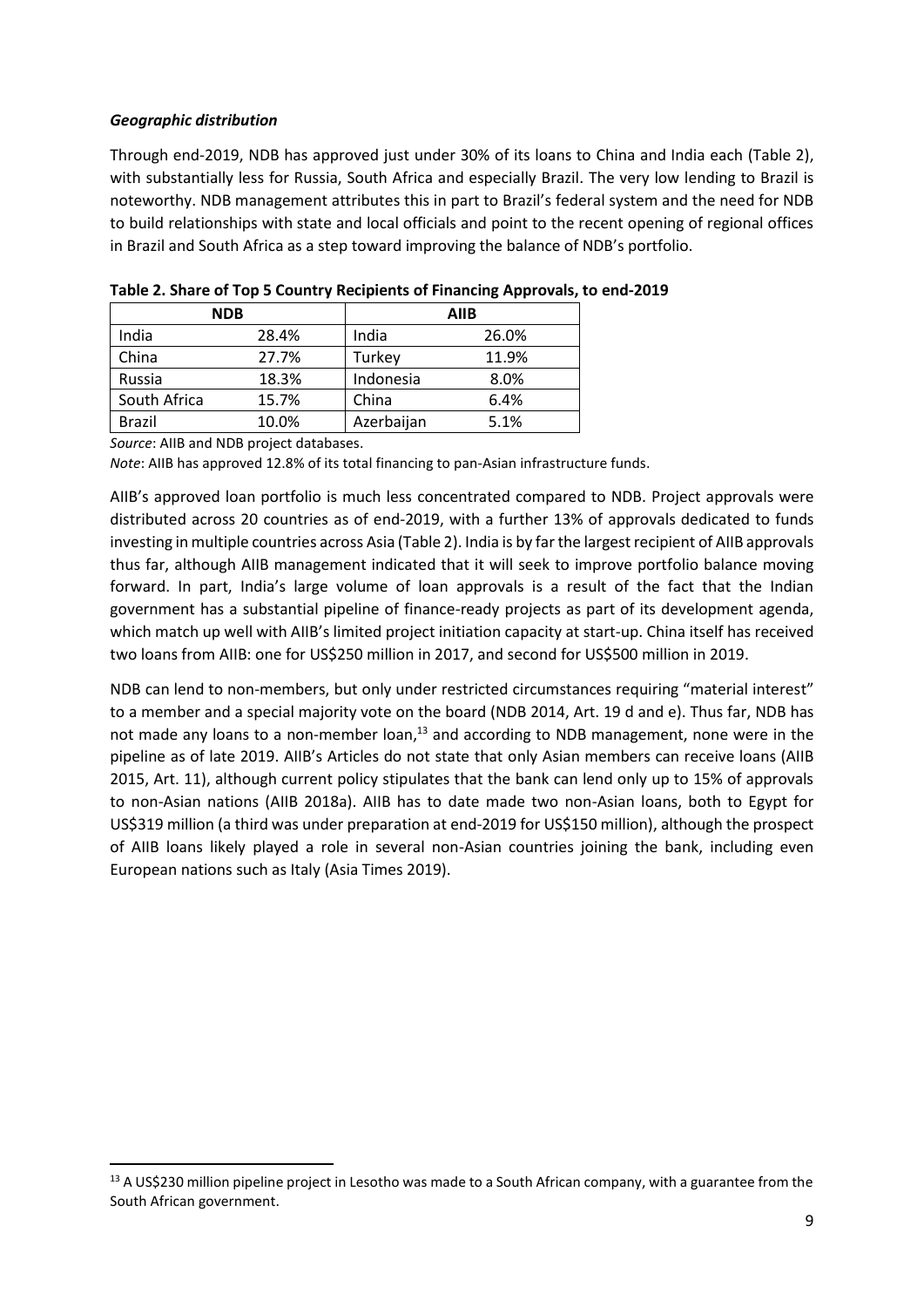#### **Box 1: Are AIIB and NDB banks for the Belt and Road Initiative?**

One question related to NDB and AIIB is the extent to which they might be used to finance China's geopolitical strategy, particularly the Belt and Road Initiative (BRI). Considering that the BRI, AIIB and NDB were all created within a similar timeframe, and China's policymakers have had a major role in all three, it is not an unreasonable question.

Early lending patterns do not indicate that China is utilizing NDB as part of its BRI strategy. China and India are by far the largest borrowers from NDB through end-2019, accounting for 56% of total loan approvals. China is of course the funder, not recipient, of BRI investments, and India has vocally opposed BRI. Brazil is not a BRI target country while Russia and South Africa have only received 18% and 16% (respectively) of NDB loan approvals to date each. Of that, only three approved projects—a container port (US\$200 million) and a road project (US\$480 million) in South Africa and a road project in central Russia (US\$68.8 million, which has since been cancelled) could realistically be considered part of BRI\*—a total of only 5% of NDB approvals thus far.

The link between AIIB lending and BRI is more difficult to assess, as almost all AIIB borrowers are linked in some way to BRI. However, early loan approval patterns do not reveal an obvious trend toward BRI. India has to date received 26% of AIIB approvals, more than twice as much as the next most-favored borrower (Turkey, with 12%). About 13.5% of AIIB total financing (nine out of a total of 61 projects) is clearly targeted to transport and communications infrastructure—mainly roads, but also ports and telecoms—that has an obvious potential link to BRI. Five of those projects are co-financed with EBRD, ADB and World Bank, suggesting that considerations beyond BRI were involved in project selection.

The preliminary evidence is of course not definitive, but it does suggest that China is not taking a short-term, direct approach to steering AIIB or NDB lending in favor of BRI. This could be a longerterm strategy on the part of China to strengthen international perceptions of AIIB and NDB independence early in their organizational lives. As well, the current financial and technical capacity of AIIB and NDB pale in comparison to China's policy banks like China Ex-Im and China Development Bank (with loan portfolios of US\$490 billion and US\$1.7 trillion at end-2018, respectively). The panorama could change as AIIB and NDB grow.

\* This includes only projects in transport and communications. As per Macaes (2018), one can also consider BRI as encompassing a broader range of projects.

## *Co-financing and partnerships*

AIIB has relied heavily on co-financing with existing MDBs, making use of their project preparation capacity, administrative procedures and environmental and social safeguard frameworks. Just under half (49%) of AIIB's number of approved projects through 2019 (41.5% of total financing) are cofinanced with other MDBs, mainly the World Bank Group, ADB and EBRD, two with the European Investment Bank and one each with the Eurasian Development Bank and the Islamic Development Bank. This has allowed AIIB to build the capacity of its staff and learn from other MDBs, while still mitigating risks. The gradual decline in co-financing—from 74% of projects in 2016 to 40% in 2018, and 33% in 2019—indicates that AIIB is growing more confident in its ability to take the lead in preparing projects.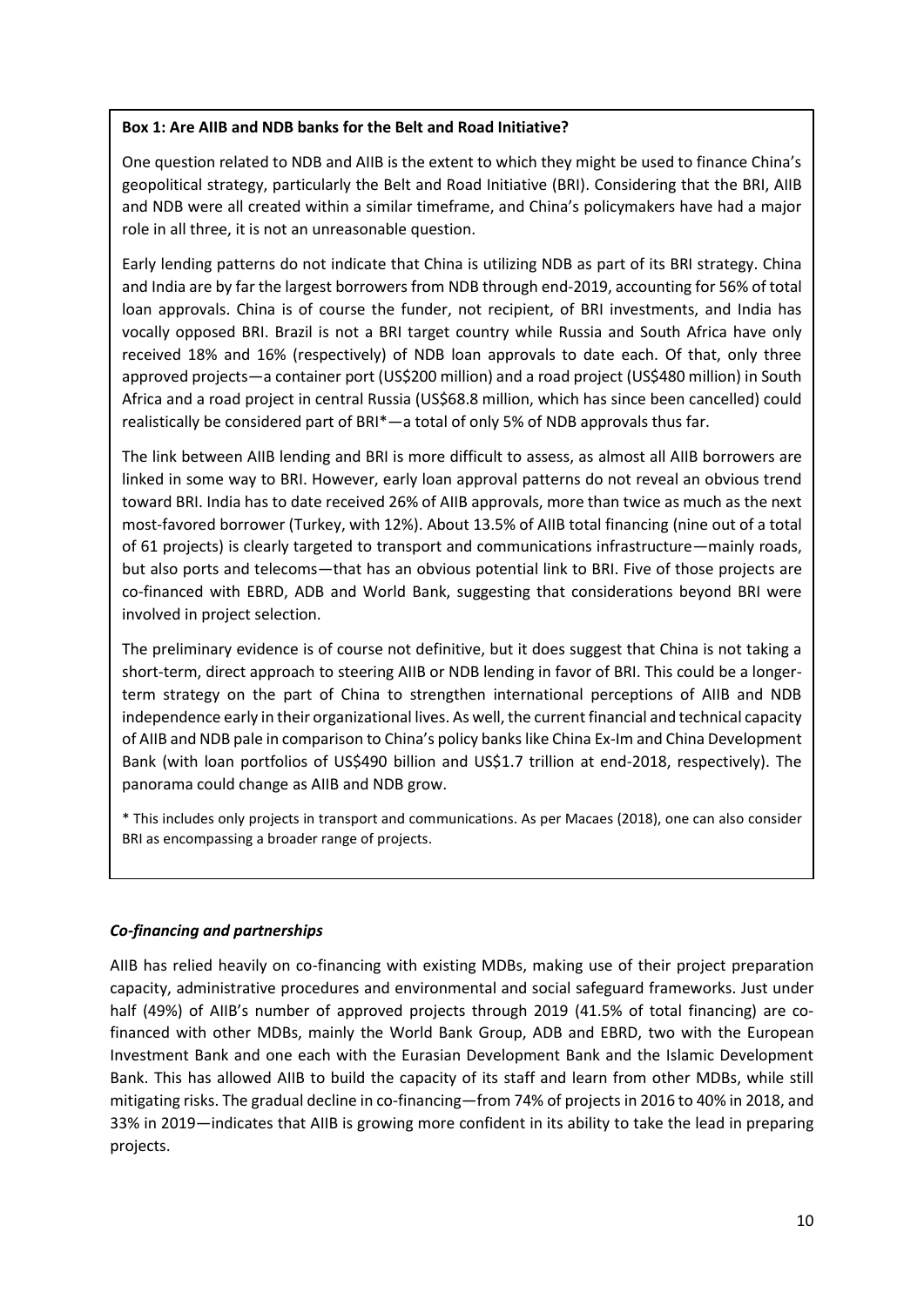NDB has taken a different approach, relying primarily on its own staff to prepare projects and, to a lesser degree, providing financing to national development banks in member countries for on-lending. Through 2019, five out of a total of 52 NDB project approvals (8% of total financing) were to national development banks, although one of those projects (to Canara Bank in India) was subsequently cancelled before disbursing. A further seven approved projects (14.5% of total financing) were to stateowned enterprises, with almost all the remainder directly to the governments of the five shareholder countries. NDB has worked with other MDBs on four projects, and in all cases with MDBs controlled by borrower countries<sup>14</sup>—Eurasian Development Bank (EDB), International Investment Bank (IIB) and CAF. In the case of EDB and IIB, this involved a loan directly to them from NDB for on-lending to Russia, while the two CAF projects were "parallel" loans rather than co-financing.<sup>15</sup>

Both of these models involve different trade-offs. AIIB's co-financing has the advantages of i) relying on the systems of other MDBs to mitigate project and financial risks; ii) quickly disbursing more financial resources to clients; and iii) allaying international concerns that AIIB will lower project standards. The degree to which AIIB staff are learning by working with other MDBs cannot easily be verified, but it is evident that the bank is moving quickly toward leading more projects on its own. NDB's approach of taking on more of its own projects poses risks due to project preparation by staff just building their own capacity, and may partly explain NDB's lower disbursements. It may, however, reap benefits in the future as NDB staff more quickly develop closer relationships with borrowers and strengthen their own capacity and internal systems. NDB's approach of working with national development banks and smaller MDBs is also an innovation, as these institutions are often overlooked by the legacy MDBs.

While AIIB and NDB have both demonstrated a healthy trend toward cooperation on the project level, a next step is to move to a more systematic approach based on country and sector platforms involving national and international actors, as noted by G20 (2018) and the New Climate Economy (2018). AIIB made an early move in this direction by leading the creation of the Multilateral Cooperation Center for Development Finance (MCDF), a platform supported by the Chinese government and in cooperation with several other MDBs and the International Fund for Agricultural Development (IFAD).<sup>16</sup> More initiatives like MCDF are needed by both AIIB and NDB, as well as other development institutions, if there is any hope of addressing global sustainable infrastructure gaps at the scale required.

## *Project sectors*

The focus of both AIIB and NDB is explicitly infrastructure finance, although the AIIB's Articles of Agreement (AIIB 2015, Article 2 [i]) and NDB's corporate strategy (NDB 2017b, p. 21) do allow for financing in other sectors based on client needs—in "productive sectors" in the case of AIIB, and unspecified in the case of NDB. This is in line with the strong developmental orientation of China and many other EMDC governments toward economic growth, with infrastructure as a critical bottleneck. As AIIB President Jin put it, "We do not aim at direct intervention in poverty, but what we try to achieve in promoting broad-based economic and social development through investments in infrastructure and other productive sectors will make a huge difference in the overall economic situation of our members. Poverty will be reduced as a result" (Gu 2018, p. 2).

<sup>&</sup>lt;sup>14</sup> NDB approved a metro rail project in India in December 2019, which it states "is proposed" to be parallel financed by AsDB. As of early 2020, this could not be confirmed with AsDB directly.

<sup>&</sup>lt;sup>15</sup> That is, CAF and NDB worked together on project preparation and due diligence, but have separate legal agreements with the borrower (the Brazilian state of Para).

<sup>&</sup>lt;sup>16</sup> NDB is listed as a member, but for unclear reasons did not sign the MCDF's MoU (MCDF, 2019). According to NDB, as of February 2020 it was in discussions with MCDF regarding formal membership.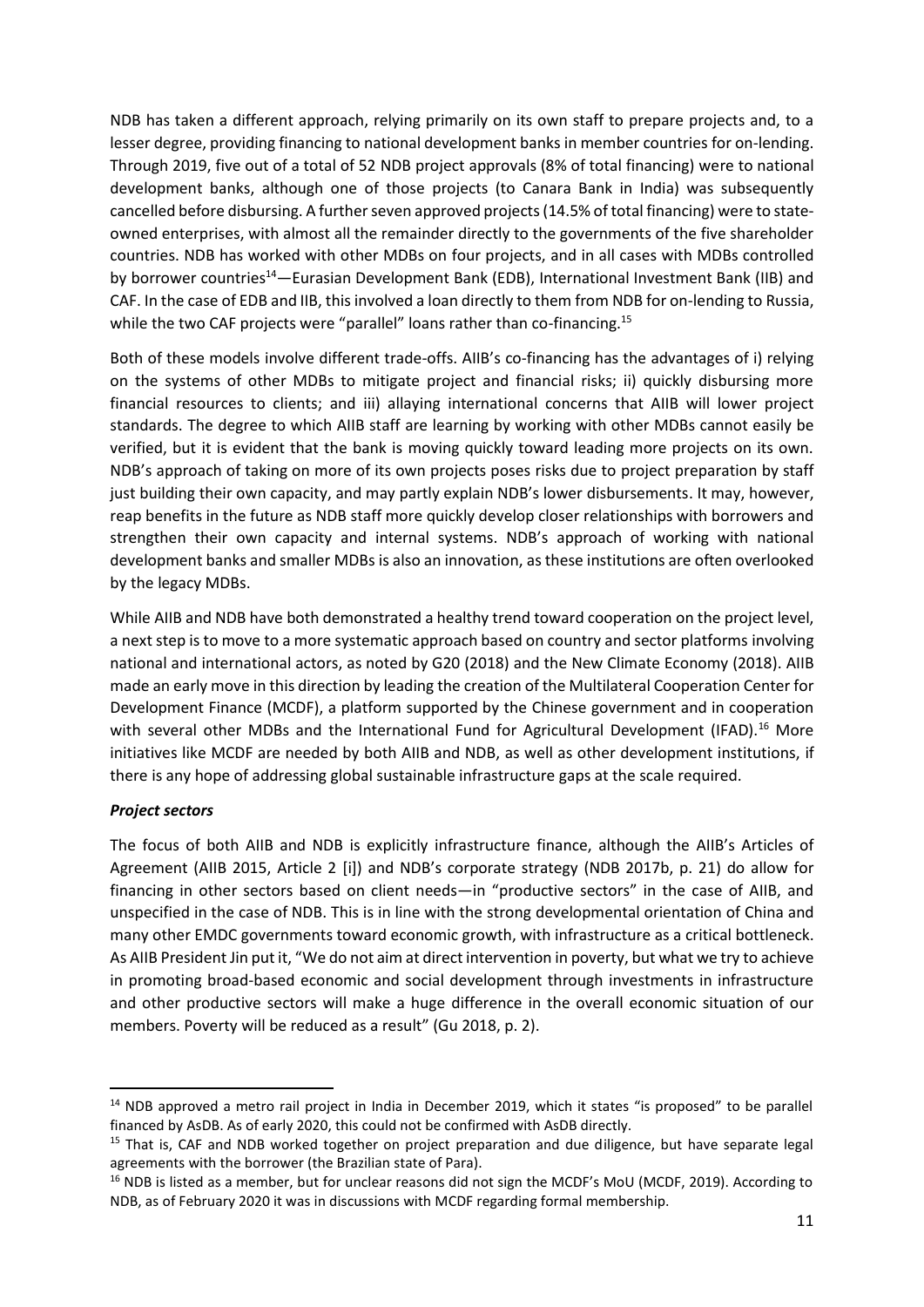Thus far, project approvals have followed the infrastructure focus entirely, with the exception of one project by NDB to Russia.<sup>17</sup> Energy and transport facilities are top priorities, accounting for over twothirds of NDB's approvals to date and 60% of AIIB's (Figure 5). <sup>18</sup> Interestingly, each bank seems to be specializing to a degree, with NDB focusing more on transport, while AIIB has dedicated relatively more financing to energy. Both MDBs have said they will support a wide range of infrastructure sub-sectors, depending on borrower demand and project feasibility. AIIB has published three sector strategies energy, transport and urban (AIIB 2018b, 2018c and undated)—and the drafts of strategies for water and ICT in 2019. This gives clearer orientation to AIIB's operations and value proposition, and improves the transparency of its activities. NDB has not yet released sector strategies, beyond the description in its corporate strategy (NDB 2017b, pp. 20-21).





*Source*: NDB and AIIB project databases.

*Note*: "Other" includes non-infrastructure (one loan), industry (one NDB loan), social infrastructure (one NDB loan), environmental infrastructure (one AIIB loan and two NDB loans) and multi-sector infrastructure (nine financings by AIIB and one by NDB).

#### *Public vs. private sector lending*

AIIB and NDB can lend to public and private sector clients, but both have focused largely on public clients to date. Building project experience and a high-quality portfolio with public sector lending is prudent, considering the historically safe track record of MDB loans to government borrowers compared to the private sector.<sup>19</sup> As of end-July 2019, AIIB had approved 23.5% of its loans to borrowers without a sovereign guarantee, compared to 9.7% for NDB (Figure 6). Of the eight total projects approved by NDB without a sovereign guarantee, two are to state-owned enterprises (SOEs) and three are to other multilateral development banks for on-lending to Russia. Only three projects a US\$300 million loan to a petrochemical plant in Russia, US\$300 million to Brazil's Vale mining corporation, and US\$100 million to a Brazilian infrastructure fund—are a fully private-sector client. For AIIB, 18 non-sovereign projects are to private sector companies or funds, while only one non-sovereign borrower is an SOE (a gas operator in Turkey).

<sup>17</sup> US\$460 million for a judicial system support project from 2017.

<sup>&</sup>lt;sup>18</sup> AIIB's financing to transport and energy is in reality higher, as five approved projects are to general infrastructure funds that emphasize energy and transport.

 $19$  For example, the World Bank IBRD's non-performing loan (NPL) ratio has held steady at 0.2-0.3% of the portfolio between 2012 and 2018 (Moody's 2019a), while the World Bank's private sector lending arm, the IFC, has averaged an NPL ratio of 4.4% over the same period (Moody's 2018).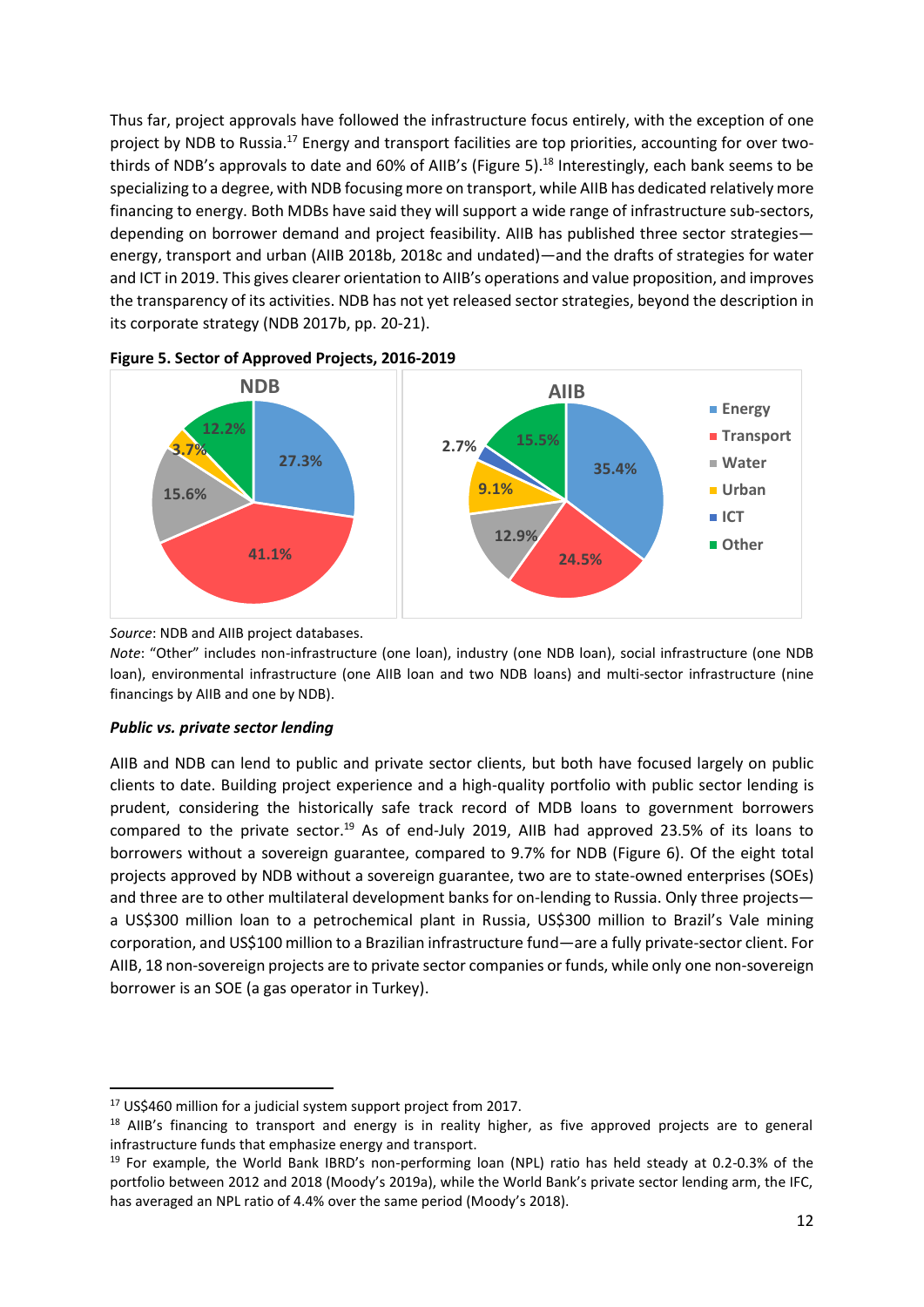

**Figure 6. Borrower Profile of Approved Projects, 2016-2019**

*Source*: NDB and AIIB project databases.

AIIB is committed to ramping up its engagement with the private sector as one of its operational priorities. The bank set a target of 20-25% non-sovereign approvals for 2019 (AIIB 2018d, p. 3), but the final approval number was actually a much higher 37% (US\$1.6 billion). Also, AIIB has begun to pilot financial structures related to the private sector via different types of financial funds—an innovation that the legacy MDBs themselves are only just beginning. Examples include:

- A US\$500 million ESG bond fund that purchases bonds issued by corporate infrastructure developers in Asia that comply with environmental, social and governance criteria. The aim of the fund is to promote impact bond markets and infrastructure as an asset class.
- A US\$500 million climate bond portfolio announced in September 2019 with Amundi, Europe's largest asset manager, which will purchase climate-linked bonds to support individual projects and the broader climate bond market.
- A pan-Asian infrastructure equity fund announced in July 2019, intended to mobilize U\$3 billion in private equity to Asian infrastructure across various sectors and countries.
- An investment platform in conjunction with Singapore's Clifford Capital formalized in November 2019 to purchase infrastructure assets off the books of existing financial institutions and package them for securitization for partial onward sale to institutional investors. This arrangement is particularly noteworthy as the legacy MDBs have attempted to move into securitization but have been restrained by shareholder resistance (Global Capital 2019).

AIIB management has indicated that it will continue pursuing innovative financial structures involving private sector actors in support of infrastructure provision. By contrast, NDB's corporate strategy states that traditional long-term loans to sovereign borrowers will be its main operational focus in the coming years: "Most of the Bank's projects will be either sovereign operations or under sovereign guarantee. Non-sovereign operations, particularly with the private sector, will be expanded as the operational capability of the Bank evolves" (NDB 2017b, p. 4).

# *Financial terms*

All of NDB's approved operations are traditional long-term loans, and most of AIIB's are as well, apart from US\$825 million (about 10% of total) in funds and equity investments. Neither bank has yet issued any guarantees, although both have stated that they intend to. Both banks offer a flat rate to all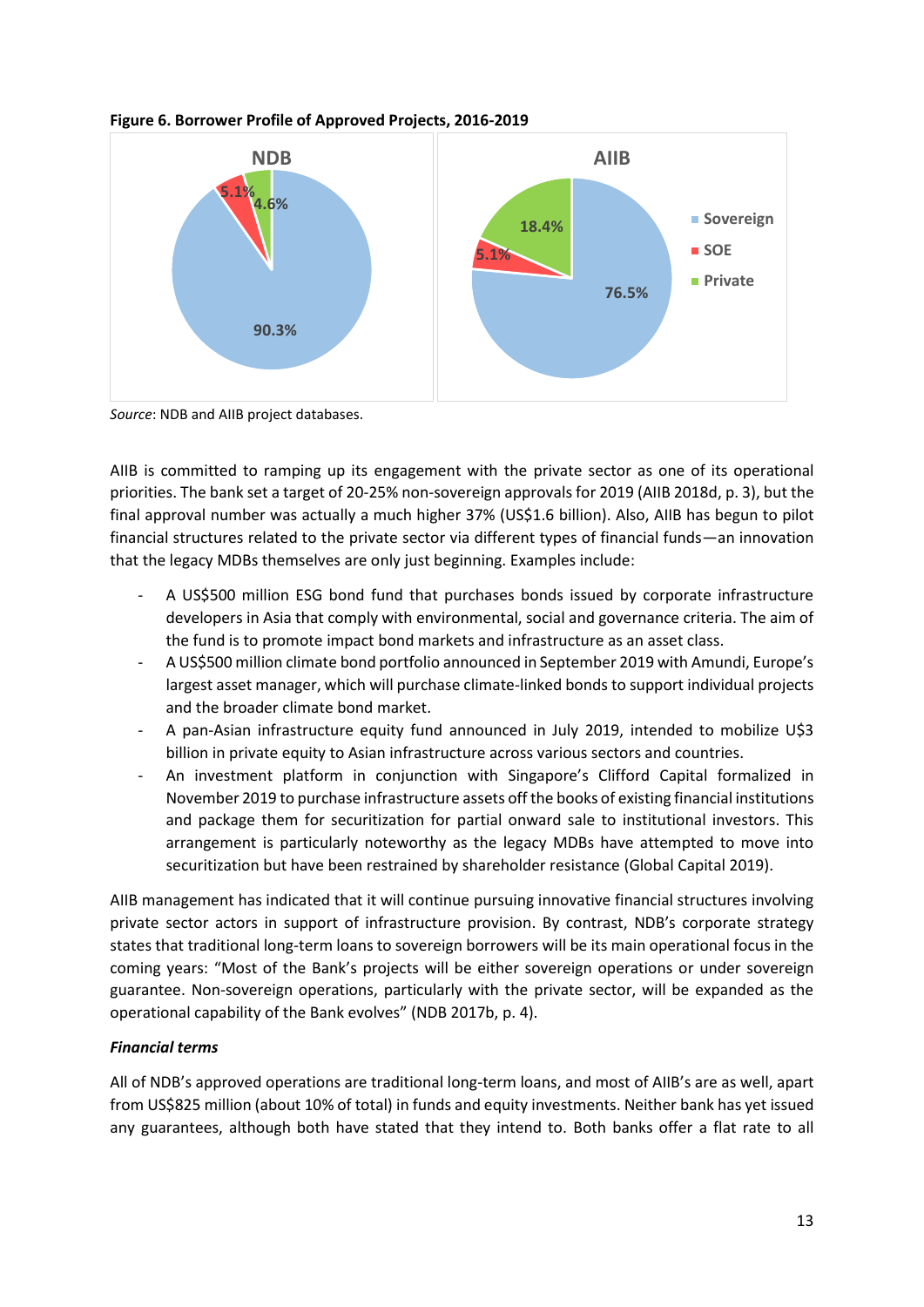sovereign borrowers,<sup>20</sup> while differentiating pricing to non-sovereign borrowers based on project and borrower characteristics. Terms for fixed-rate loans offered by AIIB to sovereign borrowers are identical to the World Bank's IBRD as of January 2020 (AIIB 2016c and World Bank 2019a).<sup>21</sup> NDB loan terms are similar to AIIB and IBRD, but 5 basis points lower at higher maturities (12-20 years) (NDB undated). Front-end and commitment fee charges are identical for AIIB and NDB (Tables 3 and 4), and are the same as charged by IBRD. The fact that NDB is offering better loan terms than AIIB and IBRD on longer-maturity loans, despite a lower bond rating (and therefore likely higher funding costs), implies a strong commitment to financial competitiveness on the part of NDB. The trade-off is that, over the medium term,<sup>22</sup> the narrower margin between NDB funding costs and the loan terms it offers to borrowers will result in lower net income, thus affecting its ability to accumulate shareholder equity.

|                                   | <b>AIIB</b>    | <b>NDB</b>     |
|-----------------------------------|----------------|----------------|
| <b>Benchmark Rate</b>             | <b>LIBOR</b>   | <b>LIBOR</b>   |
| <b>Contractual Lending Spread</b> | 0.50%          | 0.50%          |
| <b>Maturity Premium</b>           | $0.0 - 0.5%$   | $0.0 - 0.35%$  |
| Market Risk Premium               | $0.1 - 0.15%$  | $0.05 - 0.15%$ |
| Cost of Funds over Benchmark      | $0.05 - 0.25%$ | $0.10 - 0.35%$ |
| <b>Total Lending Spread</b>       | $0.65 - 1.40%$ | $0.65 - 1.35%$ |
| Front-End Fee*                    | 0.25%          | 0.25%          |
| Commitment Fee**                  | 0.25%          | 0.25%          |

**Table 3. Components of AIIB and NDB Sovereign Lending Terms**

*Source*: AIIB 2016a and NDB undated.

\* One-time fee on loan principal.

\*\* Recurring fee on undisbursed loan balances.

| <b>1996 - And and NDD ECTMING Spical, by Maturity</b> |       |                        |       |                                                       |       |       |
|-------------------------------------------------------|-------|------------------------|-------|-------------------------------------------------------|-------|-------|
|                                                       | Up    | to $8 \mid 8-10$ years |       | 10-12 years   12-15 years   15-18 years   18-20 years |       |       |
|                                                       | vears |                        |       |                                                       |       |       |
| <b>NDB</b>                                            | 0.65% | 0.85%                  | 0.95% | 1.05%                                                 | 1.25% | 1.35% |
| <b>AIIB</b>                                           | 0.65% | 0.85%                  | 0.95% | 1.10%                                                 | 1.30% | 1.40% |

# **Table 4. AIIB and NDB Lending Spread, by Maturity**

*Source*: AIIB 2016a and NDB undated.

NDB has said it intends to emphasize local currency lending while AIIB is focusing on US dollar lending, at least initially. Local currency lending reduces exchange rate risk, and hence is attractive to many borrowers whose revenues are also in local currency. NDB has, so far, approved local currency loans totaling 25% of its approved portfolio (US\$3.6 billion equivalent), most of which (US\$2.8 billion) has gone to China and the remainder to South Africa. NDB had by end-2019 issued two bonds in China's capital market for a total of US\$900 million equivalent, meaning it has a large supply of yuan to onlend, although it will have to raise more to meet the disbursement needs of the already-approved projects. Management indicated that NDB intends to launch local currency bond issues in South Africa and possibly Russia by 2020 and will start an offshore borrowing program to fund local currency

<sup>&</sup>lt;sup>20</sup> NDB sovereign loans to non-member countries include a country risk premium, which is not included for member countries.

<sup>&</sup>lt;sup>21</sup> AIIB and IBRD both offer variable spread loans also—which offer a financial discount but also pose greater interest rate risk to borrowers—while NDB does not. AIIB's variable spread loan rates are essentially the same as IBRD's.

 $22$  Both MDBs currently have far more paid-in capital than their borrowing liabilities, and paid-in capital does not have a "funding cost" in a standard financial sense (since shareholders do not expect dividends). This gives both MDBs more flexibility on setting loan prices in the short term, as they do not need to generate revenue to pay dividends to shareholders in return for their capital contributions. As the MDBs raise a larger share of their resources by borrowing on capital markets (which needs to be repaid with interest), this dynamic will change.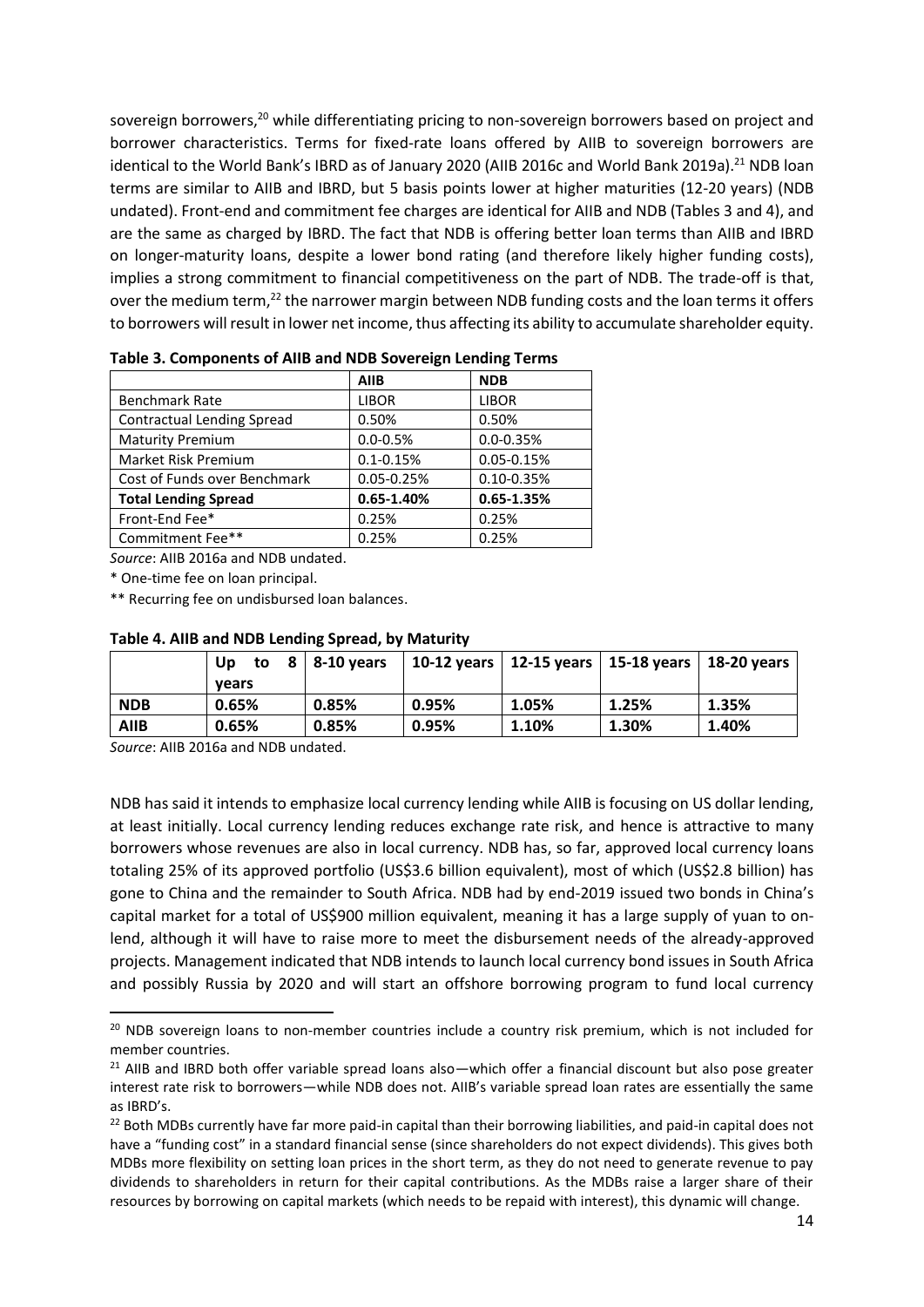lending for Brazil and India within the same time frame. NDB's cost of funding in these markets will influence the cost of the loans it can offer to clients, which in turn will impact the viability of NDB's local currency lending in the medium term.

# **2. Green and Sustainable Infrastructure?**

The sustainability of infrastructure investments is an essential underpinning to inclusive growth, the SDGs and climate change mitigation (Bhattacharya et al., 2019). AIIB and NDB have both made ambitious claims about the sustainability of their operations. AIIB officials frequently repeat their "lean, green and clean" mantra, while NDB committed to having two-thirds of approvals in the first five years be for "sustainable infrastructure" (NDB 2017b, p. 7). Evidence indicates that while AIIB and NDB have made commendable progress, in some ways surpassing the legacy MDBs, gaps remain between rhetoric and operational reality that call for considerable work in coming years meet the expectations that they have raised.

## *Project financing*

# Definitions and targets for selecting sustainable projects

Clear definitions, indicators and targets are essential for an MDB to systematically support sustainability goals through its projects. Without these, MDB staff do not have the guidance or incentives to promote sustainable infrastructure projects with borrowers or any way to measure progress. The MDB joint declaration on SDGs and the Paris Agreement—to which both AIIB and NDB are signatories—states that the MDBs will "develop tools and methods for characterizing, monitoring and reporting on the results of our Paris-alignment activities" (MDBs 2018).

AIIB has not yet defined what it means by being a "green" bank in a way that can be measured and verified, nor has it set any operational targets related to green or sustainable projects. All three AIIB sector strategies published thus far (energy, transport and urban) express strong support for environmental and sustainability concerns, but have no indicators or targets. AIIB has not set any targets for carbon emissions or renewable energy in its energy sector strategy, although it does outline a set of indicators that could be used to evaluate its performance should shareholders decide to set targets (AIIB 2018b). The transport and urban strategies include no indicators or targets related to emissions or environmental impact. AIIB has not committed to benchmarking the emissions impact of individual projects or overall portfolio, although it has proposed a methodology to evaluate emissions at the individual project level (Ibid., Annex 2).

Similarly, NDB has not followed up the commitment of two-thirds sustainable infrastructure approvals through 2021 with definitions, policies or strategies to bring this laudable commitment into reality. Thus far, NDB has neither published any sector strategies nor released any type of indicators and benchmarks related to sustainability. According to participants in a November 2018 meeting with CSOs, NDB officials said they had road-tested one method for evaluating sustainability, but had decided to continue exploring other methodologies. Since that time, NDB has made no mention of what criteria might be used to assess sustainability. Nor has NDB made other concrete commitments toward renewable energy, mass transit, efficiency or emissions targets at the project or portfolio level, although its 2018 Annual Report (p. 28) does estimate a reduction of 1.5 million tons of CO2 emissions due to that year's investment in clean energy.

While this is disappointing, it is not substantively different from the legacy MDBs.<sup>23</sup> Despite progress in recent years, the legacy MDBs have shied away from establishing clear targets for emissions at the

<sup>&</sup>lt;sup>23</sup> See Wright et al. (2018) for a comprehensive review of climate-related policies of the major MDBs.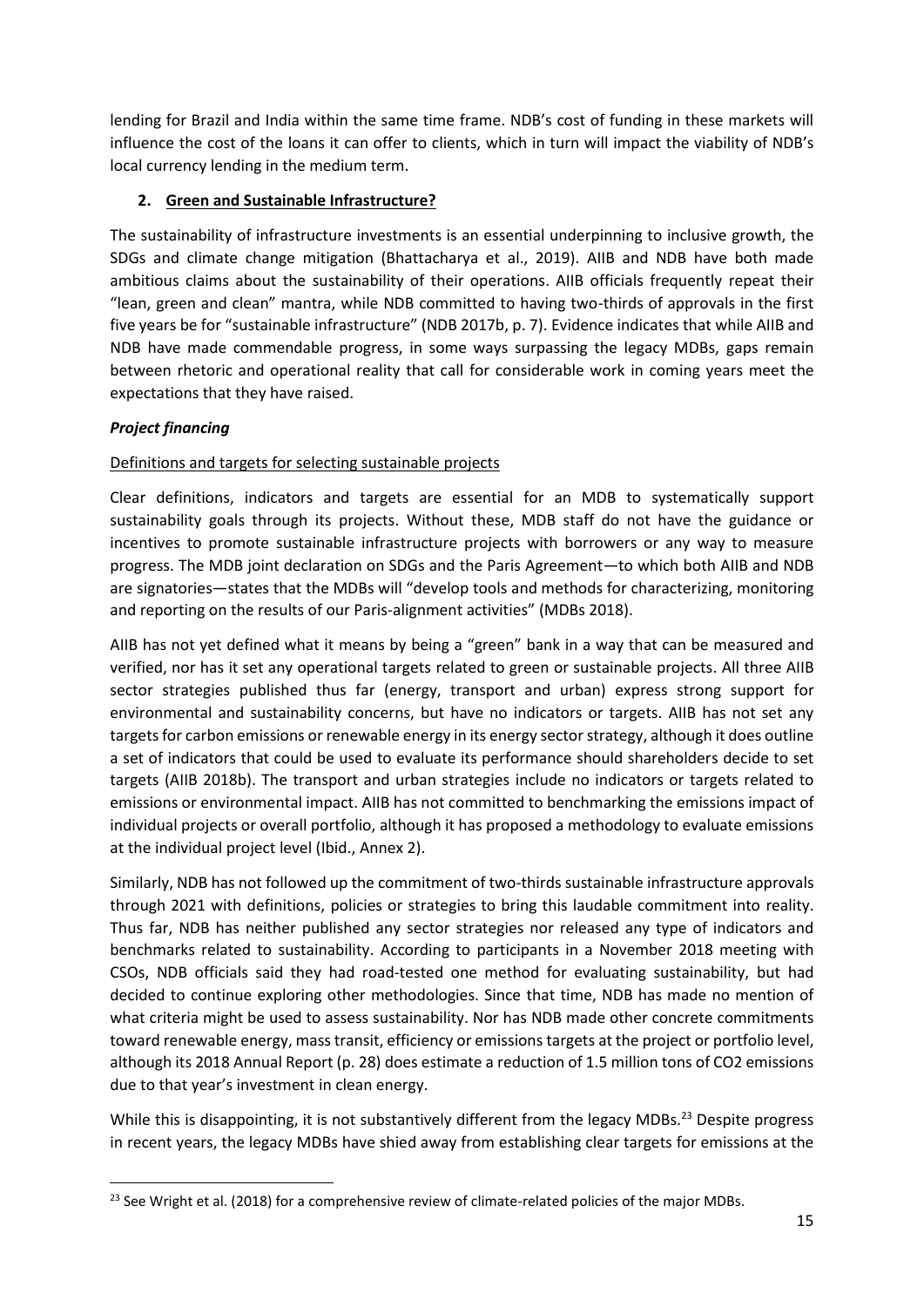project or portfolio level. For example, the ADB's Climate Change Operational Framework 2017-2030 provides an overview of an ambitious set of actions ADB intends to take in the coming years, but is notably vague on setting precise targets (ADB 2017b, p. 42). Nor have the legacy MDBs agreed to set overall portfolio emissions targets, despite pressure from climate advocates to do so. In 2017, the World Bank agreed to report on the greenhouse gas emissions of its portfolio, but at the end of 2018 stated that it would not set any emissions targets (Devex 2018). Nonetheless, the legacy MDBs appear well advanced compared to AIIB and NDB in several areas, including indicators, targets and operational approaches related to sustainability in their overall and sector strategies, as detailed by Wright et al. (2018).

AIIB and NDB have an opportunity to establish themselves as leaders in green and sustainable infrastructure, in line with their commendably strong rhetoric. To do so, it is important that they anchor their operations in a framework containing clear definitions and measurable indicators to benchmark progress. Setting project targets and establishing staff incentives are also critical, although difficult. MDBs must be responsive to their borrowers, many of whom urgently need to provide services and opportunities to a growing population. This is particularly challenging for AIIB and NDB, as they are: i) new MDBs trying to build their portfolio with limited technical expertise and staff capacity and ii) strongly committed to being more responsive to borrowers compared to the legacy MDBs. Nonetheless, if AIIB and NDB truly intend to be "green" and "sustainable", they will need to strike a balance between borrower demand and the institutional goals set by their shareholders. Operational targets are an essential component to this balance.

## Sustainability of AIIB and NDB project approvals, 2016-2019

AIIB and NDB have made progress toward building a portfolio of green and sustainable project investments. In lieu of universally agreed criteria for categorizing projects as "sustainable", this paper follows the lead of Bhattacharya et al. (2019), which builds on criteria developed by the International Development Finance Club (IDFC).<sup>24</sup> The categorization below is based on project descriptions provided by AIIB and NDB. It excludes projects that do not easily fit into the defined categories (21.0% of AIIB's approvals and 14.2% of NDB's approvals), such as social sector projects or financing provided to funds that are to be on-lent for a mix of projects. The results provide an indication of the sustainability of the banks' investments to date, but are not comprehensive.

In aggregate terms, 50.4% of AIIB's infrastructure investments to end-2019 classify as sustainable, compared to 60.4% for NDB. This compares well to IDB and ADB, which in 2018 dedicated only 21.7% and 39.1% of their approvals to sustainable infrastructure projects (Table 5). The comparison is not entirely fair however, as AIIB and NDB are both infrastructure banks, while IDB and ADB orient large shares of their annual approvals to projects in social and other sectors. As a share of just infrastructure lending, IDB and ADB approved 77.1% and 61.9% of their 2018 projects to sustainable infrastructure. Nonetheless, the performance of AIIB and NDB is a strong signal of their commitment to sustainable infrastructure.

<sup>&</sup>lt;sup>24</sup> See Bhattacharya et al. (2019) Annex 1 for a fuller discussion of the methodology.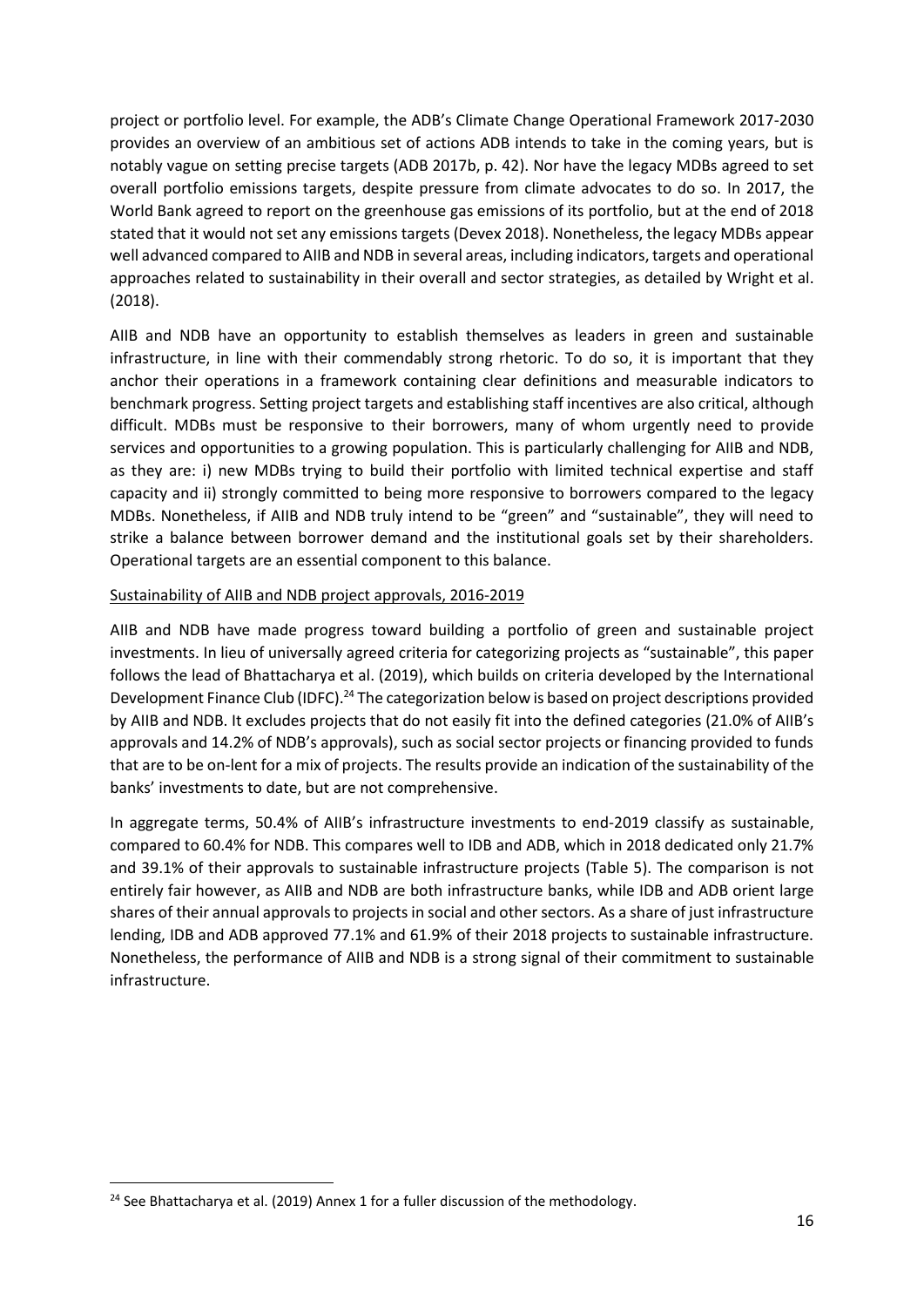|                                                                    | <b>AIIB</b><br>$(2016 - 2019)$ | <b>NDB</b><br>$(2016 - 2019)$ | <b>IDB</b><br>(2018) | <b>ADB</b><br>(2018) |
|--------------------------------------------------------------------|--------------------------------|-------------------------------|----------------------|----------------------|
| Infrastructure<br><b>Sustainable</b><br>Approvals (US\$ billions)* | 4.675.1                        | 7,813                         | 3,088                | 8,442                |
| As % of total infrastructure                                       | 50.4%                          | 60.4%                         | 77.1%                | 61.9%                |
| As % of total approvals                                            | 39.8%                          | 51.2%                         | 21.7%                | 39.1%                |

**Table 5. Sustainable Infrastructure Approvals Comparison**

*Source*: Based on MDB project descriptions following methodology of Bhattacharya et al. (2019).

\* Includes only physical infrastructure investment, and does not include policy loans in infrastructure sectors.

AIIB has gradually increased its share of sustainable projects from 38% in 2016 to 49% in 2018 and 63.5% in 2019 (Figure 7). NDB, on the other hand, started very strongly, dropped off sharply and rebounded: 77% in 2016, rising as high as 95% in 2017, dropping to 40% in 2018 and recovering to 62% in 2019. Both MDBs have prioritized sustainable projects in the energy and water sectors, with transport in third place—largely due to support to road projects that do not qualify as sustainable under the IDFC criteria.



**Figure 7. Share of Infrastructure Approvals Categorized as Sustainable, 2016-2019**

*Source*: Based on MDB project descriptions and following methodology of Bhattacharya et al. (2019).

The energy sector is particularly important for sustainability, due to the huge impact of energy projects on emissions for several decades into the future, as well as immediate social and environmental impacts. NDB has made the most progress to date in moving away from carbon-based energy, with an impressive 73.8% of energy loans through 2019 to renewable energy projects.<sup>25</sup> This exceeds the 60% target set by President Kamath (NDB 2016b), and is a substantial achievement compared to other MDBs. For example, about 37% (US\$1.7 billion) of energy sector lending by the World Bank (IBRD and IDA) in FY 2017 was for renewable energy. However, the NDB trend is declining: after dedicating 58% of all project approvals in 2016 to renewable energy, the share dropped to 14% in 2017 and 10.4% in 2018, before rebounding to 15% in 2019. AIIB is less focused on renewables thus far, with about 35% of energy sector approvals for renewable energy sources through 2019. Further, about 40% of AIIB's renewable energy commitments have been for hydroelectric installations, which are frequently

<sup>&</sup>lt;sup>25</sup> This number includes a US\$250 million to India that has subsequently been cancelled as well as a US\$180 million loan to South Africa that dedicates a portion to transmission systems for renewable energy.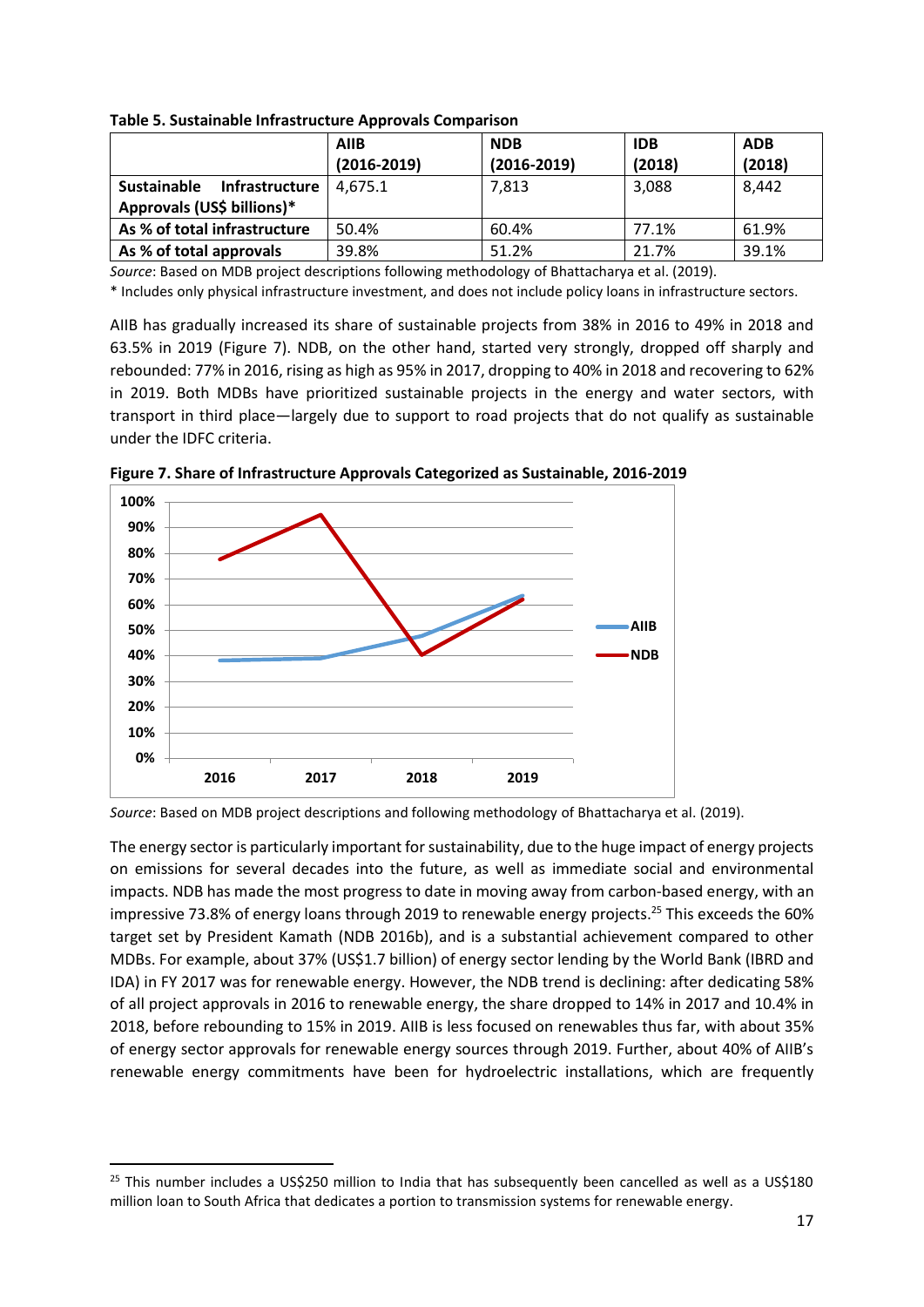problematic for environmental and social sustainability.<sup>26</sup> By contrast, NDB's renewables portfolio is almost entirely in solar, wind and storage facilities, with only one hydro project.

Neither NDB nor AIIB have ruled out funding coal-based energy projects. This may have had some justification when the banks were on the drawing board, but the rapidly evolving science around emissions levels as well as the sharply improving viability of alternative energy sources make it much more questionable now. The legacy MDBs have long been resistant to phasing out coal, but that appears to be shifting. The African Development Bank committed in the fall of 2019 to phasing out coal projects (AfDB 2019), and the European Investment Bank a month later announced it would exit fossil fuel support entirely by 2021 (EIB 2019). IFC has also proposed a coal phase-out, although it has not yet been approved by shareholders (Senani and Pred 2019).

AIIB and NDB have both stated that they will avoid funding coal-based projects, and, when doing so, only utilize technology that would reduce emissions from the borrower country's current level. As a senior NDB official put it, "If you have plan for renewable energy, we will finance that. But coal generation is still going on around the world. What we try to do is support the countries so that they can move marginally away from higher carbon energy sources." Each bank has provided financing to projects linked to coal. AIIB (via an IFC fund that AIIB invested in) is backing an energy-intensive cement plant in Myanmar that sources its power from coal (BIC Europe 2018), and NDB financed contaminant cleaning equipment to a controversial<sup>27</sup> coal plant in South Africa as well as to transmission facilities that at least partially support coal-based electricity.

Most of the remaining energy sector projects for both MDBs are oriented toward natural gas. In some cases, projects shift energy generation from coal to natural gas—an improvement in terms of emissions, but nonetheless disappointing for those hoping to see more commitment to renewables (BIC Europe 2019 and Boell Foundation 2019). At AIIB, European shareholder officials stated that this is a top priority for them in the coming years, and an important topic of discussion at the recent AIIB annual meeting in July 2019. "We'd like to see more green financing overall," said one European official. "We are pushing for that and we will continue to do so." NDB has faced less pressure from its own shareholders, and is more circumspect about sustainability or achieving the two-thirds target set in its strategy. One top NDB official stated: "To be frank, that's a goal that we try to move toward, but in quantitative terms I cannot say we will achieve two-thirds."

The fact that AIIB and NDB fund projects that are not categorized as sustainable according to the criteria above does not mean the projects are not legitimate and developmentally useful. As cooperative banks, AIIB and NDB—like all MDBs—have an obligation to assist their borrowers reach pressing development targets. While renewable energy should be a priority in light of AIIB and NDB's commitment to the Paris Agreement, they must balance other considerations, including the urgent need to expand electricity coverage and work with transmission systems designed for traditional power sources. Similarly, mass transit and rail should be priorities in the transport sector, but AIIB and NDB cannot ignore the pressing need of a country like India to expand its road network and provide economic opportunities for the rural poor. The ability of both banks to contribute to the Sustainable Development Goals suggests taking a broader view of what constitutes "sustainable", moving beyond just environmental criteria to include social impacts as well. But if AIIB and NDB are to live up to their

<sup>&</sup>lt;sup>26</sup> Hydroelectric facilities can generate substantial methane due to deforestation and lead to loss of water, habitat and livelihood, among other problems (Bhattacharya et al. 2019, p. 43).

<sup>&</sup>lt;sup>27</sup>See for example Reuters (2019a) and BBC (2019). In light of the financial difficulties facing South Africa's Eskom Utility (losses of US\$1.5 billion in 2018 and US\$30 billion in debt), the approval of two NDB loans to Eskom for US\$660 million seems risky in financial as well as environmental terms.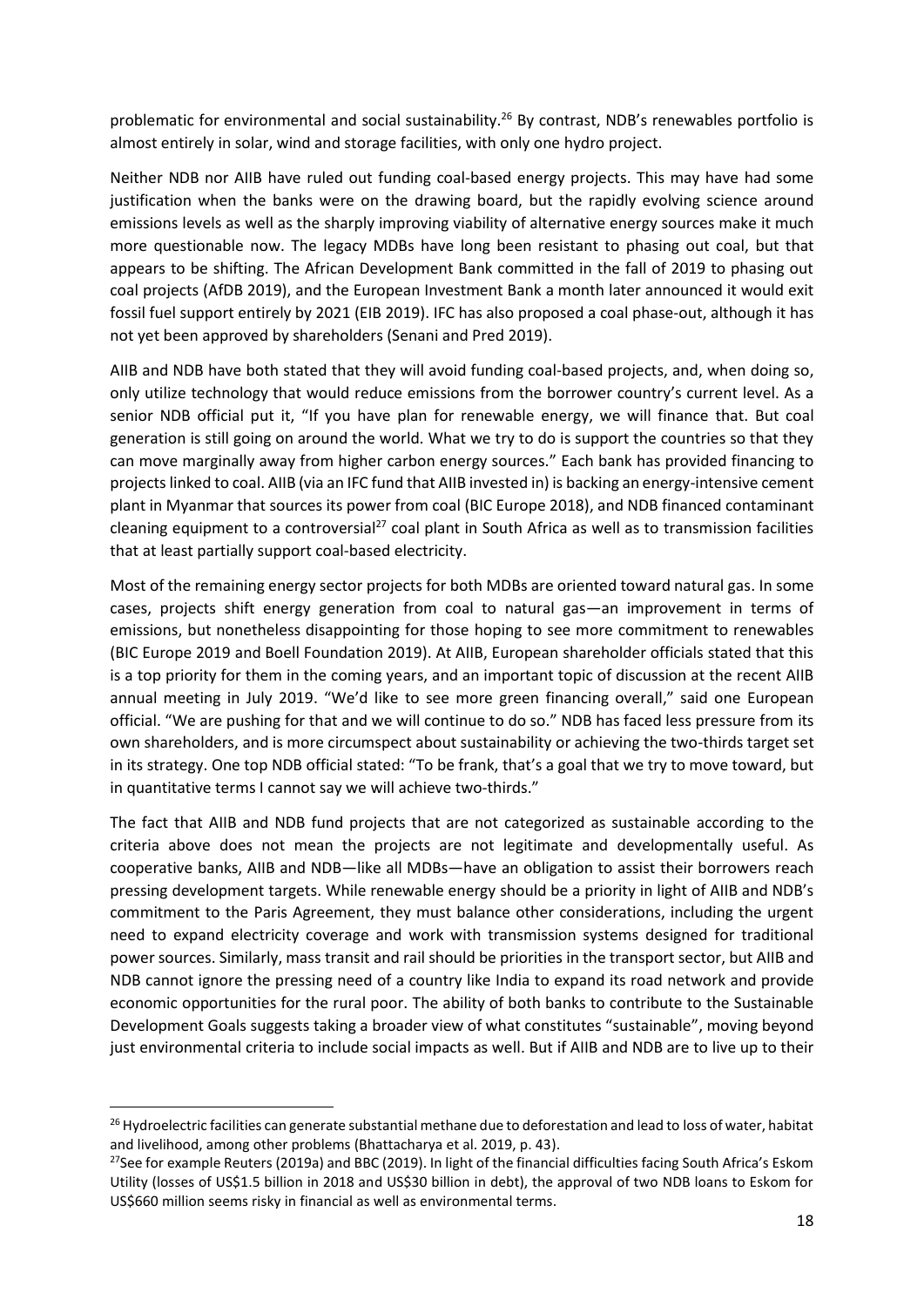commitments to the Paris targets, more needs to be done going forward in the area of environmental sustainability.

## *Environmental and social protection policies*

Starting in the 1980s, MDBs instituted environmental and social safeguard policies to reduce the negative impacts of their projects. These policies require borrower countries to go beyond their own national legislation and regulations when implementing MDB projects. NDB and AIIB have taken different approaches to environmental and social protection issues compared to legacy MDBs, and compared to one another. NDB prioritizes the use of a country's own legislation and regulations, and will only intervene with additional requirements in cases where it considers the national framework to be inadequate. AIIB initially appeared to be moving in the same direction, but negotiating by the UK and other European nations joining AIIB<sup>28</sup> shifted those plans. The result is a set of AIIB safeguards similar, in many ways, to those of the legacy MDBs, although less prescriptive and with a degree of flexibility more in tune with the views of borrower countries. Both approaches have the potential to help shift the long-running debate on these conflictive issues in the broader development community, but doing so will critically depend on how policies are implemented.

## *AIIB<sup>29</sup>*

AIIB utilizes a suite of three environmental and social standards within an overall Environmental and Social Framework (ESF) policy (AIIB, 2019c). The policy was issued in 2016, and a process of public consultations and review was launched in early 2020. The policy was designed largely by a former top World Bank safeguards specialist, and borrows many aspects and language from the safeguard frameworks of the legacy MDBs. The ESF has three safeguard standards: environment, involuntary resettlement and indigenous peoples. To determine safeguard applicability, AIIB categorizes each project in one of four categories (Ibid., p. 10):

- Category A: Significant adverse environmental and social impacts that are irreversible, cumulative, diverse or unprecedented. Impacts may affect an area larger than the project sites and may be temporary or permanent in nature.
- Category B: Limited number of potentially adverse environmental and social impacts; few if any impacts are irreversible or cumulative; they are limited to the project area; and can be successfully managed using good practices.
- Category C: Minimal or no adverse environmental or social impacts.
- Category FI: Funds provided to a financial intermediary who must follow similar procedures.

The AIIB's ESF details the requirements for each category, including contents of required studies or plans, consultations, public disclosures, monitoring and oversight, grievance mechanism and decisionmaking steps, among others. It covers much of the same ground as the World Bank's new ESF (World Bank 2017), but is more in line with borrower desires for greater flexibility and speed, and fewer exante requirements. Areas of difference in comparison to the World Bank's ESF include:

- **AIIB permits projects to move ahead in certain circumstances, even if full impacts are not clear** by using a "framework" approach (AIIB 2019c, pp. 17-18, 39 and 43). The World Bank's ESF has similar provisions, but is more categorical in ensuring all plans and actions have been approved by the Bank before moving ahead. AIIB also permits a **"phased approach" in vaguely** 

<sup>&</sup>lt;sup>28</sup> Based on interviews with members of the AIIB negotiating delegations (four non-borrower European nations and one borrower Asian nation) as well as a member of AIIB's secretariat during the negotiations.

 $29$  For two detailed analyses of AIIB environmental and social policies from a civil society perspective, see Germanwatch 2019 and Boell Foundation 2019.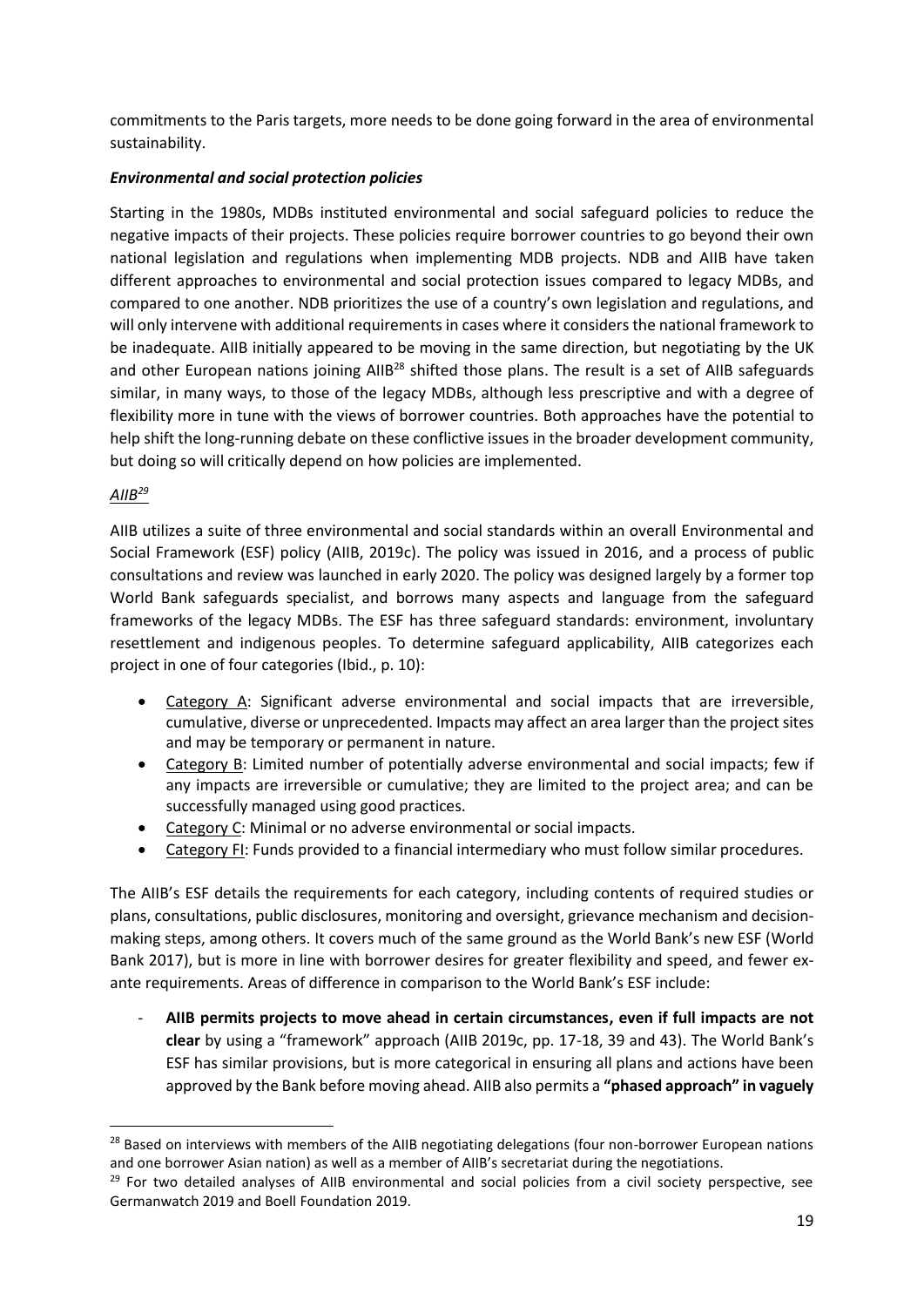**defined circumstances**, by which borrowers undertake required actions following project approval (Ibid., pp. 18-19). The World Bank's ESF has no similar provision.

- The **timeline for the public release of information** is similar to the World Bank's ESF, with draft environmental and social documentation to be released prior to appraisal for sovereignguaranteed projects and just after for non-sovereign projects (AIIB 2019d p. 7-8). However, AIIB management can defer disclosure for legal or commercial reasons at its own discretion (AIIB 2019c, p. 21), which is not permitted in the World Bank's ESF. Whether this provision will be used extensively remains to be seen.
- AIIB's **policy on indigenous peoples** requires that in certain circumstances the client must undertake "free, prior and informed consultations" with the support of independent experts (Ibid., pp. 44-45). The World Bank's ESF, by contrast, requires that in similar circumstances the borrower must *obtain* "free, prior and informed *consent*" (World Bank 2017, pp. 79-80). Obtaining consent is a considerably higher hurdle than merely undertaking consultations.
- Projects undertaken via **financial intermediaries** (a significant portion of AIIB operations; and expected to grow in the future) are categorized as "FI", which partially delegates responsibilities to the borrower (Ibid., p. 10). This contrasts with the more rigorous approach of the World Bank's IFC to managing environmental and social risks with financial intermediaries, which has been under implementation since 2014 (IFC 2015). IFC's policy includes annual mandated sampling of sub-projects to review compliance as well as intensive investment to train borrowers in E&S standards and procedures.

CSOs have pointed out what they perceive as weaknesses in AIIB's approach to environmental and social issues, and have pressured the bank—particularly its non-borrowershareholders—to strengthen the ESF. "[The ESF] is driven by laudable principles but lacks clear and mandatory implementation rules." (Germanwatch 2019, p. 37). Another CSO review concludes: "A close reading of the ESF shows that there is plenty of latitude to handle 'mandatory' requirements in a rather flexible manner." (Boell Foundation, p. 25).

European shareholder officials consulted for this study appear relatively comfortable with AIIB's policies at this stage. In part, this is driven by a recognition that these issues had become major political battlegrounds at the legacy MDBs. "There's a feeling that this is a chance to try a new approach, and we are open to staying flexible and seeing how well it goes," said the AIIB desk officer for one European country. "We could have spent quite a bit of time tweaking policies. Let's get it to be as good as we can and get using it rather than spending ages battling at the board." An AIIB desk officer from another European country said, "We are reasonably comfortable [with the ESF], but we learn as we go along. Proof is in implementation, and that's going on as we speak." One AIIB borrower country official felt that the ESF was strong, and praised AIIB staffers as highly pro-active in addressing social concerns about project-related involuntary resettlement.

Out of 61 projects approved as of end-2019 by AIIB, 30 use the safeguard framework of other MDBs (Table 6). For the 29 projects using AIIB's own ESF, $30$  14 are category "B", five category "A", and ten categorized as FI. For the 19 A and B category projects, all documentation required by the ESF policy is currently available on AIIB's website, although no information is available on the FI projects. It is not possible to ascertain when during AIIB's appraisal process these documents were made public, and therefore what opportunity affected people may have had to inform themselves and take action about the social and environmental risks they face.

<sup>&</sup>lt;sup>30</sup> Two investments are bond funds set up by AIIB related to ESG and climate criteria, which have no separate safeguard rating.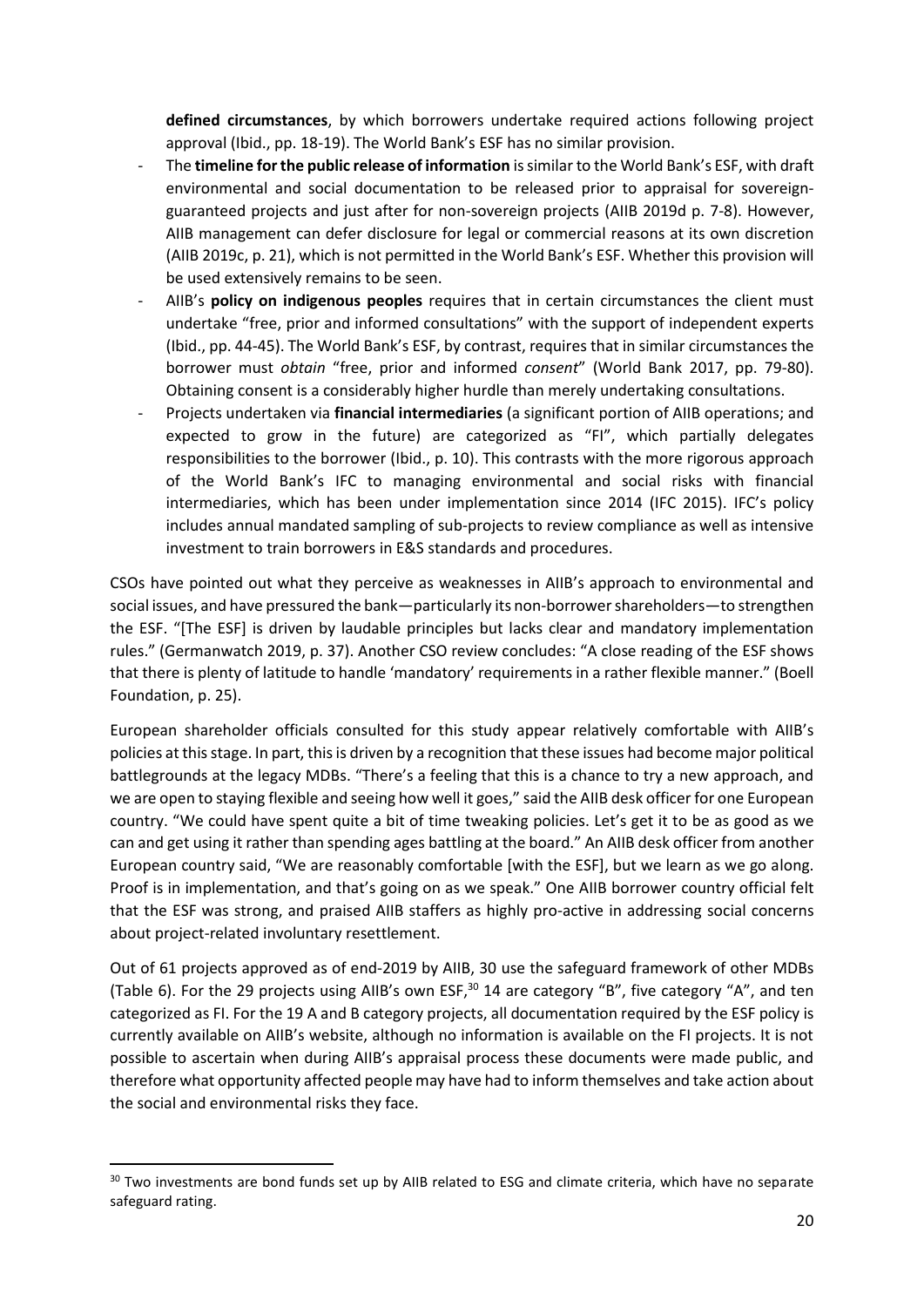| <b>Safeguard Categorization</b>   | <b>Co-Financier</b>     | <b>Number of Projects</b> |
|-----------------------------------|-------------------------|---------------------------|
| Co-Financing Operations Using     | <b>World Bank Group</b> | 22                        |
| <b>Other Safeguard Frameworks</b> | ADB                     | 5                         |
|                                   | <b>EBRD</b>             | 2                         |
|                                   | EIB                     |                           |
| AIIB Category A                   |                         | 5                         |
| AIIB Category B                   |                         | 14                        |
| AIIB Category C                   |                         | 0                         |
| AIIB Category FI                  |                         | 10                        |

## **Table 6. Breakdown of Approved AIIB Project Safeguard Categorizations, 2016-2019**

*Source*: AIIB project database.

One aspect of AIIB's current organizational arrangements that could complicate oversight of ESF implementation is the fact that AIIB has no in-country offices, but is run entirely from the Beijing headquarters. AIIB management has indicated that it is in the process of designing a specialized team intended to be on-call to fly from headquarters to recipient countries to help address any project issues, including on ESF policies. It remains to be seen if this is sufficient, particularly as AIIB ramps up operations going forward. Several borrower and non-borrower shareholders suggested that AIIB would eventually need to institute some type of in-country presence to cope with inevitable project problems, including those related to environmental and social issues.

## *NDB*

NDB has taken a markedly different approach to managing environmental and social impacts. As NDB's corporate strategy states, "National sovereignty is of paramount importance to NDB in its interactions with member countries." (NDB 2017b, p. 11). In line with this, NDB is prioritizing the use of national legislation and regulation to manage environmental and social risks, rather than imposing external safeguard policies. "The Bank's policies are directed toward the goal of using and strengthening country systems. Instead of starting from externally-designed set of standards, NDB will take a country's systems as the starting point, and see where weaknesses may need to be addressed to meet the Bank's requirements" (Ibid., p. 16).

A country systems approach like the one proposed by NDB has a number of arguments in its favor, notably greater country ownership of the development agenda and partnerships rather than a donorrecipient dichotomy.<sup>31</sup> Relying on a country's own laws rather than external rules can contribute to strengthening national systems through use, with impacts not just on MDB-funded projects but all investments in the country.<sup>32</sup> As well, country systems use can reduce bureaucratic obstacles and costs to getting development projects underway.<sup>33</sup>

However, a country systems approach poses serious risks. A fundamental reason for safeguards at the legacy MDBs is that legislation and regulation on environmental and social issues in many EMDCs is weak, inadequately enforced, or both. The use of a country's systems in such a context could easily result in major adverse effects such as social conflict with project-affected people or destruction of irreplaceable ecosystems. It can also have negative impacts on the MDB itself, including project delays

<sup>&</sup>lt;sup>31</sup> See Conectas (2018) for more details.

<sup>&</sup>lt;sup>32</sup> See Humphrey (2016b) for a fuller discussion of this point. Using safeguards does not preclude strengthening country systems, but the two do not always go hand-in-hand, since the borrower often sets aside their own laws and regulations when using MDB safeguards.

<sup>&</sup>lt;sup>33</sup> See World Bank (2010) for an evaluation of the impacts of safeguards on projects.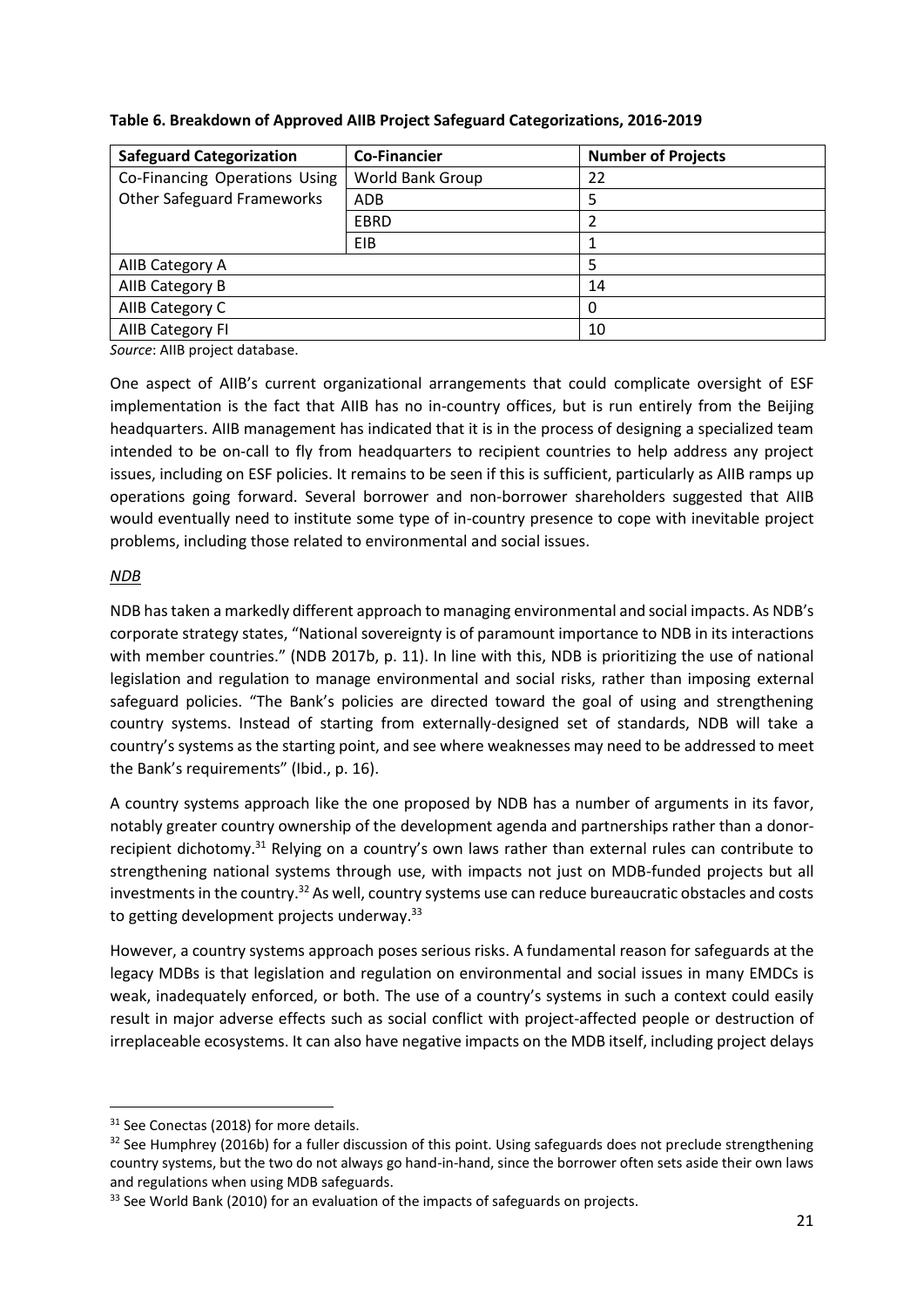and cancelations, deteriorating relations with borrowers and a negative public reputation that is easy to acquire and difficult to live down.

The essential components for a rigorous use of country systems that effectively strengthens systems through use and protects against negative social and environmental impacts include:<sup>34</sup>

- Clear and detailed environmental and social standards for the MDB itself
- Thorough and transparent assessments of recipient country environmental and social laws, regulation and implementation capacity
- System for evaluating where country systems do not match MDB standards
- Defined procedures in cases where country systems do not match MDB standards, which should include:
	- $\circ$  Mechanisms to realistically and comprehensively fill gaps to meet MDB standards
	- $\circ$  The commitment of the MDB to decline to finance a project if country systems are insufficient and gap-filling measures are not feasible

Based on publicly available information, the elements needed for a well-functioning country system do not, as yet, appear to be in place at NDB.

The NDB ESF is in broad strokes quite similar to AIIB's in that it is comprised of a statement of policy followed by three standards related to environment, involuntary resettlement and indigenous peoples. In addition, it utilizes the same project screening framework to assess each project into one of four categories (A, B, C and FI) with a similar requirement for each. However, NDB's ESF is considerably more flexible and less prescriptive compared to that of AIIB, including much less detail and fewer mandated requirements for either the borrower or NDB itself. The result is more of a statement of principles rather than a set of prescribed actions to follow based on pre-defined criteria.

The ESF offers no details on how NDB will evaluate the adequacy of country systems or identify and address any potential gaps. The ESF states: "NDB conducts environmental and social due diligence review, as an integral element of its appraisal to ensure the consistency of use of country and corporate system with the core principles and key requirements of this Framework. This assists in NDB deciding whether to finance and, if so, the manner in which it requires the client to address environmental and social aspects" (Ibid., p. 11). NDB management has stated that country system assessments have been undertaken for all five member countries, and that the results were satisfactory to NDB. However, it has provided no information about those assessments, including what criteria where used, who undertook the reviews or which aspects of the legal and regulatory framework were reviewed. Nor have any country system evaluations been made public, despite requests by CSOs.

The NDB ESF mandates that all projects categorized A and B require clients to produce an environmental and social assessment, as well as (where relevant) resettlement and indigenous peoples' plans, and that these documents will be disclosed prior to project appraisal (Ibid., pp. 15, 22 and 24). This implies a total of at least 34 projects as of end-2019—22 rated as B and 12 rated as A. However, as of January 2020, no environmental or social-related documents of any kind had been posted on NDB's website. This is a worrying indication that either the assessments have not been completed or that NDB is not following its own information disclosure rules.

The overall impression at this early stage, based on policies and actions thus far, is that NDB is electing to leave management of environmental and social risks largely in the hands of borrower governments. It is difficult to disagree with the proposition that a country has a right to decide its own approach to environmental and social issues, and the end goal should be strong national systems rather than

<sup>34</sup> See Conectas 2018 and Humphrey 2016b for more details.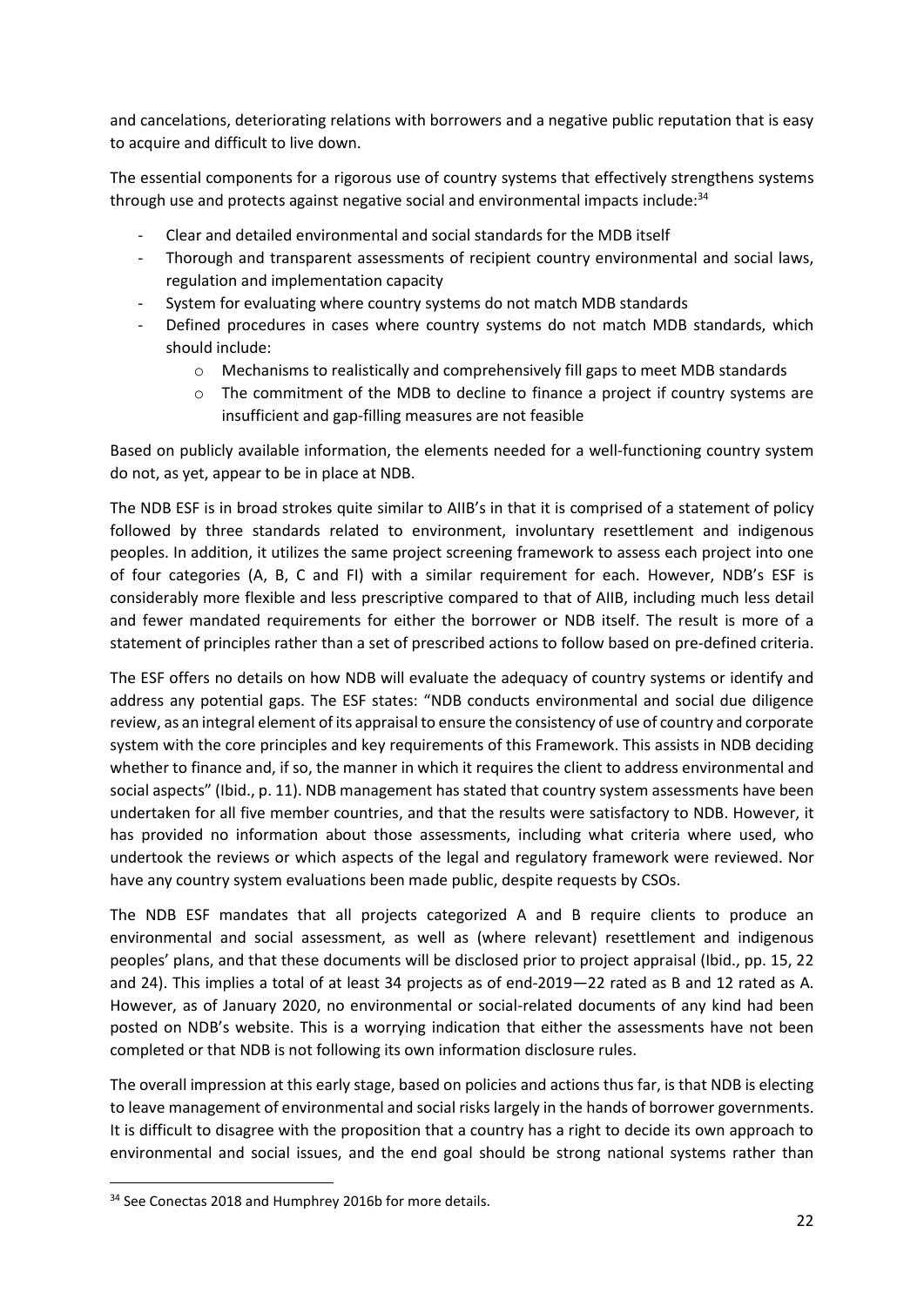externally-imposed safeguards. However, NDB's lack of transparency on the criteria used and weak follow-through on disclosure commitments endangers its ability to employ an effective country systems approach. This poses very serious risks to local people, the environment and NDB itself.

The example of Latin America's CAF is instructive here. As a borrower-owned MDB, CAF is also inclined toward relying on country systems rather than safeguards. Through the early 2000s, CAF had only minimal statements of environmental and social principles. <sup>35</sup> In more recent years, however, CAF has begun to see the value of taking a stronger stance on environmental and social issues, if only to protect its own reputation and the viability of its projects. CAF released a new set of environmental and social safeguard policies in 2016. Although still emphasizing country systems, CAF's new safeguards include specific criteria and procedures to address gaps between country systems and CAF's own standards. 36

Rather than learn the hard way through problem projects and criticism, as CAF has, NDB has an opportunity to take the country systems approach to a new level. By employing a careful approach that includes strong standards, feedback and support to borrower members and a transparent engagement with the public on decision processes and outcomes, NDB can demonstrate that a country systems approach can be fully compatible with environmental and social protection in infrastructure projects. Based on the available evidence, however, substantial work remains to bring this aspiration into reality at NDB.

# **3. Finances**

Financial structure, policies and performance are critical if little understood aspects of an MDB. Unlike bilateral aid agencies and other types of international development organizations, MDBs raise most of their operating resources by issuing bonds on international capital markets. This requires MDBs to maintain prudent financial policies to convince ratings agencies and bond buyers that they are trustworthy borrowers. Without access to the resources provided by private bond buyers, MDBs cannot function at scale.

## *Capital structure*

A key underpinning of any MDB is its capital structure, which defines how much financing it is able to extend. Frustration with the low level of shareholder capitalization at the legacy MDBs was a contributing factor pushing China and the BRICS to create AIIB and NDB. The overall subscribed capital levels of both new banks as of end-2019 is substantial—just under US\$100 billion for AIIB and US\$50 billion for NDB.<sup>37</sup> Of that, 20% is actual paid-in cash capital, while the remainder is "callable" capital a type of guarantee committed by shareholders in case an MDB faces financial difficulties. The 20% paid-in vs. 80% callable ratio is similar to the legacy MDBs at their creation, although currently the legacy MDBs have substantially more callable capital (over 90% for all, apart from EBRD, which is still at 80%).<sup>38</sup>

Looking at paid-in capital—which is most relevant in defining lending headroom—AIIB and NDB are well capitalized compared to the legacy MDBs (Figure 8). NDB's shareholders have contributed their capital ahead of schedule (NDB 2018 Annual Report, p. 59), which is a strong sign of their commitment

23

<sup>&</sup>lt;sup>35</sup> See Conectas (2018), Humphrey (2016a) and Bank Information Center (2008) for more on the background of CAF's environmental and social policies.

<sup>&</sup>lt;sup>36</sup> See Gallagher and Yuan (2017) and Conectas (2018) for an analysis of CAF's current environmental and social policies in comparison to other development financiers in Latin America.

<sup>37</sup> NDB has an authorized capital of US\$100 billion, but only half of that has been subscribed thus far. AIIB shareholders have subscribed US\$96.7 billion as of end-2019, with much of the remaining US\$3.3 billion expected to be subscribed in the near term by countries approved for membership but not yet formally joined. <sup>38</sup> See Humphrey (2017) for a fuller discussion of MDB capitalization.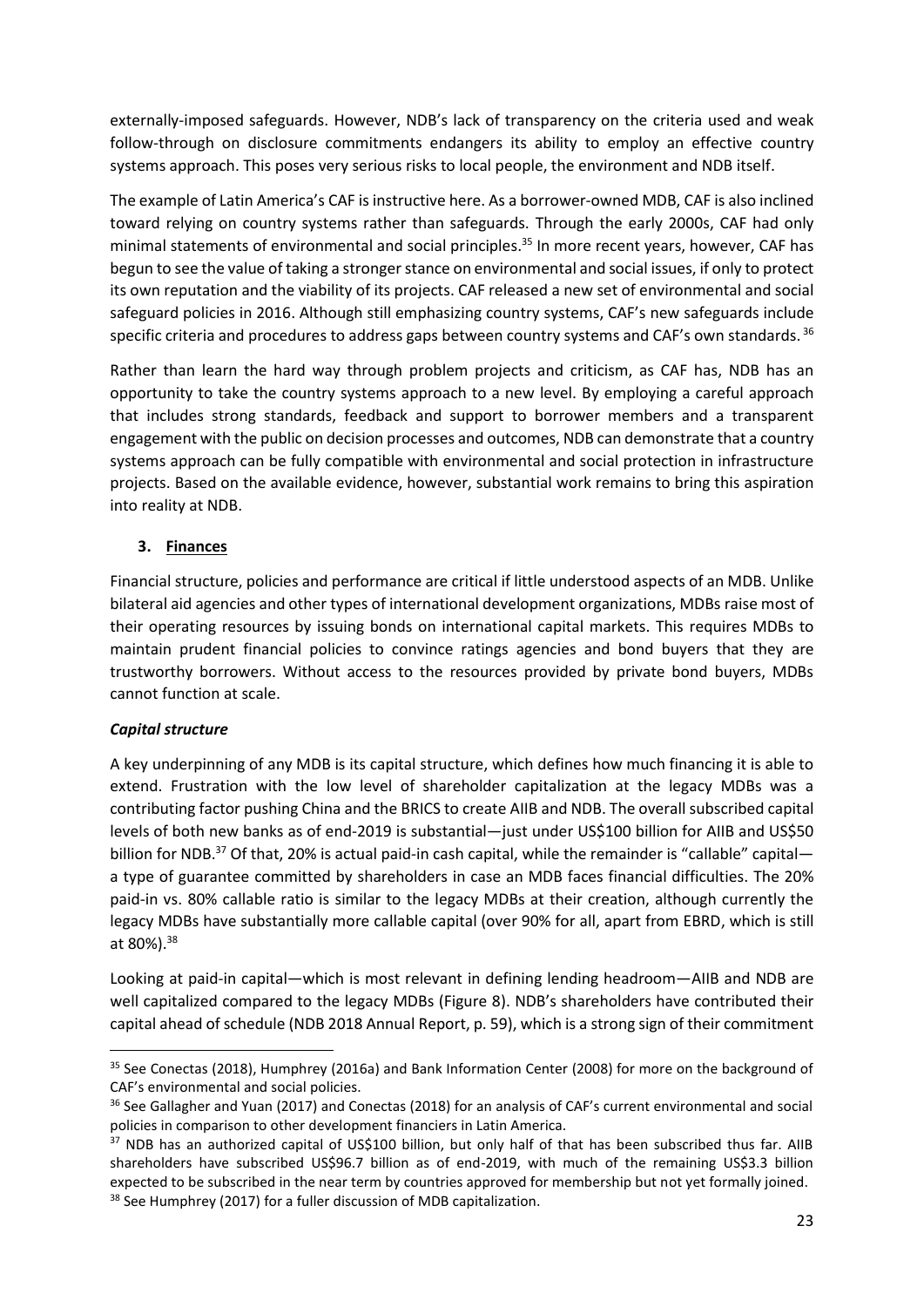to the institution. AIIB's shareholders have kept up to schedule for the most part, with a few cases of delayed payments thus far in very small amounts (AIIB 2018 Financial Statement, p. 24). The willingness of shareholders to contribute substantial paid-in capital bodes well for the future of AIIB and NDB. The larger capital contribution of AIIB's shareholders immediately gives it much stronger prospects for portfolio growth in the coming years compared to NDB.<sup>39</sup> As of end-2018, NDB had received US\$4.9 billion in paid-in capital compared to US\$14.8 billion for AIIB.





*Source*: 2018 annual financial statements.

\* Includes the recent capital increase of US\$7.5 billion. In 2018, IBRD paid-in capital totaled US\$16.5 billion \*\* IDB paid-in capital jumped from US\$6 billion in 2016 to its current level as a result of merging its concessional lending window into Ordinary Capital, rather than new capital contributions from shareholders.

#### *Performance*

Although MDBs are non-profit institutions, the net income they generate each year is an important indicator of MDB administrative efficiency and provides resources that shareholders can allocate as they see fit. The most appropriate and common use for net income is to build financial reserves, which serves as shareholder equity and thus builds an MDB's lending capacity without requiring more capital contributions from shareholders. For the major MDBs, accumulated net income forms the majority of total shareholder equity (Figure 9). Unlike some other MDBs in their early years, AIIB and NDB have both generated allocable income starting in their very first year of operation. NDB had net income of US\$72 million in 2018 (0.72% return on equity), while AIIB generated just under US\$200 million (1% return on equity) in the same year. By comparison, the World Bank's IBRD window generated no net income until its third year of operations, and even then only 0.2% of shareholder equity.





<sup>&</sup>lt;sup>39</sup> See Humphrey et al. (2015) for projections of AIIB and NDB portfolio growth based on their initial capitalization.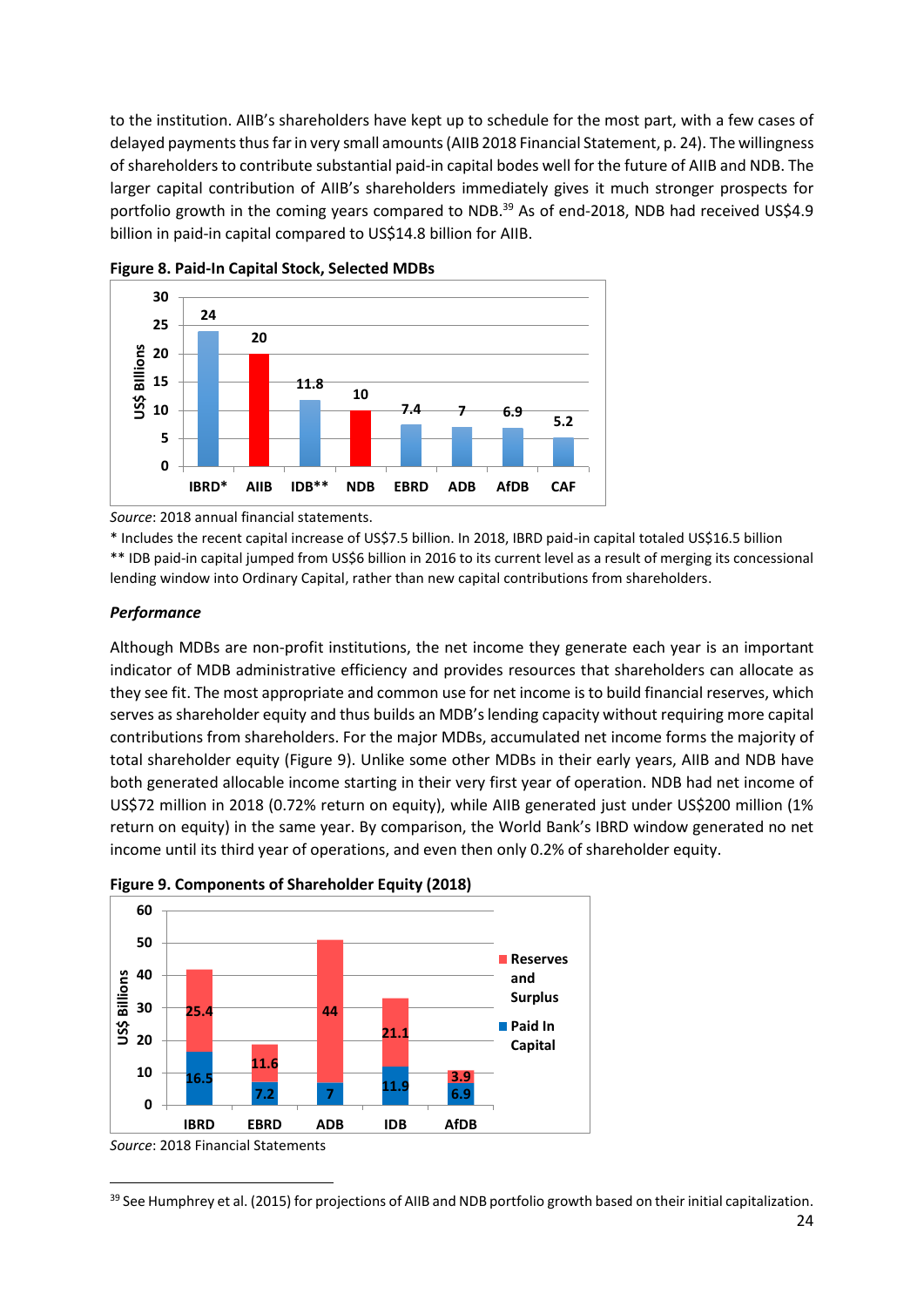It is notable how much faster AIIB's net income and reserves have grown compared to NDB (Figure 10). In large measure, this is a function of the fact that AIIB had at end-2018 triple the amount of paidin capital (US\$14.8 billion vs. US\$4.9 billion), a portion of which is placed in safe investments and earns interest income. Investment income at AIIB is about double that of NDB, at US\$213.4 million in 2018 vs. US\$113.2 million. This indicates that NDB has had success in earning from its treasury investment portfolio, somewhat offsetting lower paid-in capital.<sup>40</sup> However, income deriving from loans is three times higher at AIIB compared to NDB in 2018 (US\$37.4 million vs. US\$10.6 million), despite the fact that NDB had approved slightly more loans at end-2018 than AIIB. Low loan income is a reflection of the much lower level of disbursements at NDB discussed in section 2 above. This is important as NDB starts off with a subscribed capital base half of AIIB's, and will need to generate net income to build shareholder equity and, thus, total lending capacity.



**Figure 10. AIIB and NDB Reserves (2016-2018)**

*Source*: AIIB and NDB financial statements, 2016-2018.

#### *Resource mobilization*

The ability of AIIB and NDB to raise resources from capital markets at good financial terms is a key factor that will define their ability to operate as useful development finance institutions. MDBs need to regularly borrow resources at low interest rates to be able to on-lend those resources for development projects at a cost low enough to be attractive to end-borrowers, while still being able to charge a margin to cover the MDB's own administrative costs. The financial terms that AIIB and NDB are able to offer borrowers is an essential component of their value proposition, particularly for larger middle-income countries with various borrowing options.

Neither MDB has an urgent need to raise resources from capital markets, as their paid-in capital is sufficient to cover disbursement needs in the short term. As of December 2018, NDB had about US\$5 billion paid-in capital on hand with the remaining US\$5 billion to be paid in by January 2022, against only US\$630 million in disbursements by end-2018. AIIB had US\$14.8 billion paid-in capital by end-2018 with the remaining US\$5.2 billion expected by 2020, against disbursements of US\$1.4 billion. However, with the level of approvals ramping up sharply, NDB in particular requires additional resources from capital markets relatively soon, depending on how fast disbursements proceed. By end-2019, AIIB has issued only one bond—a global benchmark in US dollars—while NDB has issued two bonds, both on the China Interbank Bond Market (CIBM) for yuan (Table 7).

<sup>&</sup>lt;sup>40</sup> NDB management point out that they have built up their own capacity to manage and invest the treasury portfolio from launch. AIIB began operations utilizing an external service (see 2018 Financial Statement, note C5), but as of end-2018 had begun to manage and invest its own portfolio (Ibid., note C15).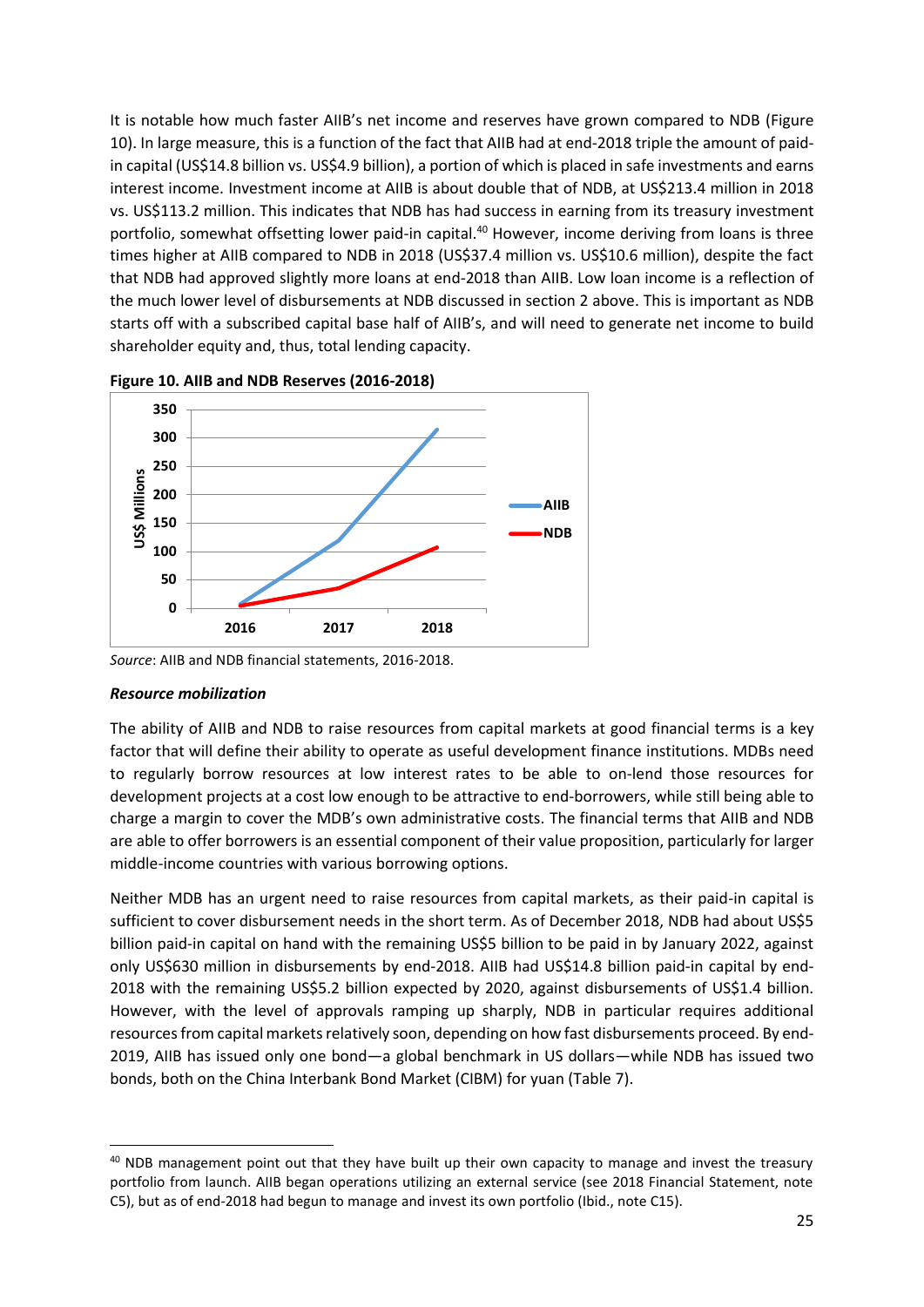#### **Table 7. AIIB and NDB Bond Issues**

|                 | <b>AIIB</b>           | <b>NDB</b>        |                   |                   |
|-----------------|-----------------------|-------------------|-------------------|-------------------|
| <b>Date</b>     | 09 May 2019           | 19 July 2016      | 27 February 2019  |                   |
| <b>Currency</b> | US\$                  | <b>CNY</b>        | <b>CNY</b>        |                   |
| <b>Amount</b>   | US\$2.5 billion       | 3 billion         | 2 billion         | 1 billion         |
|                 |                       | (US\$450 million) | (US\$300 million) | (US\$150 million) |
| <b>Maturity</b> | 5 Year                | 5 Year            | 3 Year            | 5 Year            |
| Coupon          | 2.25% fixed           | 3.07% fixed       | 3.0% fixed        | 3.32% fixed       |
| <b>Listing</b>  | London Stock Exchange | <b>CIBM</b>       | <b>CIBM</b>       | <b>CIBM</b>       |

*Source*: AIIB and NDB websites.

#### *International markets*

To issue debt in dollar and euro capital markets—by far the two largest capital markets in the world— AIIB and NDB require ratings from at least one of the three largest bond rating agencies: Standard and Poor's (S&P), Moody's and Fitch. While other ratings agencies do exist, the top three dominate the market and are deeply embedded in financial regulations of many countries and the internal rules of institutional bond investors. AIIB has a top AAA rating by all three agencies (S&P 2019a, Fitch 2019a and Moody's 2019b), while NDB is rated AA+ by S&P and Fitch, and has not been rated by Moody's (S&P 2019b, Fitch 2019b). NDB also recently received a top AAA rating by the Japan Credit Rating Agency, which is key for issuing debt in the Japanese market (JCRA 2019).

In broad terms, all three of the major rating agencies base ratings for MDBs on a combination of financial, governance and administrative factors, but the specific indicators used, their weightings and the way in which they are summed up to arrive at a final rating vary considerably.<sup>41</sup> This paper focuses mainly on S&P's methodology as it is the largest ratings agency<sup>42</sup> and because its methodology has been perceived as the most binding for MDBs in recent years. For S&P, an MDB's bond rating is comprised of a *financial profile*—including indicators such as capital adequacy, portfolio quality and liquidity—and *enterprise profile*—a more subjective set of indicators related to policy role, governance and administration. Together these combine to arrive at the "*stand-alone" rating*, which can then be adjusted upward if S&P believes that an MDB would receive additional support from shareholders if needed, to arrive at the final *issuer rating*.

The financial profile of AIIB and NDB are both given the top classification of "extremely strong" by S&P, largely because of their high capitalization. With several billion in paid-in capital and only a very small portfolio of outstanding loans, capital adequacy is not a binding constraint. This will change in coming years, and NDB will come under more pressure than AIIB due to its lower capitalization. Additionally, NDB's loan portfolio is highly concentrated, with 65% of approvals thus far to only two countries. Portfolio concentration is heavily penalized by S&P's methodology, which gives added impetus for NDB to expand membership and diversify its loan portfolio. The more diversified portfolio of AIIB—with 20 borrower nations as of end-2019, as well as several private sector borrowers—positions AIIB well to maintain its "extremely strong" financial profile into the medium term.

For the enterprise profile, AIIB is classified as "very strong" in the most recent S&P report, while NDB is marked one notch down as "strong". The reports do not fully explain how S&P arrived at these different results, but the language points to a few key areas. S&P notes that NDB faces "difficulties in finding viable bankable projects in Russia, Brazil, and South Africa," which negatively impacts its policy

<sup>&</sup>lt;sup>41</sup> See Humphrey 2018 for more details.

<sup>42</sup> S&P accounted for 49.2% of all outstanding bond ratings at end-2017, compared to 33.1% for Moody's, 13.5% for Fitch and a combined 4.2% for seven other agencies, according to SEC 2018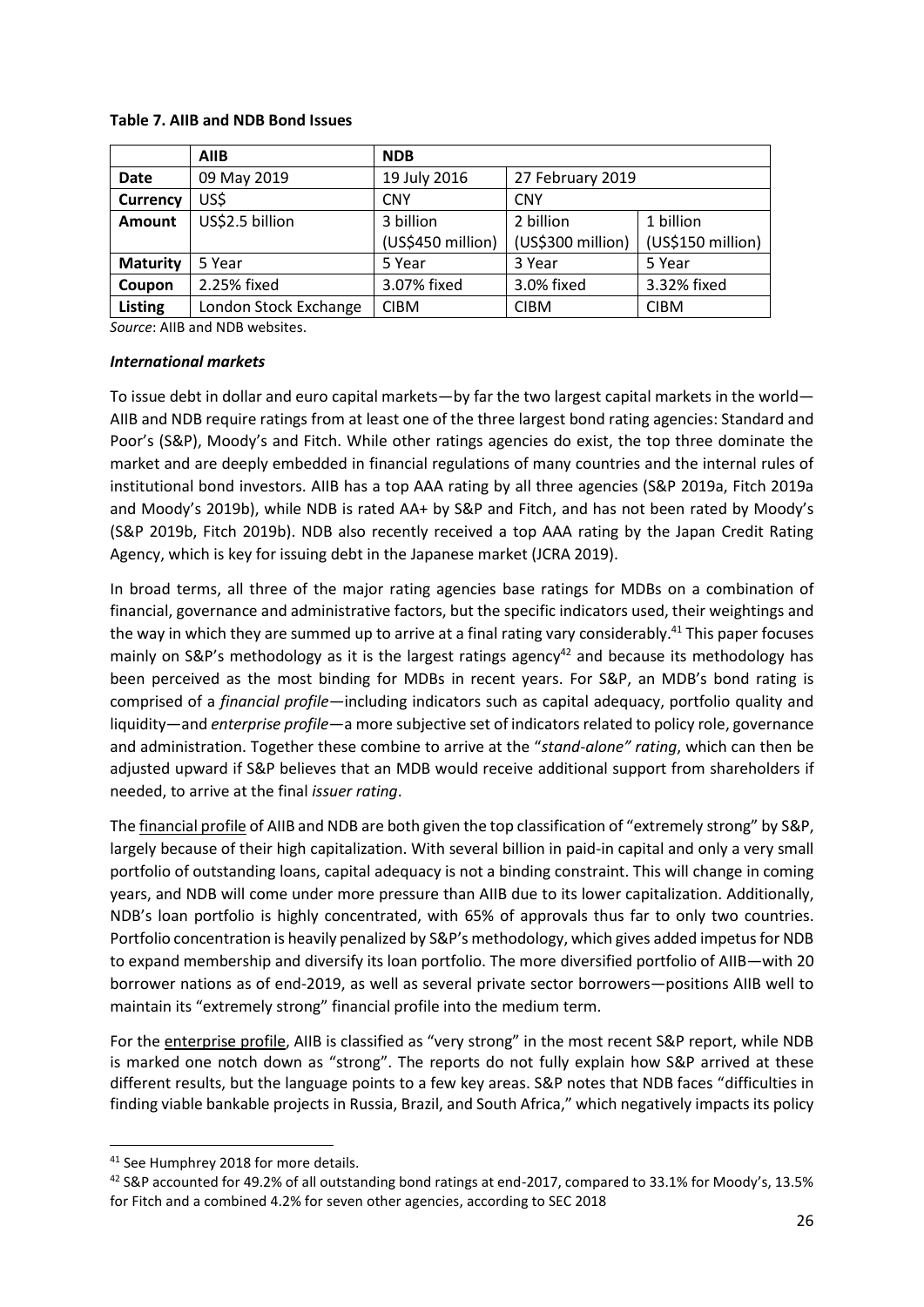relevance. S&P's description of AIIB and NDB's administration is similar, but it notes AIIB's "high standards" and points out that AIIB has no nationality restrictions to employment (unlike NDB, which restricts staff to citizens of member nations only). Based on the mechanics of S&P's methodology, NDB is not able to reach a AAA stand-alone rating with only a "strong" enterprise profile, whereas AIIB can with a "very strong" profile.

S&P calculates extraordinary shareholder support for each MDB based on how likely it believes that shareholders will pay their callable capital should it be needed by an MDB. S&P's methodology calculates this essentially<sup>43</sup> by adding callable capital provided by AAA and AA+ shareholders back into its capital adequacy calculation, and increasing the final rating up to three notches above the MDB's stand-alone rating. A total of 15% of AIIB's callable capital is provided by member countries rated AAA or AA+ (Figure 11). This would give it up to three notches increase to its stand-alone rating. As AIIB has a stand-alone AAA rating, this extra support is not necessary, but it could prove useful as its lending grows in future years. AIIB could in principle have a stand-alone rating of only AA- and still achieve a AAA final rating, based on shareholder support. NDB has only one country shareholder rated A+ (China) and two of the five shareholders with ratings below investment grade (Brazil and South Africa). As a result it receives no uplift from shareholder support, and thus remains at its stand-alone rating of AA+. In other words, NDB's callable capital plays no useful role in supporting its bond rating from S&P.<sup>44</sup>





*Source*: Annual financial statements (2018); S&P Ratings (2018).

The fact that NDB has received an AA+ instead of AIIB's top rating is not a fatal flaw to its prospects as a development finance institution. Latin America's CAF, for example, has only an A+ rating from S&P and has carved out an successful niche for itself among middle-income countries of the region. However, AIIB's AAA rating gives it a number of advantages that NDB will not have in the near term, including:

Better financial terms: Marginally lower funding costs will allow AIIB to either charge lower loan terms to borrowers than NDB, or allow AIIB a wider loan margin and thus generate higher net income.

<sup>&</sup>lt;sup>43</sup> The actual methodology is somewhat more complex. See S&P (2018) for details.

<sup>&</sup>lt;sup>44</sup> The methodologies of Fitch and Moody's are somewhat more generous than S&P in accounting for callable capital below AA+, but still result in minimal ratings uplift for NDB.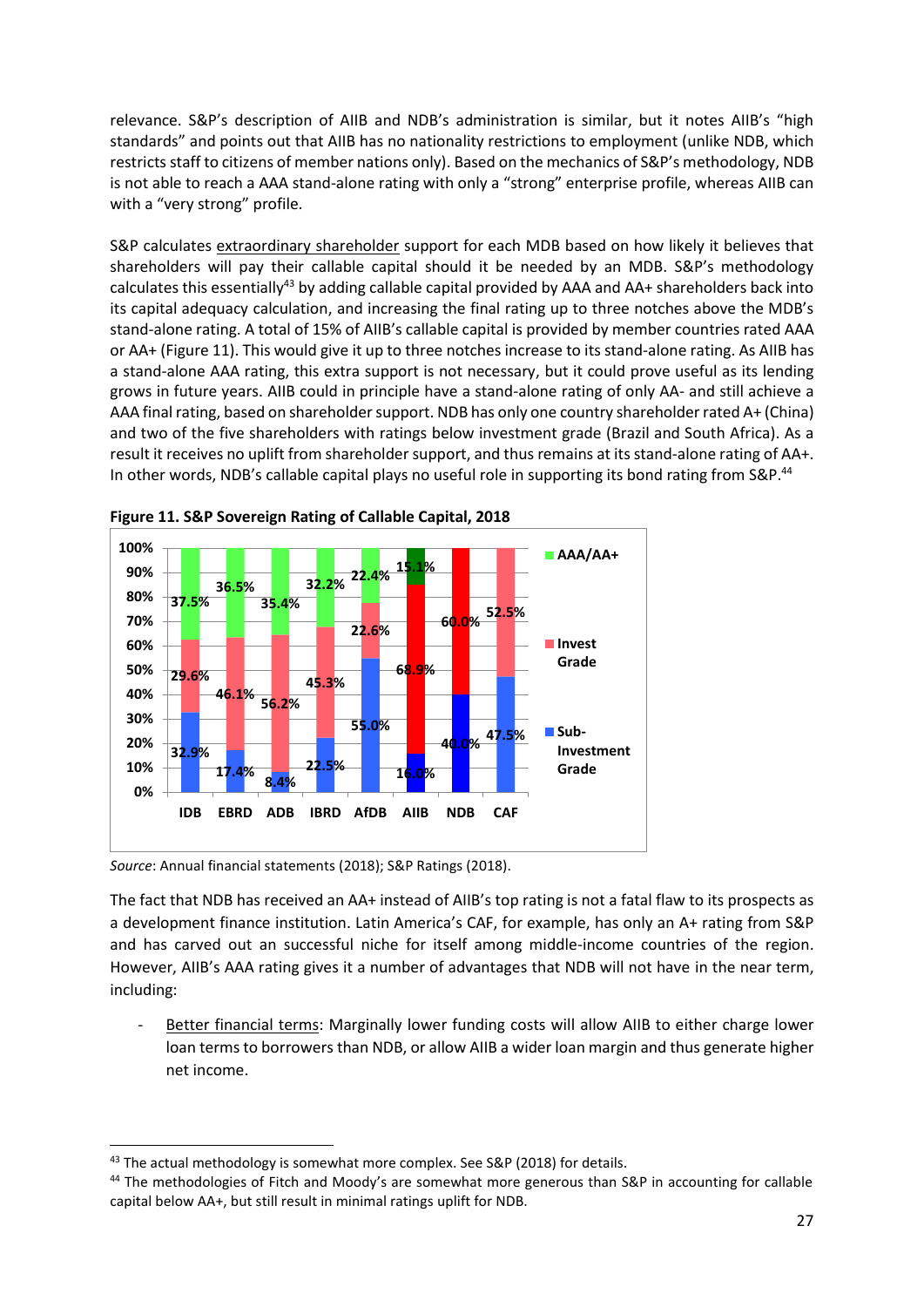- Counter-cyclical access: AAA-rated issuers can raise debt even in times of regional or global crises due to the "flight to quality" syndrome—highly useful for a development bank to assist borrower members facing financial difficulties.
- Regulatory advantages: AAA-rated MDBs currently are not required to reserve liquid assets to back up derivative positions, and Basel rules classify AAA-rated MDB bonds as zero riskweighted assets (Basel Committee 2019).
- Engagement with private investors: MDBs are increasingly working with private sector actors, especially institutional investors and commercial banks, and these are more inclined to work with AAA-rated MDBs.<sup>45</sup>

In May 2019, AIIB issued its inaugural bond, a 5-year US\$ global benchmark for US\$2.5 billion, which is listed on the London Stock Exchange. The terms of the bond were favorable, at 2.25% fixed (compared to 2.12% for 5-year US Treasuries from May 2019). Two-thirds of the buyers were central banks (Reuters 2019b). As a comparison, the bond was priced even better than a World Bank 5-year global benchmark for US\$4.5 billion, issued in March 2019 at 2.5% fixed (compared to 2.23% for 5-year US Treasuries from March 2019) (World Bank 2019b).<sup>46</sup> AIIB appears well positioned to establish itself as a regular hard currency benchmark issuer along with the other AAA-rated MDBs.

## *Other currencies*

While the US dollar and Euro capital markets are by far the deepest and most liquid in the world, other capital markets are also potential sources for MDB borrowing. These will be highly relevant for NDB in the medium term, due to its stated goal of providing local currency financing to borrowers. AIIB has indicated that it will focus mainly on leveraging its AAA rating in international markets in the medium term, and only move slowly toward raising resources in other markets as opportunities arise.

NDB was awarded a AAA bond rating by two Chinese credit rating agencies, China Chengxin International Credit Rating and China Lianhe Credit Rating, shortly after its launch. On the back of these ratings, NDB issued its inaugural bond in 2016, for 3 billion yuan (US\$450 million equivalent), and followed that with a second bond issue for another 3 billion yuan in February 2019. With yields of 3.0- 3.3%, the bonds were priced tight to China government's own bonds, which yielded about 3.1% for a five-year bond at end-2018 (Asian Bonds Online 2019). Both bond issues were three times oversubscribed, which bodes well for NDB continuing raising resources regularly in what is already the world's third-largest bond market (BIS 2019).

The resources raised in yuan are obviously most useful for on-lending to projects within China itself, but they can also be swapped into other currencies (at a cost) for lending in other countries. NDB has indicated that 80% of its 2016 yuan bond issue was swapped into other currencies. The cost of the swap was not made public, and it is not possible to determine the financial soundness of the transaction and how it would impact NDB's net income. NDB has indicated that it intends to issue debt in other BRICS capital markets. Although these markets are considerably smaller than China's, they do offer opportunities to raise resources for on-lending within the same country. NDB has officially registered a bond program with regulators in South Africa (April 2019) and Russia (November 2019), which is a positive step. However, despite repeated comments by NDB officials that bond issues were

<sup>&</sup>lt;sup>45</sup> This assertion is based on interviews with 15 major institutional investors and 17 MDB and DFI staff regarding investor mobilization in the context of a separate consultancy undertaken by the author in spring 2019. The preference of investors to work with AAA-rated MDBs was highlighted repeatedly.

<sup>&</sup>lt;sup>46</sup> The difference in interest rates may have been due to the World Bank bond's larger size, which plays a role in pricing.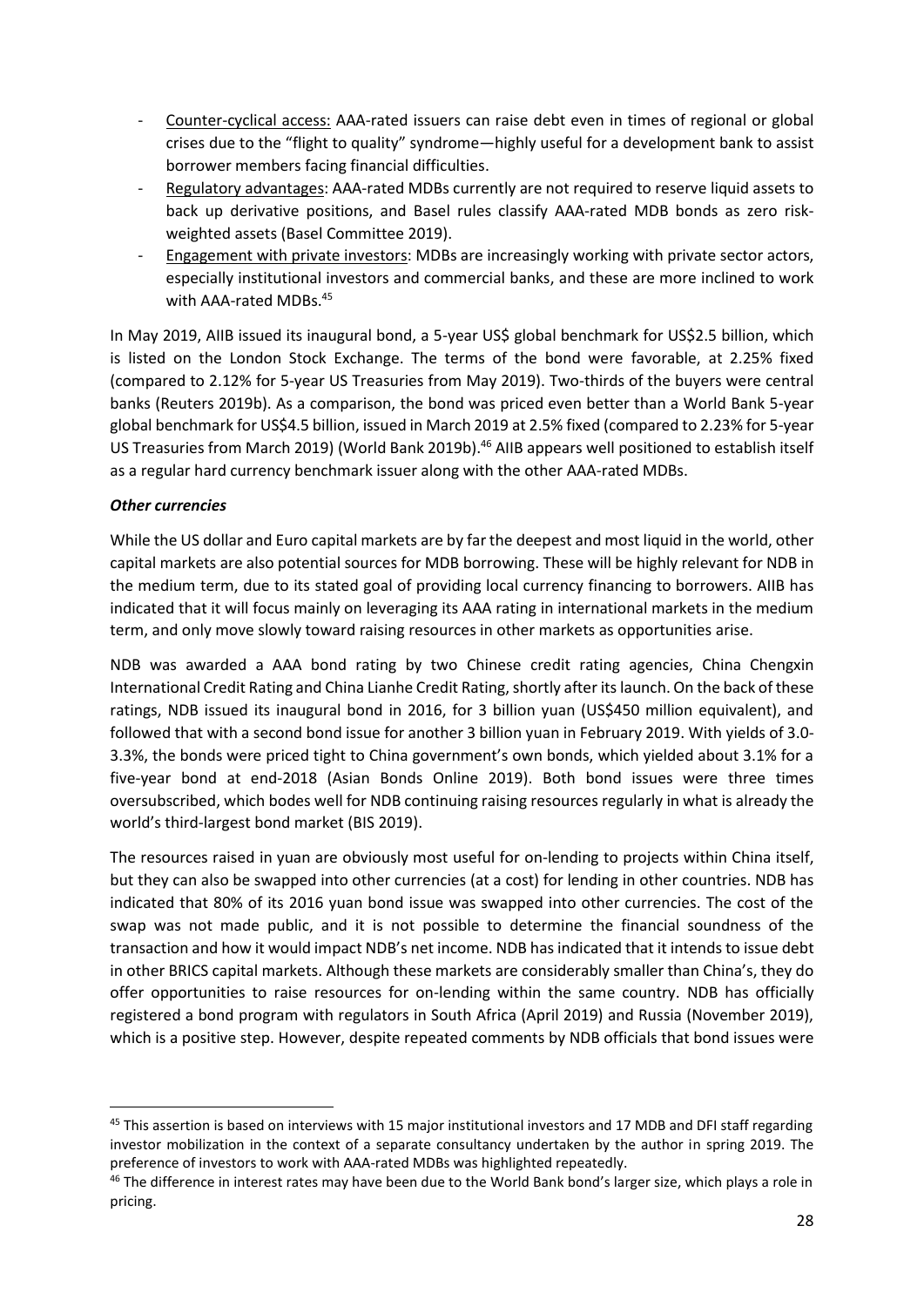imminent in India and South Africa,<sup>47</sup> they had not occurred as of January 2020. The hold-up, according to a top NDB financial official, is obtaining regulatory permits in the other four BRICS nations (Xinhua 2019a). The reasons behind the delays are unclear, but resolving them is essential to facilitate NDB's expansion.

NDB can also utilize offshore capital markets, which generate funds in various local currencies but are repaid in hard currency. This would require NDB to purchase hedging instruments to manage currency risk, but the financial terms are often much better than issuing directly in local capital markets. The fact that NDB was recently awarded a AAA rating by the Japan Credit Rating Agency is useful for this funding strategy, as substantial offshore emerging currency bond investors are in yen. NDB management has indicated it is likely to move in this direction in the near future, possibly in 2020.

# **4. Conclusions and Policy Implications**

The creation of two new multilateral finance institutions to help tackle the investment gap for urgentlyneeded sustainable infrastructure is a hopeful sign. The fact that China and a group of other EMDCs have dedicated their time and resources to lead the creation of the Asian Infrastructure Investment Bank (AIIB) and New Development Bank (NDB) indicates that they are well aware of these global challenges, and that they see cooperation in a multilateral framework as the best way to address them. In a geopolitical context where international cooperation is under pressure, this is a welcome development.

The first four years of AIIB and NDB operations have, on the whole, been remarkably successful. Both banks have quickly designed an initial set of operational policies and administrative procedures, begun building out their staff expertise and ramped up operation financing. Should this promising trajectory continue, AIIB and NDB have the potential to promote improvements to the international development finance landscape. Both banks have a dramatically different balance of power among member countries compared to the legacy MDBs, which may encourage the much-needed global governance reform. AIIB and NDB are both attempting to define new MDB operational policies that balance quality and development impact with the need to empower borrowers to take charge of their own development path. Debates over these issues have long plagued the legacy MDBs, and the experiences of AIIB and NDB can help shift these debates and find new solutions. As well, the operational collaboration of AIIB and NDB with other MDBs and national development institutions can point the way toward a more efficient use of scarce development resources.

AIIB and NDB are charting very different paths (Table 8). AIIB is in many ways closely following the template of the existing legacy MDBs, although with a more streamlined and "borrower-friendly" approach. This responds directly to the balance of power amongst its shareholders: AIIB has a similar mix of country members as the legacy MDBs, but China and other borrowers have majority control. Wealthy non-borrower shareholders have insisted on certain policies in line with the legacy MDBs notably environmental and social safeguards, international staff and greater transparency. China has been willing to accommodate these requirements in recognition of the international credibility and financial strength the non-borrowers bring, but has the power to ensure certain attributes like a leaner administration, streamlined business processes, a non-resident board and an empowered president, among others. The result is an MDB that is perceived as a financially stable and legitimate member of the set of international development institutions, although with some unease among external observers about its link to China.

<sup>&</sup>lt;sup>47</sup> In interviews, NDB President Kamath stated that the bank expected to issue Indian rupee debt as far back as 2017 (Reuters 2018), and that South Africa bonds would be issued by the first half of 2019 (Xinhua 2019b).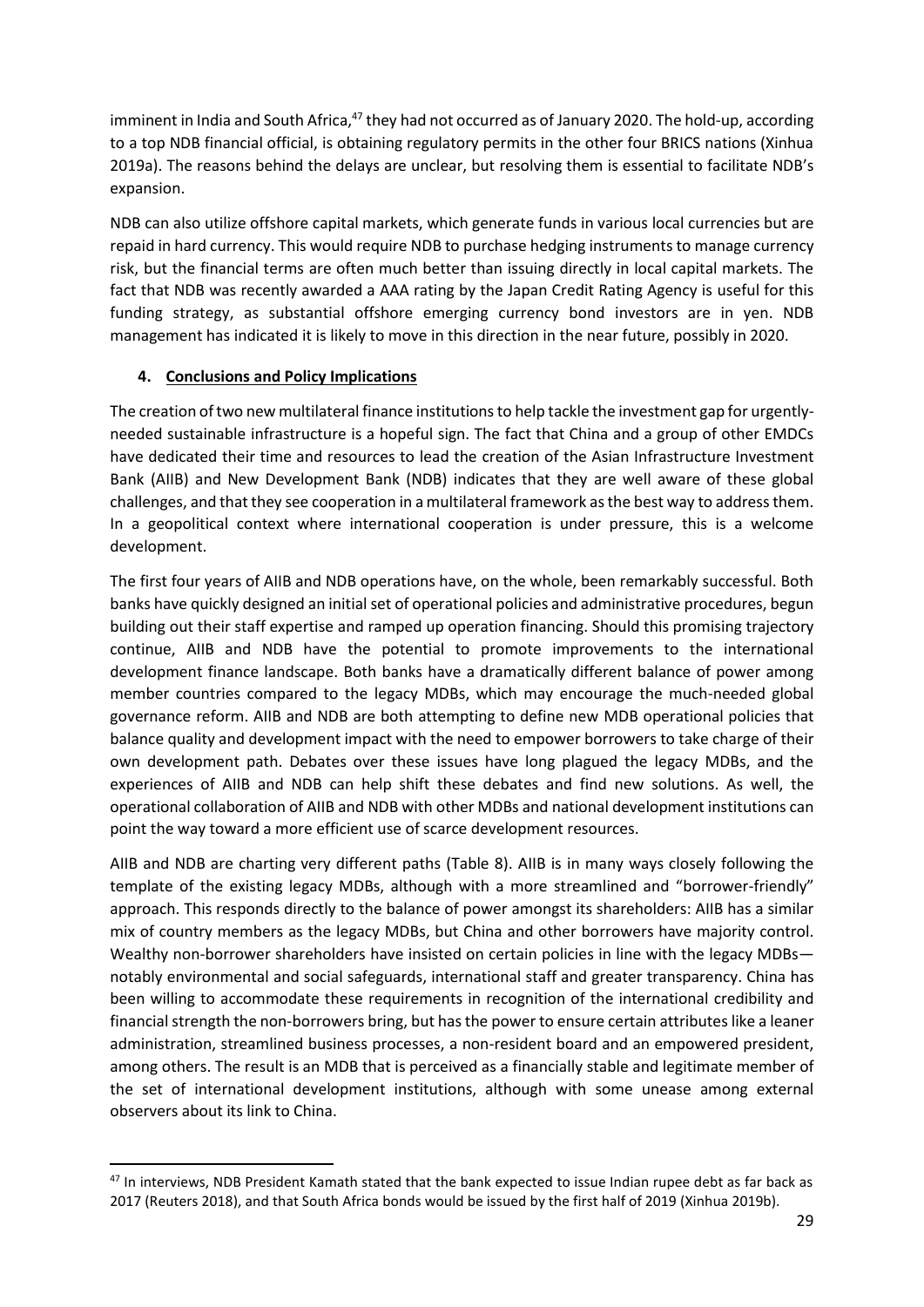NDB has taken a different approach, responding to the interests of its own shareholders. The BRICS nations chose to negotiate the structure and main policies of NDB on their own, and have not yet admitted new members. While NDB's governance is egalitarian among the five BRICS, it is also to a degree exclusive vis-à-vis other potential members, as the BRICS will by statute retain substantial control of NDB as founders. NDB policies are closely in line with borrower country views, including full use of national systems rather than safeguards to address environmental, social and procurement risks, a highly streamlined project review process and a focus on engaging with governmental borrowers rather than the private sector. In large part because of its narrow membership, limited transparency and a lower profile in the international arena, NDB is viewed with some uncertainty by the development community, potential member countries and financial markets.

|                       | <b>AIIB</b><br><b>NDB</b>                                  |                                            |  |
|-----------------------|------------------------------------------------------------|--------------------------------------------|--|
| Membership            | 76 full country members with 26<br>Five BRICS nations only |                                            |  |
|                       | more approved for membership; mix                          |                                            |  |
|                       | of geographies and income levels                           |                                            |  |
| Governance            | Dominated by borrower nations;                             | Divided equally among BRICS; BRICS will    |  |
|                       | China alone with veto power over                           | dominate regardless of membership          |  |
|                       | major changes; non-borrowers with                          | expansion (minimum 55% votes); non-        |  |
|                       | just over 25% voting                                       | borrowers limited to 20% maximum           |  |
| <b>Project Focus</b>  | Infrastructure<br>mainly;<br>open<br>to                    | Infrastructure mainly; open to other       |  |
|                       | projects in other productive sectors                       | projects as demanded by borrowers          |  |
| <b>Borrower Focus</b> | Mainly public sector with several                          | Almost entirely public sector, including   |  |
|                       | private sector operations. Will ramp                       | national development banks, SOEs and       |  |
|                       | up private sector going forward.                           | sub-national government levels             |  |
|                       | Experimenting with creative financial                      |                                            |  |
|                       | structures.                                                |                                            |  |
| <b>Approvals</b>      | Approved: US\$11.7 billion (to 12/19)                      | Approved: US\$14.4 billion (to 12/19)      |  |
| <b>Disbursements</b>  | Disbursed: US\$1.4 billion (to 12/18)                      | Disbursed: US\$630 million (to 12/18)      |  |
| <b>Environmental</b>  | Safeguard policies similar to legacy                       | Strong push to using national legislation  |  |
| and Social            | MDBs, though more streamlined and                          | and regulation, though oversight and       |  |
| <b>Standards</b>      | less prescriptive                                          | transparency is weak thus far              |  |
| Administration        | No national limits on hiring; top                          | Staffing limited to BRICS nationals; top   |  |
|                       | management fully international with                        | management with a mix of international     |  |
|                       | strong background in MDBs                                  | and domestic experience                    |  |
| <b>Transparency</b>   | Generally in line with legacy MDBs;                        | information<br>available<br>Minimal<br>on. |  |
|                       | some complaints by CSOs on lack of                         | projects, including reports mandated by    |  |
|                       | detailed project information                               | its information policies. Unresponsive to  |  |
|                       |                                                            | CSO requests for information.              |  |
| <b>Bond Rating</b>    | International rating: AAA                                  | International Rating: AA+ (S&P, Fitch)     |  |
|                       |                                                            | AAA (JCRA)                                 |  |
|                       |                                                            | Local Rating (China): AAA                  |  |
| <b>Funding Focus</b>  | Mainly hard currency capital markets                       | Thus far only China capital market; plans  |  |
|                       |                                                            | to expand to other BRICS and hard          |  |
|                       |                                                            | currency markets                           |  |
| Procurement           | Open to firms from any country                             | Open only to firms from member             |  |
|                       | (member or non-member)                                     | countries                                  |  |

|  | Table 8. Key Characteristics of AIIB and NDB (end-2019) |
|--|---------------------------------------------------------|
|--|---------------------------------------------------------|

None of this is set in stone. Both MDBs are still developing their own institutional cultures and are feeling their way forward with early operations, taking projects that are relatively well developed as they build their own systems and staff capacity. With substantial paid-in capital, they have not yet had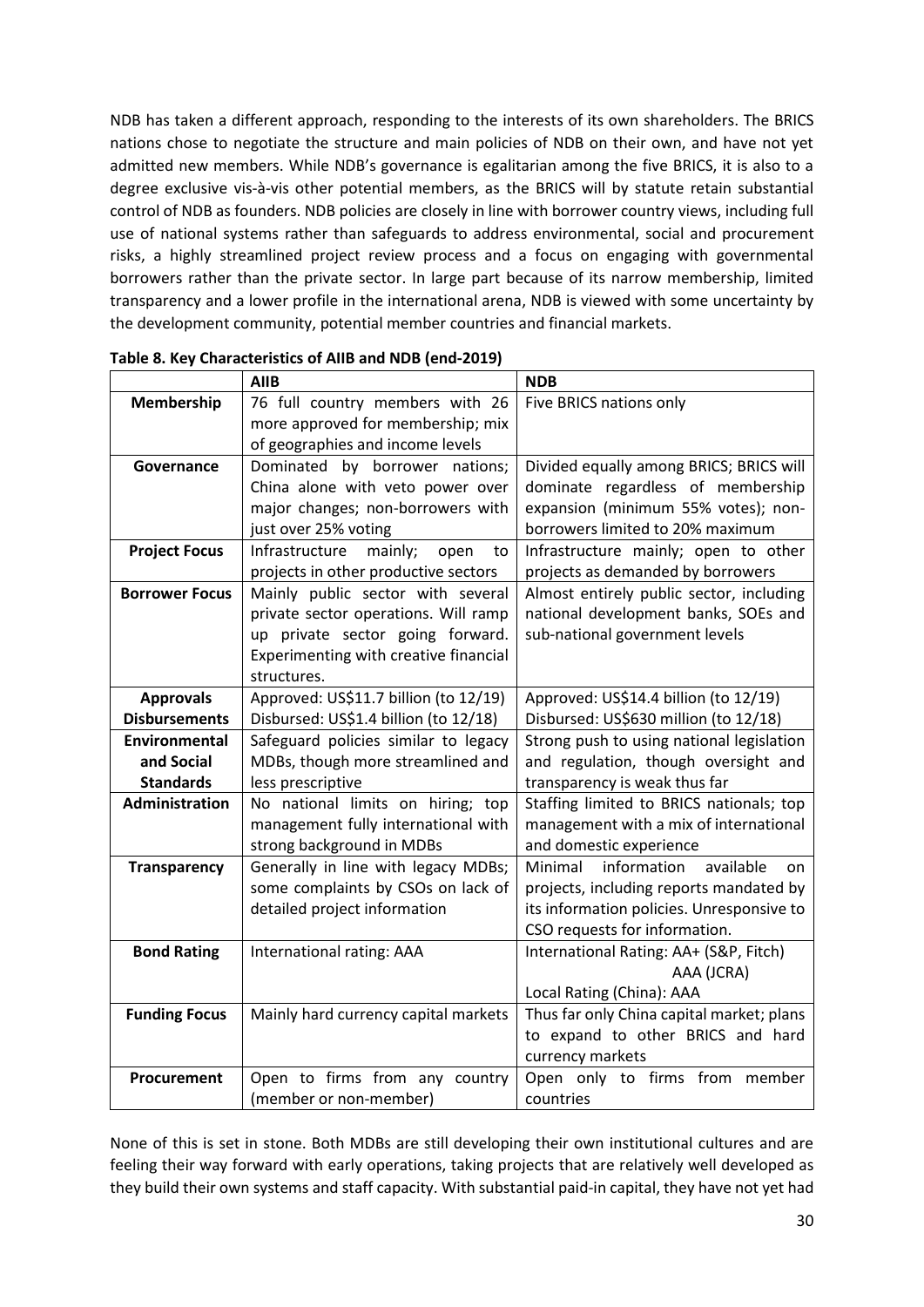to engage seriously with capital markets to raise funds. The realities of attracting qualified staff, finding sufficient demand to build a loan pipeline, addressing inevitable problem projects and working with investors can focus the attention of shareholders on how they might want to steer the two institutions moving forward.

In short, the initial honeymoon phase of AIIB and NDB's founding is drawing to a close. Now the two banks must move into the more difficult but ultimately more meaningful work of building fully functional MDBs capable of achieving shareholder mandates and offering useful development services to borrowers. Among the many tasks that must be undertaken include:

- Staffing up and building technical expertise to move beyond simply providing finance.
- Defining strategic approach and value-added offer to clarify the banks' purpose and positioning in the international development finance landscape.
- Strengthening institutional culture that is responsive to, but not merely an extension of, shareholder interests.
- Building relationships with and knowledge of borrower member countries—including some degree of local presence.
- Solidifying a strong reputation with capital markets to ensure reliable, low-cost funding.

To add to this already daunting agenda, this study highlights priority areas where AIIB and NDB may wish to consider reforms, as they have potentially major implications for the ability of these institutions to achieve the vision of their founders. Planned transitions at both banks in 2020—the design of AIIB's first institutional strategy and the arrival of a new president at NDB (to be nominated by Brazil)—can provide opportunities to consider reforms.

## *Reform Options: AIIB*

## Short-term (1-2 years)

- Develop some type of **presence in borrower countries** to build a project pipeline, ensure smooth and high-quality project implementation and address inevitable problems promptly and efficiently. This does not necessarily require full local offices in most borrower countries along the line of the legacy MDBs, but a headquarters-based team sent to address problems as they arise—as AIIB is reportedly contemplating—is unlikely to be sufficient.
- Keep a **close eye on safeguards**. AIIB is attempting to find a middle ground between the safeguards of the legacy MDBs and reliance on country systems. It is essential to closely monitor how this plays out in practice, and ensure adequate mechanisms to address shortcomings. Bringing the "financial institution" safeguard category in closely alignment with IFC's approach can help address concerns without adding undue bureaucracy.
- **Define green**, and implement concrete **measures to address commitments on climate change**. The credibility of AIIB's commendable commitment to being a "green" bank would be greatly strengthened by clearly defining what this means in operational terms. This should include specific targets and measurement methodologies related to sustainable infrastructure and the emissions of both individual projects and the overall portfolio. The goal should be to increase the support AIIB is providing to sustainable infrastructure projects.

## Medium-term (3-5 years)

- Work against perception that AIIB is **"China's bank"**. Especially in the early years, AIIB would be advised to steer clear of projects that are clearly linked to the Belt and Road Initiative, to assuage fears that the bank is a pawn in China's geopolitical strategy. With its top rating and broad membership, AIIB should have no difficulty developing a strong portfolio of non-BRI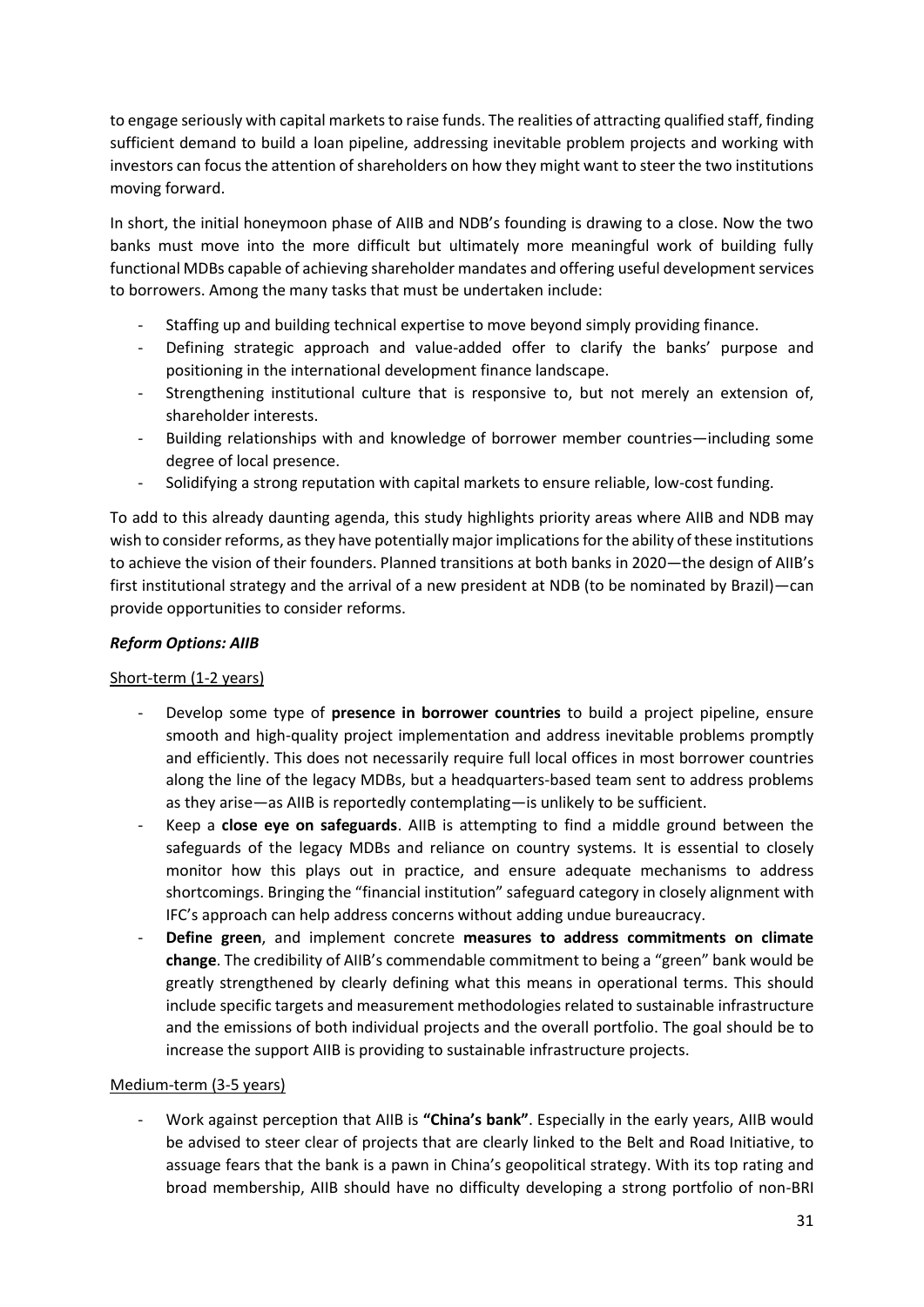projects. China should also follow through with President Jin's indication that it will allow its AIIB shareholding to slide below the 25% level needed to maintain its veto power.

- Consider the **poverty and inequality implications of projects**, not just economic benefits. AIIB is an infrastructure bank and—in line with China's own development trajectory—focused on economic growth as its key mission. But infrastructure investment and economic growth can be achieved in different ways, and some are more beneficial to reducing poverty and inequality than others. AIIB can play a role in promoting pro-poor growth strategies in its member countries without compromising its underlying mission.
- Don't let preserving AAA push AIIB to be **too conservative**. Receiving a top bond rating is an impressive achievement and a sign of strength, but is only a means to an end. AIIB should use its top rating to undertake innovative operations and financial structures with high catalytic potential, to invest in countries and sectors that have high public externalities but are perceived by private investors as overly risk and to promote local currency markets.
- AIIB's early push to **financial innovation and leveraging private investors** is commendable to bring in more resources for development. This should continue, and can encourage other MDBs to be more ambitious in this area. It is nonetheless important that AIIB **ensure projects are truly additional and developmental**. As the experience of the IFC has shown, it is easy for staff and management to become so enamored with financial innovation and closing deals that they lose sight of public policy goals.

#### *Reform Options: NDB*

#### Short-term (1-2 years)

- Work toward a **consensus vision among shareholders for the NDB's role in the international system** and **articulate that vision to the outside world**. External observers are uncertain about what NDB is hoping to achieve and the role it intends to play, and that undermines its ability to have the transformative impact its shareholders intend. The arrival of a new president in 2020 and the design of a new strategy in 2021 are opportunities to reposition NDB and sharpen its value proposition.
- **Increase transparency and international engagement** to benefit NDB's international standing and alleviate misunderstanding among external actors. A first step would be to **release more detailed information on individual projects, country systems reviews and safeguard assessments**, in line with its own policies. More broadly, NDB leadership could be much more pro-active in the international arena to positively shape perceptions of the bank.
- For NDB to live up to its stated goal of becoming a global institution for EMDCs, it should **take on a first tranche of new members by the end of 2020**, with a particularly emphasis on a geographic mix of major middle-income countries, in line with the principles of its founding members. Doing so would have the added benefits of increasing the bank's international legitimacy and financial strength. As part of this broader membership, **dilute nationality requirements on hiring** to strengthen professionalism and avoid politicization of NDB staff and management.
- **Clearly define sustainable infrastructure** and design a **viable operational strategy to achieve the targets** NDB has set, in order to give a stronger basis for the bank's laudable commitment to sustainability. Doing so would help establish the bank as a go-to global institution for sustainable infrastructure, enhancing its reputation and more clearly articulating its value proposition to prospective members. Sustainable infrastructure is a key defining feature of NDB, and it should focus intensively on increasing its capacity to support quality sustainable infrastructure projects in member countries.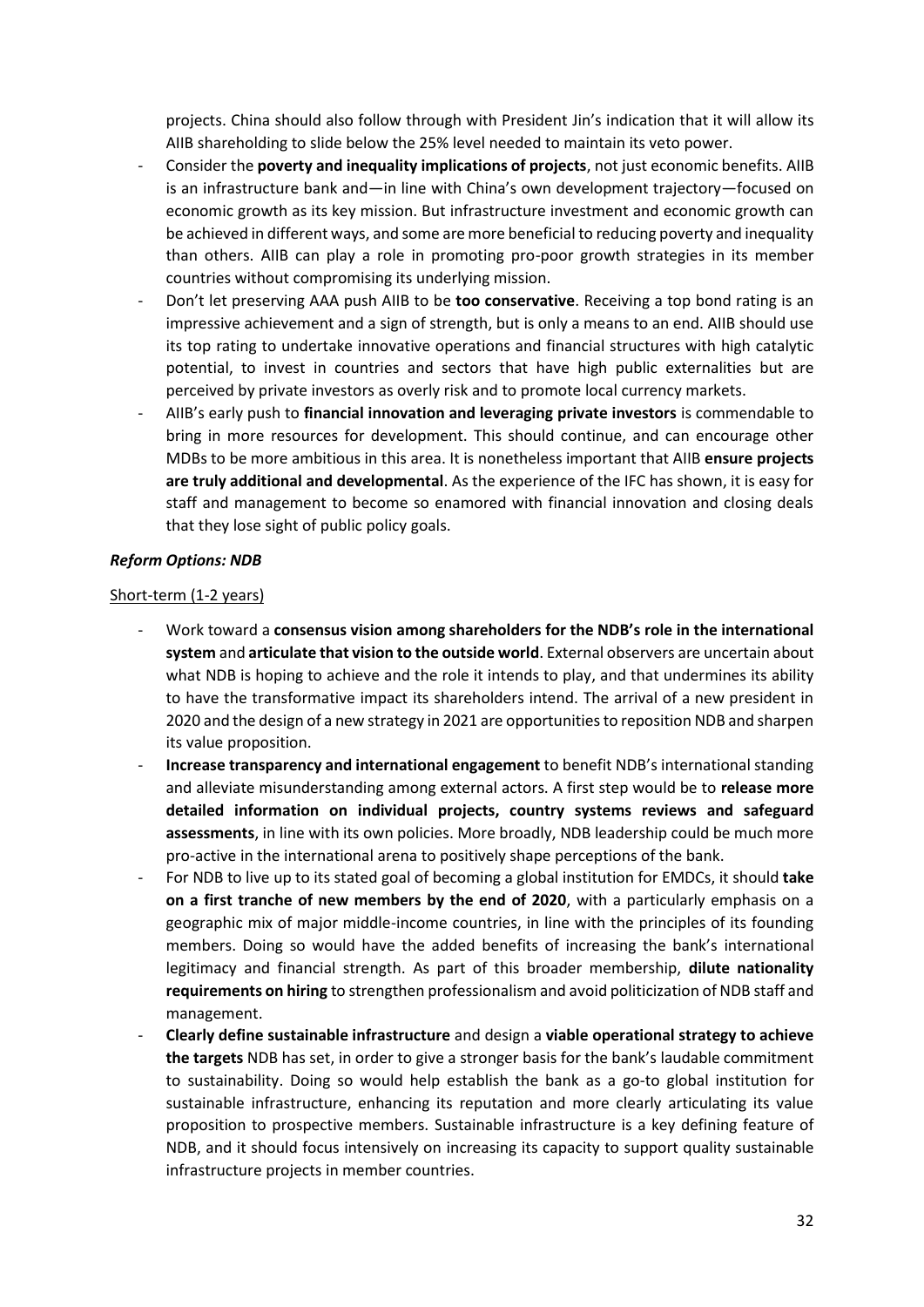#### Medium-term (3-5 years)

- The use of country systems to address environmental, social and procurement risks is a hallmark of NDB. However, NDB's current approach poses substantial risks to the environment, people and the bank itself. **NDB should re-think how it utilizes country systems**. A more systematic approach would involve i) on-going and transparent assessments of borrower country systems, ii) clear and thorough standards for NDB, iii) detailed procedures to fill any gaps between NDB standards and country systems and iv) a strong commitment to not to finance a project if gap-filling procedures are inadequate. Doing so could help spur a broader movement toward country systems use in the development finance community, to the benefit of all.
- Once the first wave of new members have been integrated into NDB governance, the bank should move to **broaden membership further**, and thus, become a truly representative institution capable impacting global development at scale. As part of this shift, NDB shareholders should **dilute the statutory governance control reserved for its founding five member countries**. This would be a sign of confidence that the founders have set NDB on a strong course, and would move the bank decisively away from the unbalanced governance models of the legacy MDBs.
- NDB has a unique opportunity to establish itself as a **global resource for designing, financing and implementing sustainable infrastructure**, in line with the stated vision of its founders. Doing so will require NDB to **invest resources in highly qualified staff and knowledge development** necessary to develop practical technical expertise in sustainable infrastructure: project design, integration with a country's overall infrastructure agenda, financial structuring, managing operational and financial risks, regulatory issues and more. This would firmly anchor NDB's institutional identity and value proposition and—most importantly—help begin to fill the global gap for high-quality, sustainable infrastructure facilities.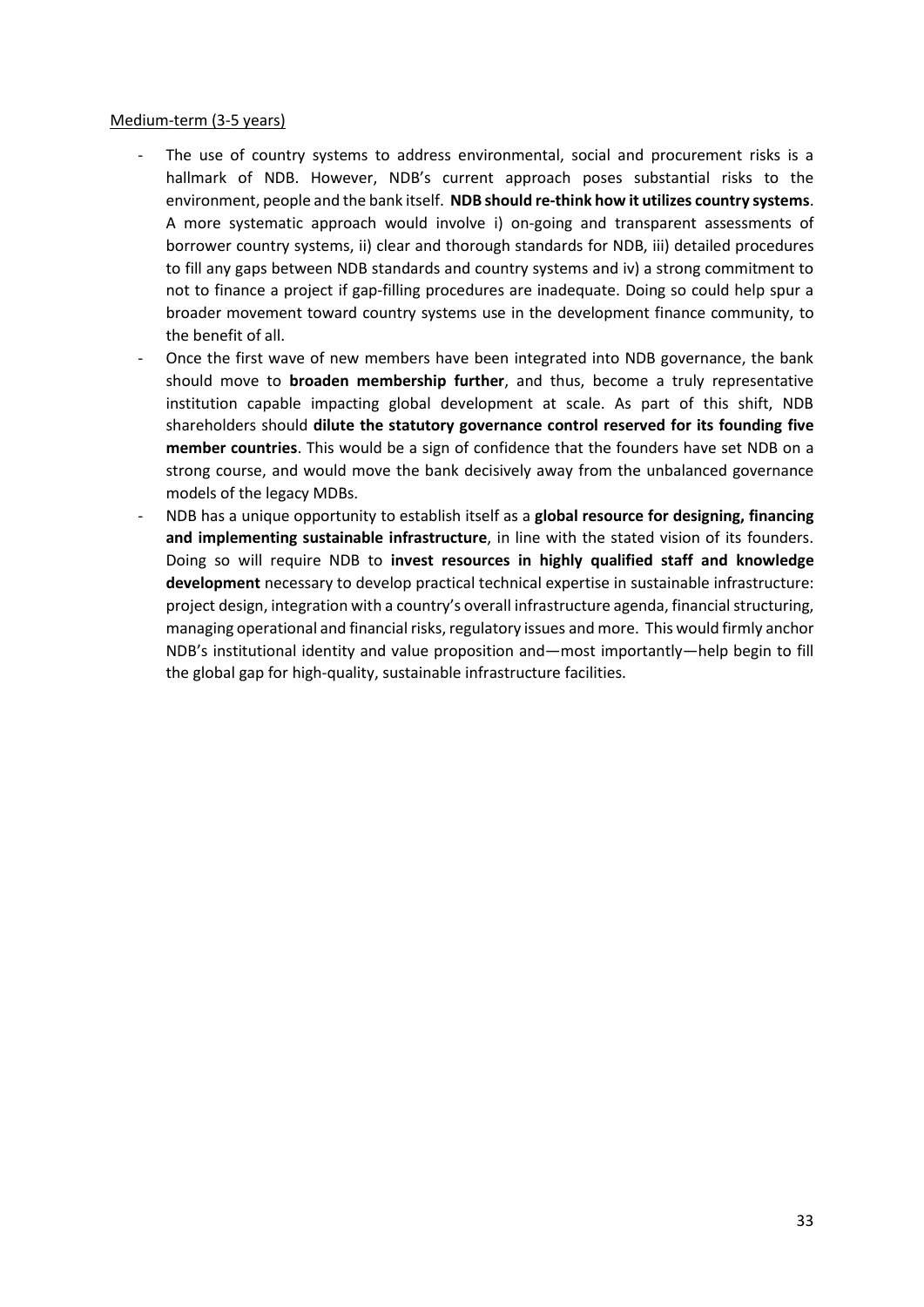#### **References**

Asian Bonds Online. 2019. Database. Accessed at asianbondsonline.adb.org on 30 August 2019.

Asian Development Bank. 2017a. Meeting Asia's Infrastructure Needs. Manila: ADB.

Asian Development Bank. 2017b. Climate Change Operational Framework 2017-2030. Manila: ADB.

Asian Infrastructure Investment Bank. 2019a. Regulation on the Accountability Framework. Beijing: AIIB.

Asian Infrastructure Investment Bank. 2019b. "Strategic Programming". Accessed at https://www.aiib.org/en/policies-strategies/strategies/index.html. Beijing: AIIB.

Asian Infrastructure Investment Bank. 2019c. Environmental and Social Framework. February 2019. Beijing: AIIB.

Asian Infrastructure Investment Bank. 2019d. Directive on Public Information. November 2019. Beijing: AIIB.

Asian Infrastructure Investment Bank. 2018a. Strategy on Financing Operations in Non-Regional Members. 24 February 2018. Beijing: AIIB.

Asian Infrastructure Investment Bank. 2018b. Energy Sector Strategy: Sustainable Energy for Asia. 11 April 2018. Beijing: AIIB.

Asian Infrastructure Investment Bank. 2018c. Sustainable Cities Strategy: Financing Solutions for Developing Sustainable Cities in Asia. December 2018. Beijing: AIIB.

Asian Infrastructure Investment Bank. 2018d. 2019 Business Plan and Budget Summary. December 2018. Beijing: AIIB.

Asian Infrastructure Investment Bank. 2016-2018. Annual Report. Beijing: AIIB.

Asian Infrastructure Investment Bank. 2016-2018. Annual Financial Statement. Beijing: AIIB.

Asian Infrastructure Investment Bank. 2016a. Sovereign-backed Loan and Guarantee Pricing. January 2016. Beijing: AIIB.

Asian Infrastructure Investment Bank. 2016b. Environmental and Social Framework. February 2016. Beijing: AIIB.

Asian Infrastructure Investment Bank. 2015. Asian Infrastructure Investment Bank Articles of Agreement. Beijing: AIIB.

Asian Infrastructure Investment Bank. Undated. Transport Sector Strategy: Sustainable and Integrated Transport for Trade and Economic Growth in Asia. Beijing: AIIB.

Asia Times. 2019. "Italian BRI Decision Echoes UK Move on AIIB," 15 March 2019. Accessed at www.asiatimes.com/2019/03/article/italian-bri-decision-echoes-uk-move-on-aiib/.

Bank for International Settlements. 2019. "Summary of Debt Securities Outstanding." 17 June 2019. Downloaded from BIS database "Debt Securities Statistics", accessed at www.bis.org/statistics/secstats.htm.

Bank Information Center. 2008. Corporación Andina de Fomento, Guión Básico para la Sociedad Civil. June 2008. Accessed at www.bicusa.org/en/Institution.19.aspx.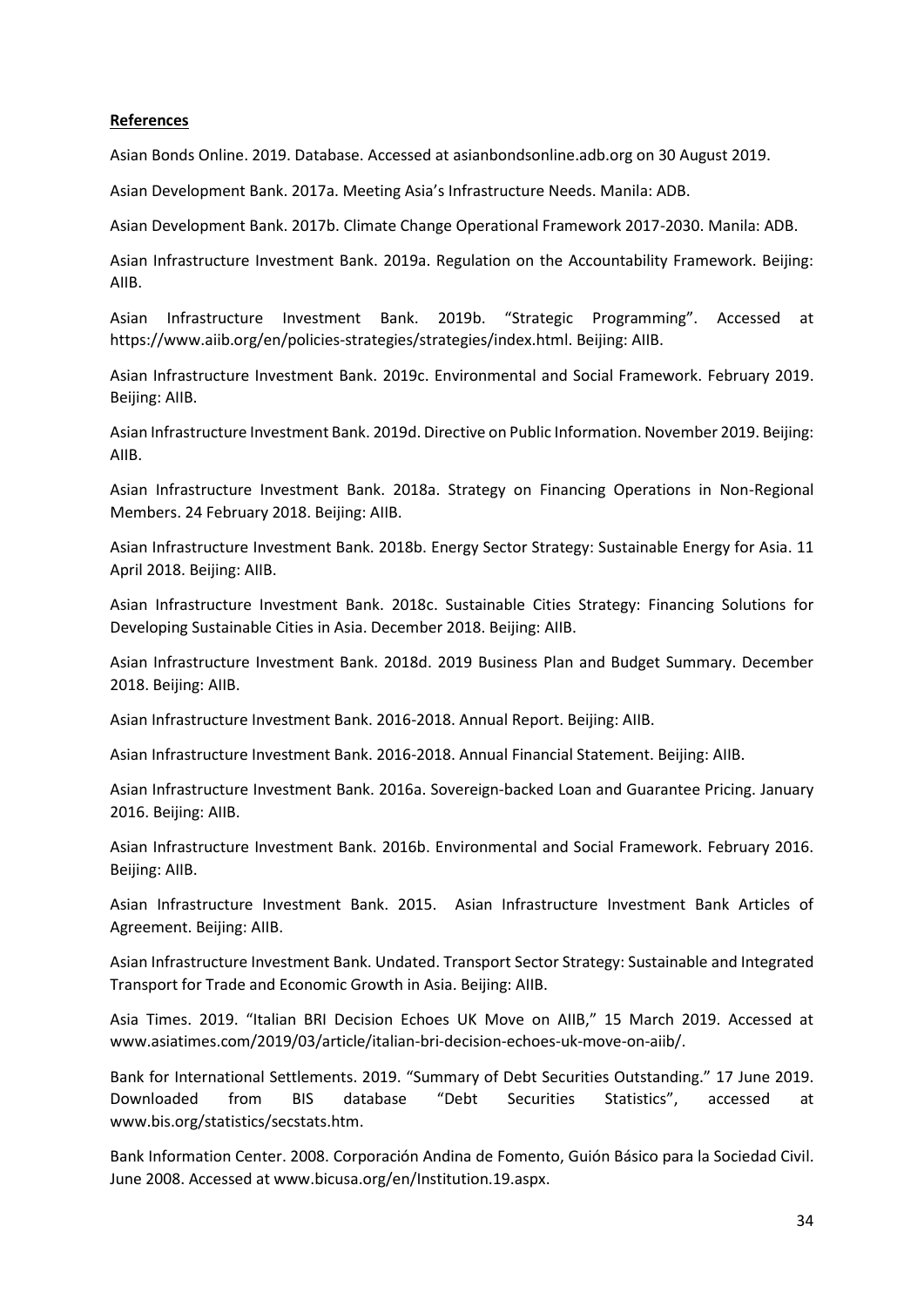Bank Information Center Europe. 2019. "AIIB and Climate Change." July 2019. Amsterdam: BIC Europe.

Bank Information Center Europe. 2018. "Moving Beyond the Rhetoric: How the AIIB can close the Loophole on Fossil Fuels." June 2018. Amsterdam: BIC Europe.

Basel Committee on Banking Supervision. 2019. Calculation of RWA for Credit Risk. CRE20. Standardized Approach: Individual Exposures." 1 January 2019. Basel: BIS.

BBC. 2019. "Eskom Crisis: Why the Lights Keep Going Out in South Africa." 16 February 2019.

Bhattacharya, A., J. Meltzer, J. Oppenheim, Z. Qureshi and N. Stern. 2016. Delivering on Sustainable Infrastructure for Better Development and a Better Climate. Brookings Institution, the Global Commission on the Economy and Climate and the Grantham Research Institute on Climate Change and the Environment. Washington DC: Brookings.

Bhattacharya, A., K. P. Gallagher, M. Muñoz Cabré, M. Jeong & X. Ma. 2019. "Aligning G20 Infrastructure Investment with Climate Goals and the 2030 Agenda." Foundations 20 Platform, a report to the G20. Brookings Institution and Boston University, June 2019.

Boell Foundation. 2019. The Asian Infrastructure Investment Bank (AIIB): A Multilateral Bank Where China Setsthe Rules." Publication Series on Democracy Vol. 52, by Korinna Horta. Berlin: Boell Stiftung.

Center for Global Development. 2016. Multilateral Development Banking for This Century's Development Challenges. Washington D.C.: CGD.

Conectas. 2018. *Country Systems and Environmental and Social Safeguards in Development Finance Institutions: Assessment of the Brazilian System and Ways Forward for the New Development Bank*. May 2018. São Paulo: Conectas.

Devex. 2018. "Why the World Bank decided against an emissionstarget." 12 December 2018. Accessed at www.devex.com/news/why-the-world-bank-decided-against-an-emissions-target-94005.

European Investment Bank. 2019. EIB Energy Lending Policy. 15 November 2019. Luxembourg: EIB.

Fitch. 2019a. Fitch Affirms AIIB at 'AAA'; Stable Outlook. 9 July 2019. London: Fitch Ratings.

Fitch. 2019b. Fitch Affirms NDB at 'AA+'; Stable Outlook. 31 July 2019. Paris: Fitch Ratings.

Food and Agriculture Organization. 2019. "Second Workshop on Development Impact and SDGs: Water investments in the context of the SDG framework." 9-10 December 2019. Accessed at http://www.fao.org/land-water/events/impactworkshop2/en/.

G20. 2018. Making the Global Financial System Work for All: Report of the G20 Eminent Persons Group on Global Financial Governance. October 2018.

Gallagher, K. and F. Yuan. 2017. "Standardizing Sustainable Development: A Comparison of Development Banks in the Americas." *Journal of Environment & Development* 26 (3): 243-271.

German Federal Ministry of Finance. 2019. "Asian Infrastructure Investment Bank achieves major milestones in its first three years." 3 April 2019. Accessed at https://www.bundesfinanzministerium.de/Content/EN/Standardartikel/Topics/Financial\_markets/Ar ticles/2019-04-03-AIIB-milestones.html/.

Germanwatch. 2019. Aligning the Asian Infrastructure Investment Bank (AIIB) with the Paris Agreement and the SDGs: Challenges and Opportunities. A Civil Society Perspective from Bangladesh, China, India, Russia & Germany. April 2019. Bonn: Germanwatch.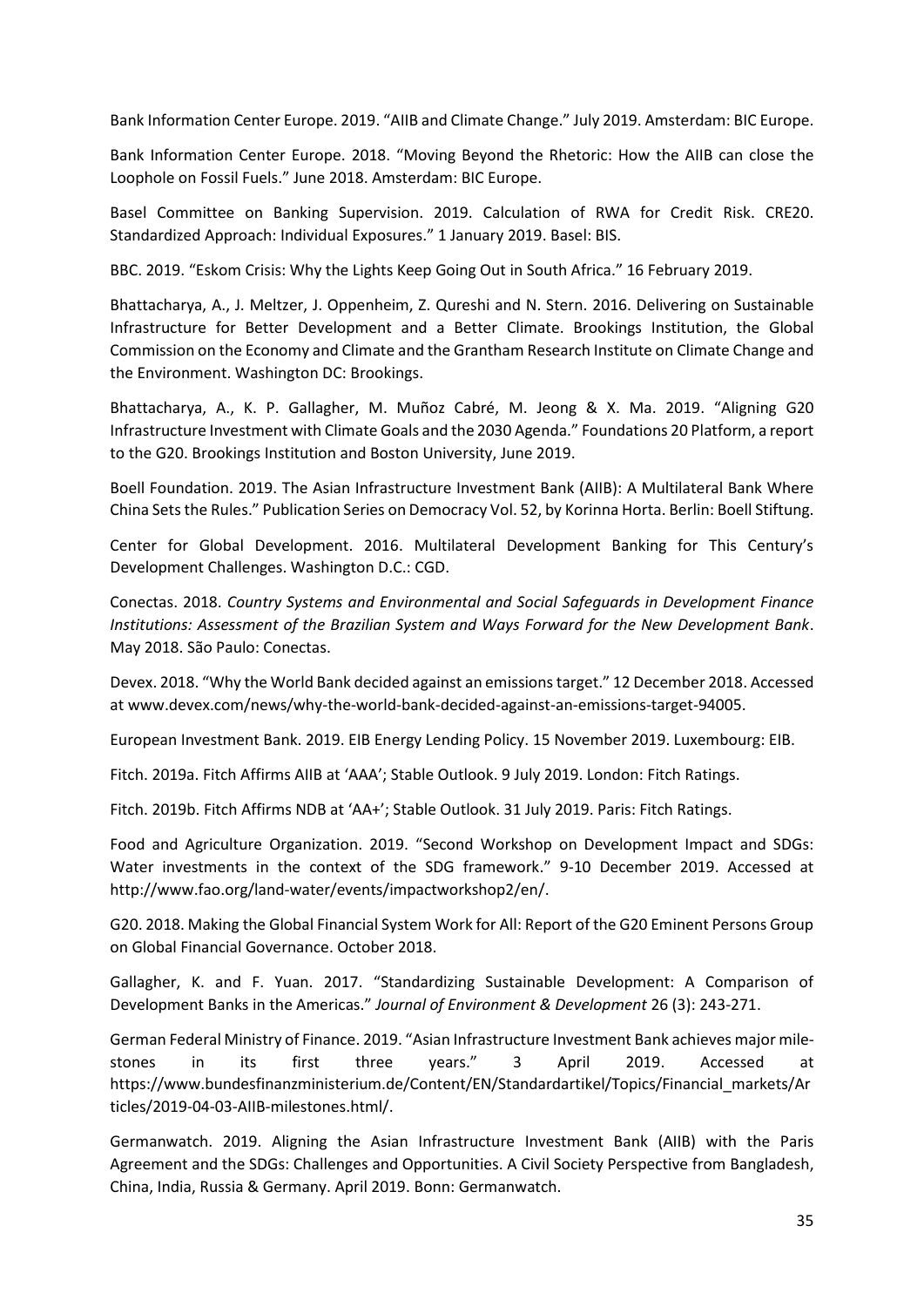Global Capital. 2019. "US Will Try to Stop MDBs Securitizing." J. Hay, 10 January 2019.

Global Capital. 2018. "Project Finance Gets a Boost with First Asian CLO." M. Davis, 19 July 2018.

Gu, Q. 2018. "Lean, Clean and Green: A new model of multilateral development bank for building infrastructure in Asia and beyond—An interview with AIIB President Jin Liqun."*Journal of Infrastructure, Policy and Development* 2 (1): 1-10.

He, A. 2016. "China in the International Financial System: A Study of the NDB and the AIIB." CIGI Papers 106, June 2016. Waterloo: Center for International Governance Innovation.

Humphrey, C. 2018. "The Role of Credit Rating Agencies in Shaping Multilateral Finance: Recent Developments and Policy Options." Policy paper for the Group of 24, 3 April 2018. Washington D.C.: G24.

------------ 2017. "Six proposals to strengthen the finances of multilateral development banks." Overseas Development Institute Working Paper, April 2017. London: ODI.

----------- 2016a. "The Invisible Hand: Financial Pressures and Organizational Convergence in Multilateral Development Banks." *Journal of Development Studies* Vol. 52, No. 1, pp 92-112.

------------ 2016b. "Time for a new approach to environmental and social protection at multilateral development banks." Overseas Development Institute Briefing Paper, April 2016. London: ODI.

----------- 2015. "Challenges and Opportunities for Multilateral Development Banks in 21st Century Infrastructure Finance." Global Green Growth Institute and G24 special paper series on infrastructure finance and development. Seoul: GGGI.

Humphrey, C., S. Griffith-Jones, J. Xu, R. Carey and A. Prizzon. 2015. "Multilateral development banks in the 21st century: three perspectives on China and the Asian Infrastructure Investment Bank." Overseas Development Institute Working and Discussion Paper, December 2015. London: ODI.

IFC. 2015. "Update on IFC's Management of E&S Risks in its FI Business." October 2015. Washington DC: IFC.

Japan Credit Rating Agency. 2019. New Development Bank. News release, 20 August 2019. Tokyo: JCR.

Kapur, D., J. Lewis and R. Webb. 1997. The World Bank: Its First Half Century. Volume 1. Washington D.C.: Brookings.

Lichtenstein, N. 2018. *A Comparative Guide to the Asian Infrastructure Investment Bank.* Oxford: Oxford University Press.

Macaes, B. 2018. *Belt and Road: A Chinese World Order*. London: Hurst & Co.

McKinsey. 2016. "Bridging Global Infrastructure Gaps." June. Brussels: McKinsey Global Institute

MDBs. 2018. Joint Declaration on MDBs Alignment Approach to Paris Agreement. 03 December 2018. Signed by: AfDB, ADB, AIIB, World Bank, EBRD, EIB, IDB, IDB Invest, IsDB, NDB and World Bank Group.

Moody's. 2019a. World Bank Annual Credit Analysis, 15 February 2019. New York: Moody's.

Moody's. 2019b. Rating Action: Moody's affirms AIIB's Aaa rating; outlook stable. 28 March 2019. New York: Moody's.

Moody's. 2018. IFC Annual Credit Analysis, 11 December 2018. New York: Moody's.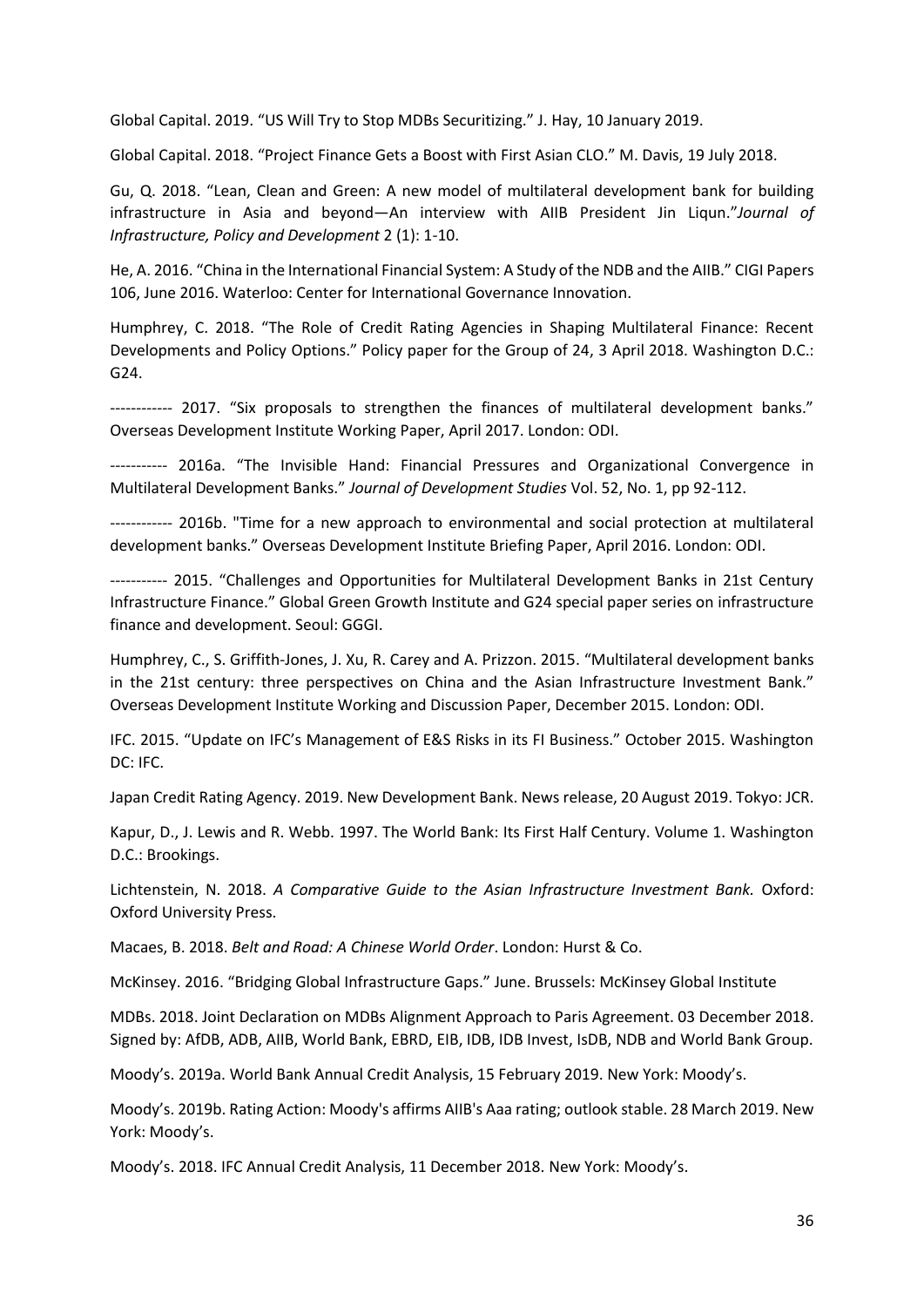Multilateral Cooperation Center for Development Finance. 2019. Memorandum of Understanding on Collaboration on Matters to Establish the Multilateral Cooperation Center for Development Finance. 25 March 2019. Signed by China, ADB AIIB, CAF, EBRD, EIB, IFAD and World Bank Group.

New Climate Economy. 2018. *Unlocking the Inclusive Growth Story of the 21st Century: Accelerating Climate Action in Urgent Times*. The Global Commission on the Economy and Climate.

New Development Bank. 2017a. Terms, Conditions and Procedures for the Admission of New Members. April 2017. Shanghai: NDB.

New Development Bank. 2017b. NDB's General Strategy: 2017-2021. Shanghai: NDB.

New Development Bank. 2016a. Policy on Processing of Loans with Sovereign Guarantee. January 2016. Shanghai: NDB.

New Development Bank. 2016b. "NDB President: 60% of Funding Will be for Renewables." From the President's Desk, 21 November 2016. Accessed at www.ndb.int/president\_desk/ndb-president-60 funding-will-renewables/. Shanghai: NDB.

New Development Bank. 2016c. Environmental and Social Framework. March 2016. Shanghai: NDB.

New Development Bank. 2016-2018. Annual Report. Shanghai: NDB.

New Development Bank. 2016-2018. Annual Financial Statement. Shanghai: NDB.

New Development Bank. 2014. Agreement on the New Development Bank. July 2014. Fortaleza: NDB.

New Development Bank. Undated. New Development Bank Sovereign Guaranteed Loan Pricing. Shanghai: NDB.

New York Times. 2014. "U.S. Opposing China's Answer to World Bank." Jane Perlez, Oct. 9, 2014. Accessed at www.nytimes.com/2014/10/10/world/asia/chinas-plan-for-regional-development-bankruns-into-us-opposition.html?login=email&\_r=0.

Reuters. 2019a. "South Africa's Eskom Facing 'Death Spiral'—Departing CEO." Alexander Winning, 30 July 2019.

Reuters. 2019b. "China-backed AIIB Eyes More 2019 Bond Sales After Dollar Debut." Karin Strohecker, 9 May 2019.

Reuters. 2018. "BRICS Development Bank to Issue 780 million in yuan-denominated bonds." Brenda Goh, 28 May 2018.

Securities and Exchange Commission. 2018. Annual Report on Nationally Recognized Statistical Rating Organizations. December 2019. Washington D.C.: SEC.

Senani, N. and D. Pred. 2019. "Opinion: Can the World Bank clean up its fossil fuel problem?" Devex, 16 July 2019.

Serrano, O. 2018. "The New Architects: Brazil, China, and Innovation in Multilateral Development Lending. *Public Administration and Development*. Published online 23 September 2018, DOI: 10.1002/pad.1837.

Standard and Poor's. 2019a. Asian Infrastructure Investment Bank 'AAA/A-1+' Ratings Affirmed On Criteria Revision; Outlook Remains Stable. 15 February 2019. New York: S&P.